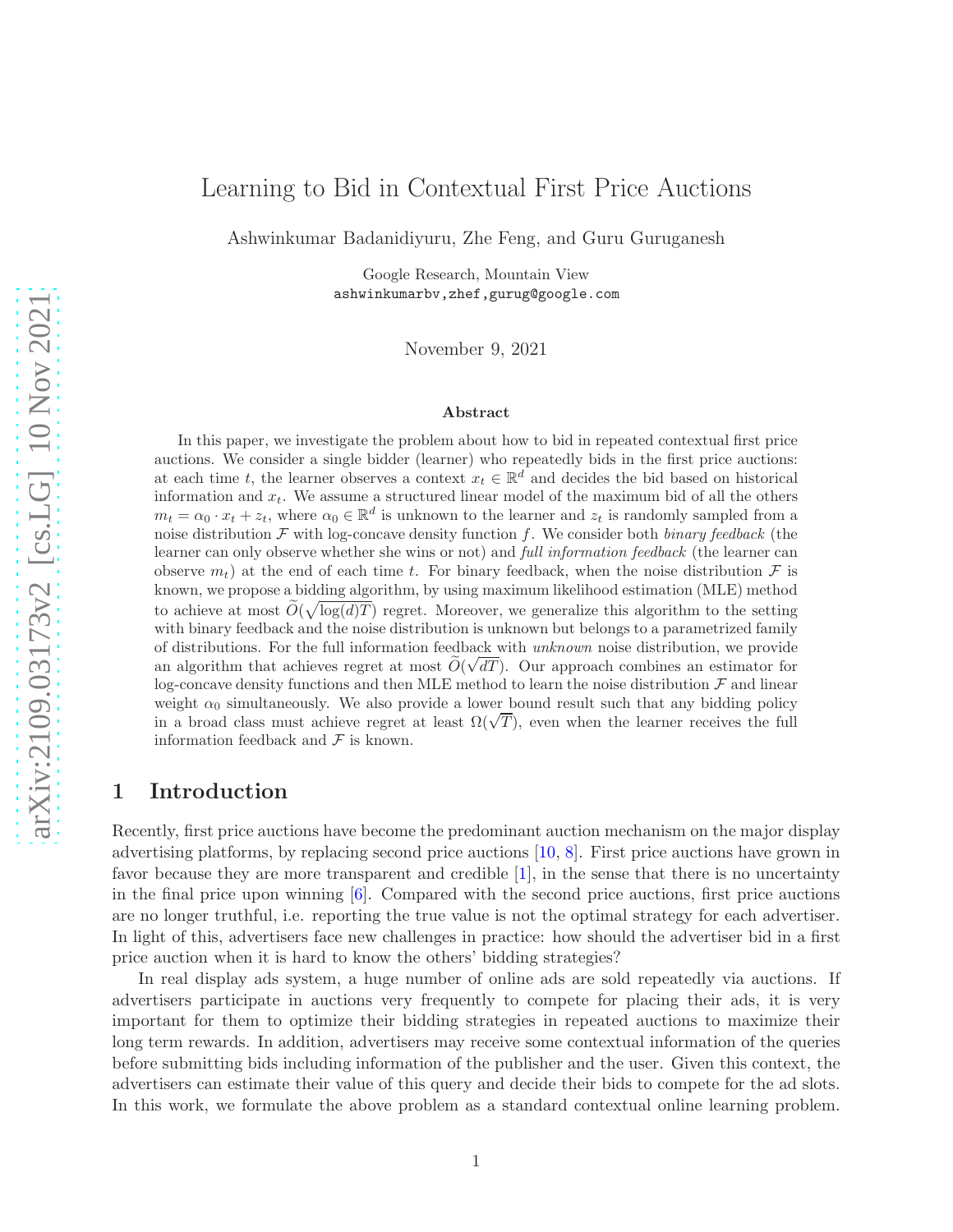A single advertiser (learner) repeatedly bids in contextual first price auctions and she observes a context  $x_t \in \mathbb{R}^d$  before submitting bid at each time t. Then the learner submits a bid  $b_t$  based on context  $x_t$  and the seller use first price auctions to determine the winner and charge them their own bid.

In first price auctions, it is not enough for advertisers to bid optimally when they only know their own value, and it is necessary for them to understand the distribution of their competitors' bids [\[20](#page-12-0)]. In this work, we assume a structured linear model of the maximum bid of the other bidders (other than this learner)  $m_t = \alpha_0 \cdot x_t + z_t$  for some unknown  $\alpha_0 \in \mathbb{R}^d$ , where  $z_t \sim \mathcal{F}$  and the density function f of  $\mathcal F$  is log-concave. This assumption provides a simple model for the maximum bid of the other competitors  $m_t$  and  $x_t$  especially in the absence of any additional characterization. For the learner, the learning task is to simultaneously learn  $\alpha_0$  and noise distribution F (if it is unknown). In repeated first price auctions, the learner can receive some information feedback at the end of each time. In this work, we provide no-regret learning algorithms for the learner in two different information models: (1) the partial information feedback, binary feedback, where the learner can only observe whether she wins or not; (2) the full information feedback, where the learner can observe  $m_t$  after bidding at each time t.

Main Contributions. First, we characterize the optimal clairvoyant bidding strategy in contextual first price auctions, when we know the noise distribution  $\mathcal F$  and parameter  $\alpha_0$ , in Section [2.3.](#page-4-0) Our characterization utilizes the log-concavity of the density function f of distribution  $\mathcal{F}$ . This optimal clairvoyant bidding strategy is also used as the benchmark strategy in regret definition.

For binary feedback, we first assume  $\mathcal F$  is (fully) known and we propose a no-regret learning algorithm that achieves at most  $\tilde{O}(\sqrt{\log(d)T})$  regret. Our algorithm is episode-based – at each episode s we use the estimated parameter  $\hat{\alpha}_{s-1}$  from previous episode s – 1 to decide the learner's current bids and update estimated parameter  $\hat{\alpha}_s$  by only using the data from episode s at the end. This episodic algorithm is inspired by Cesa-Bianchi et al. [\[9](#page-11-4)] and is widely used in online learning literature and has a number of advantages, e.g., it requires less computation to update parameters of the model and it can be implemented offline at the end of each episode. We utilize the maximum likelihood estimation (MLE) method to estimate  $\hat{\alpha}_s$  at each episode s. Moreover, we extend our algorithm to the setting that  $\mathcal F$  is only partially known, i.e.  $\mathcal F$  is parameterized by a known based distribution  $\mathcal{F}_0$  (e.g. standard normal distribution) and an unknown variance parameter  $\sigma^2$ . The regret of our algorithm for this setting is still bounded by  $\widetilde{O}(\sqrt{\log(d)T})$  under some reasonable technical assumptions.

For full information feedback, we consider the setting that  $\mathcal F$  is unknown but f is still logconcave. We provide an episode-based algorithm that can simultaneously learn the noise distribution F (approximately) and the parameter  $\alpha_0$ . We propose a novel approach by combining the log-concave density estimator proposed in [\[12](#page-11-5)] and MLE method to learn  $\mathcal F$  and  $\alpha_0$  simultaneously in each episode. With reasonable assumptions (normally assumed in linear regression), our algorithm achieves at most  $\tilde{O}(\sqrt{dT})$  regret and it leaves an open question that whether we can improve the algorithm with better dependence of d.

Our final result shows the lower bound of regret for the full information feedback even with known noise distribution. We consider a broad class of bidding policies and prove any algorithm in this class must incur  $\Omega(\sqrt{T})$  regret for a instance.

Despite the simple structure (greedy episodic structure), our algorithms require novel ideas and non-trivial technical contributions. In the full feedback model, we propose a new approach to combine an estimator for the log-concave functions with the MLE technique. To prove the regret bound of the algorithm, we provide a new uniform convergence bound for the log-concave noise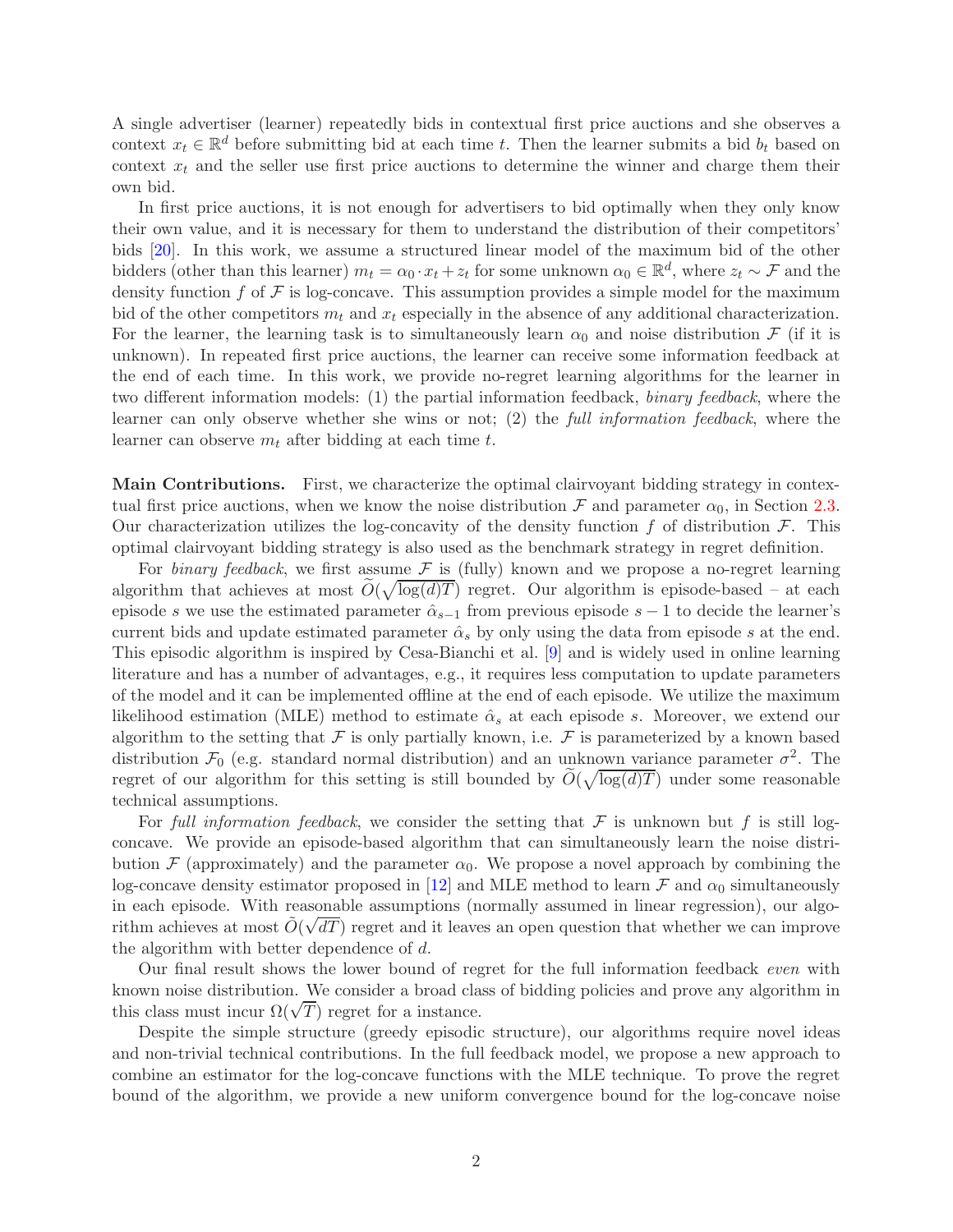distribution (see Theorem [4.2\)](#page-9-0). This has not been known and requires a delicate balance of the parameters. In the binary feedback model with partially known noise distribution, our algorithm achieves regret bounded by  $\widetilde{O}(\sqrt{\log(d)T})$ . Our result improves the regret bound  $\widetilde{O}(d\sqrt{T})$  proposed by Javanmard and Nazerzadeh [\[19](#page-12-1)] for a similar setting, by slightly strengthening the assumption of covariance matrix  $\Sigma = \mathbb{E}[x_t x_t^{\tilde{T}}]$  (see Assumption [3.2\)](#page-7-0).

Related Work. First price auctions have recieved a lot of attention in mechanism design and machine learning communities recently. For instance, Wang et al. [\[23\]](#page-12-2) characterizes the Bayesian Nash Equilibrium for first price auctions with discrete value and continuous bid, Balseiro et al. [\[5](#page-11-6)] study the equilibrium bidding strategies of contextual first price auctions with budgets, and Feng et al. [\[13](#page-11-7)] propose a gradient-based approach to adaptively update and optimize reserve prices for first price auctions in an online manner.

Our work is closely related with the papers in the Learning to bid literature. The work in [\[4](#page-11-8)] first considers the problem of learning to bid in first price auctions by treating the value as a context. Subsequently, Han et al. [\[17,](#page-12-3) [16](#page-12-4)] extended the above learning to bid model to other settings with different feedback models and different generative models for competitors' bids  $<sup>1</sup>$  $<sup>1</sup>$  $<sup>1</sup>$ .</sup> The main difference between our model and the above papers is that there is a public context (feature)  $x_t \in \mathbb{R}^d$  observed before bidding at each time t and the learner needs to decide her bid based on the value and context  $x_t$ . Our model allows more flexibility of the correlation between valuation and the competing bids (through context  $x_t$ ), compared with [\[4](#page-11-8), [17](#page-12-3), [16](#page-12-4)]. This is more realistic in practice, since the learner can observe some contexts before submitting the bid and she knows this will affect the competing bid as well. Loosely related works Weed et al. [\[24\]](#page-12-5), Feng et al. [\[14\]](#page-11-9), consider the problem that the learner can only observe the value until she wins the auction.

Last but not least, our work is also related with papers in the *contextual pricing* field, e.g. [\[22](#page-12-6), [21,](#page-12-7) [19,](#page-12-1) [15](#page-12-8), [11](#page-11-10)]. Especially, Javanmard and Nazerzadeh [\[19\]](#page-12-1) also assume log-concavity of the noise distribution for the valuation function in the contextual pricing problem. For the binary feedback model, our approaches generalize the methodology for contextual pricing in [\[19](#page-12-1)] to the bidding algorithms in the repeated contextual first price auctions. Javanmard and Nazerzadeh [\[19](#page-12-1)] focus on the high-dimension setting that  $\alpha_0$  is sparse and the feature dimension d is larger than T. The algorithm proposed in [\[19](#page-12-1)] utilizes MLE with  $L_1$  regularizer and it can achieve  $O(s_0 \log d \log T)$ regret bound for the binary feedback model with known noise distribution and the bounded eigenvalue assumption of matrix  $\Sigma = \mathbb{E}[x_t x_t^T]$ , where  $s_0$  is the sparsity parameter for  $\alpha_0$ , s.t.  $\|\alpha_0\|_0 \leq s_0$ . In this paper, we don't assume the sparsity of context  $x_t$  and we also consider the setting with full information feedback and unknown noise distribution. In addition, Golrezaei et al. [\[15\]](#page-12-8), propose a different way to learn noise distribution and linear weight simultaneously for contextual pricing by using ordinal least square (OLS) method, however, this approach requires the noise distribution bounded or sub-Gaussian and cannot be applied in our full information feedback model. To address this difficulty, we propose a novel approach by combining the non-parametric log-concave density estimator and MLE method to design our bidding algorithm for the full information feedback model with unknown noise distribution.

<span id="page-2-0"></span><sup>&</sup>lt;sup>1</sup>In [\[17](#page-12-3)], they consider a setting where  $m_t$  is generated stochastically and the learner can only observe  $m_t$  when she loses the auction (censored feedback). In [\[16](#page-12-4)], they consider the full information feedback model and  $m_t$  comes from an adversary.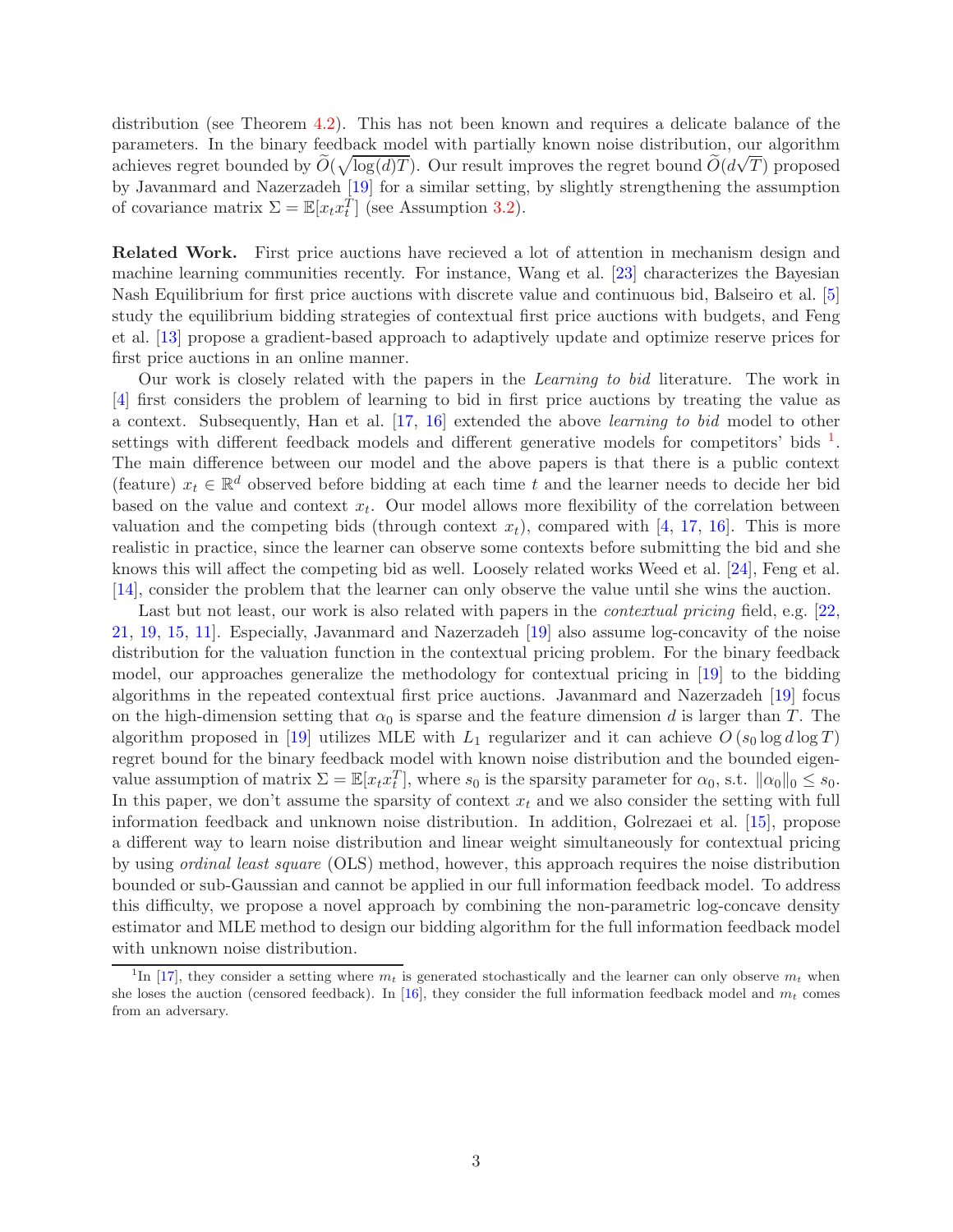### 2 Preliminaries

#### 2.1 Repeated Contextual First Price Auctions

We consider the problem of online learning in repeated contextual first price auctions. There is a single seller who repeatedly sell items (e.g. ad slots in publishers) to multiple bidders (e.g. advertisers) through first price auctions. Throughout this paper, we focus on a single bidder in a large population of bidders during a time horizon  $T$ . In the rest of paper, we call this single bidder the learner, who aims to maximize cumulative utility during time horizon T.

At each time t, the learner receives a public context  $x_t \in \mathcal{X} \subseteq \mathbb{R}^d$ ,  $||x_t||_2 \leq 1$  ( $x_t$  is also revealed to the other bidders and the seller), and  $x_t$  is i.i.d randomly generated from a prior unknown distribution D. Based on the learner's historical information up to time  $t - 1$  and the realization of context  $x_t$ , the learner submits a bid  $b_t \in [0,1]$ . Let the maximum bid of all other bidders is  $m_t$ at time t. We assume there exists a known valuation function  $\beta_0 : x \in \mathcal{X} \to [0,1]$ , which outputs the value of the learner given the input context. In other words, at each time  $t$ , given the realized context  $x_t$ , the learner can get the value  $v_t = \beta_0(x_t)$ . <sup>[2](#page-3-0)</sup> In this paper, for simplicity, we assume the linear model of the context  $x_t$  and maximum bid of all other bidders  $m_t$ , i.e. there exists an unknown parameter  $\alpha_0 \in \mathbb{R}^d$  and  $\|\alpha_0\|_1 \leq W$  s.t.

<span id="page-3-2"></span>
$$
m_t = \langle \alpha_0, x_t \rangle + z_t,\tag{1}
$$

where  $z_t$  i.i.d sampled from an unknown mean zero distribution  $\mathcal F$  and  $W$  is a publicly known parameter.

For notation simplicity, we allow  $m_t$  be negative, which will not affect our regret results. We call  $\mathcal F$  the noise distribution and also use f and F to represent the probability density function (PDF) and cumulative distribution function (CDF) of the noise, i.e.,  $f(v) = F'(x), \forall x \in \mathbb{R}$ . For notation simplicity, we denote  $\varphi(x) = x + \frac{F(x)}{f(x)}$  $\frac{f(x)}{f(x)}$ . Let  $u(b, x)$  be the expected utility of the learner with bid  $b$ , given a context  $x$ , s.t.

<span id="page-3-1"></span>
$$
u(b,x) = \mathbb{E}_{z \sim \mathcal{F}} \left[ (\beta_0(x) - b) \cdot \mathbb{I}\{b \ge \langle \alpha_0, x \rangle + z \} \right] = (\beta_0(x) - b)F(b - \langle \alpha_0, x \rangle) \tag{2}
$$

It is easy to see  $u(b, x) \in [0, 1]$ , for any  $b, x$  and  $b \leq \beta_0(x)$ . For notation simplicity, we denote  $u_t(b) := u(b, x_t)$  as the utility of the learner at time t with context  $x_t$ .

Feedback Models. In the repeated contextual first price auctions, the learner can receive different feedback at the end of each time depending on the information released from the seller. In this paper, we mainly investigate two different feedback models,

- 1. Binary feedback: the learner only observes the indicator  $\delta_t = \mathbb{I}\{b_t \geq m_t\}$ .
- 2. Full information feedback: the learner observes the maximum bid of all other bidders  $m_t$ .

**Regret.** Let  $\pi^*(x)$  be the optimal clairvoyant bidding strategy, suppose the learner knows  $\alpha_0, \beta_0$ and distribution F, i.e.  $\pi^*(x) = \arg \max_b u(b, x)$ . The target of the learner is to design a bidding strategy to decide the bid  $b_t$  at each time t, defined in the following,

**Definition 2.1** (Regret). The regret of the learner during time horizon  $T$  can be defined as,

$$
R(T) = \mathbb{E}\left[\sum_{t=1}^{T} u_t(\pi^*(x_t))\right] - \mathbb{E}\left[\sum_{t=1}^{T} u_t(b_t)\right]
$$
\n(3)

<span id="page-3-0"></span><sup>&</sup>lt;sup>2</sup>The learner can train her own model to predict the value of each query, given the information of the query.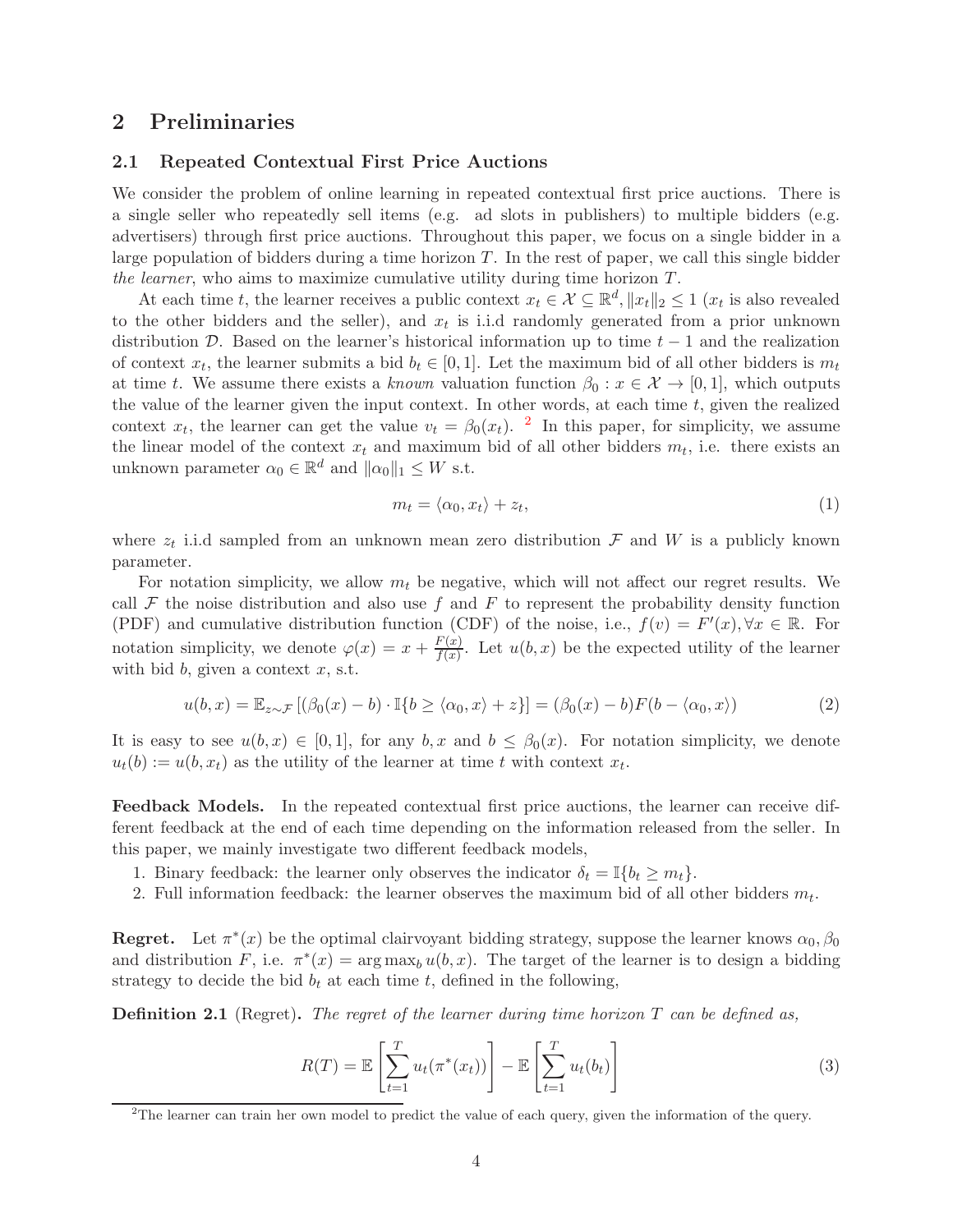Here  $b_t$  depends on the past history (the realization of  $x_\tau$ ,  $\delta_\tau$ , etc.  $\tau \leq t-1$ ), thus  $(\beta_0(x_t)-b_t)F(b_t-\tau)$  $\langle \alpha_0, x_t \rangle$  is a random variable.

#### 2.2 Technical Assumptions

In addition to the linear model assumption for  $m_t$ , we make several assumptions of noise distribution  $F$  for the theoretical purpose.

<span id="page-4-3"></span>Assumption 2.2. The density function f is differentiable and log-concave.

Log-concavity is a widely-used assumption in the economic literature [\[3\]](#page-11-11). Note that if the density function  $f$  is log concave, then the cumulative distribution function  $F$  and the reliability function  $1-F$  are both log-concave [\[2](#page-11-12)]. Most common distributions such as normal, uniform, Laplace, exponential and logistic distributions satisfy the above assumption.

In addition, we provide the following assumption of the density function  $f$ ,

<span id="page-4-4"></span>Assumption 2.3. There exist positive constants  $B_1, B_2, B_3$ , s.t., for any  $x \in [-W, 1 + W]$ ,  $B_1 \leq$  $f(x) \leq B_2$  and  $f'(x) \leq B_3$ .

Indeed, the above assumption holds for any distribution with differentiable density function f and  $f(x) > 0, \forall x \in [-W, 1 + W]$ . This implies F is B<sub>2</sub>-Lipschitz on  $[-W, 1 + W]$ . The constants  $B_1, B_2, B_3$  may depend on W. Moreover, it is straightforward to prove there exists positive constants  $h_W, \ell_W$  (depending on W) such that,

<span id="page-4-1"></span>
$$
\max\{|\log' F(x)|, |\log'(1 - F(x))|\} \le h_W, \forall x \in [-W, 1 + W]
$$
\n(4)

<span id="page-4-2"></span>
$$
\min\{-\log'' F(x), -\log''(1 - F(x))\} \ge \ell_W, \forall x \in [-W, 1 + W]
$$
\n(5)

Eq. [\(4\)](#page-4-1) holds trivially for any bounded interval  $[-W, 1+W]$  and Eq. [\(5\)](#page-4-2) holds because F and  $1-F$ are both log-concave.

#### <span id="page-4-0"></span>2.3 Optimal Clairvoyant Bidding Policy

In this part, we consider the optimal clairvoyant bidding strategy if the learner knows  $\alpha_0$  and noise distribution  $\mathcal F$ . Consider the utility of the learner at time  $t$ ,

$$
u_t(b) = (\beta_0(x_t) - b)F(b - \langle \alpha_0, x_t \rangle)
$$

Let  $b_t^*$   $(b_t^* = \pi^*(x_t))$  be the optimal bid at time t, given context  $x_t$ . Suppose  $b_t^* \geq 0$ , by the first-order condition, we have

$$
\beta_0(x_t) - b_t^* = \frac{F(b_t^* - \alpha_0 \cdot x_t)}{f(b_t^* - \alpha_0 \cdot x_t)}
$$
(6)

Therefore, we have  $b_t^* - \alpha_0 \cdot x_t + \frac{F(b_t^* - \alpha_0 \cdot x_t)}{f(b_t^* - \alpha_0 \cdot x_t)} = \beta_0(x_t) - \alpha_0 \cdot x_t$ . By the definition of function  $\varphi$ , we have

$$
\varphi(b_t^* - \alpha_0 \cdot x_t) = \beta_0(x_t) - \alpha_0 \cdot x_t, \text{ when } b_t^* \ge 0.
$$

By the definition of function  $\varphi$ , we have the following proposition.

**Proposition 2.4.**  $\varphi(\cdot)$  is a strictly increasing function and  $0 < (\varphi^{-1}(x))' < 1$  for all  $x \in \mathbb{R}$ .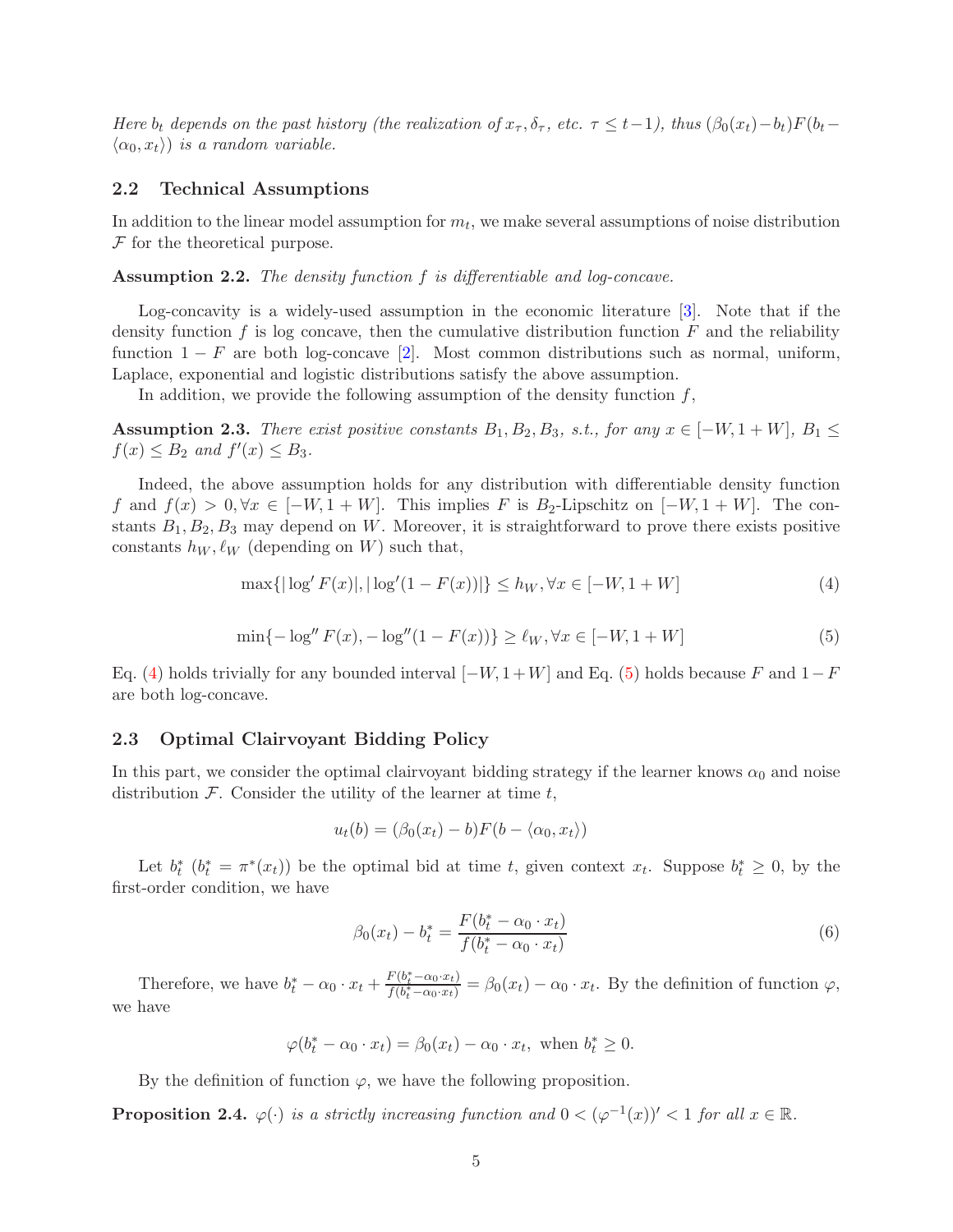*Proof.* Let  $\lambda(x) = \frac{f(x)}{F(x)}$ , then  $\varphi(x) = x + \frac{1}{\lambda(x)}$  $\frac{1}{\lambda(x)}$ . By Assumption [2.2,](#page-4-3)  $\lambda(x) = \log F(x)$  is decreasing. Then  $1/\lambda(x)$  is increasing, which implies  $\varphi(x)$  strictly increasing. In addition,  $\varphi'(x) > 1, \forall x$ , since  $1/\lambda(x)$  is increasing. Then for any  $x, (\varphi^{-1}(x))' = \frac{1}{\varphi'(\varphi^{-1}(x))} < 1.$ 

The above proposition implies the optimal bid  $b_t^*$ , given context  $x_t$  can be represented as,

<span id="page-5-0"></span>
$$
b_t^* = \max\{0, \alpha_0 \cdot x_t + \varphi^{-1}(\beta_0(x_t) - \alpha_0 \cdot x_t)\}\tag{7}
$$

It is straightforward to verify  $b_t^* \leq \beta_0(x_t)$ , since  $x + \varphi^{-1}(v - x) \leq v, \forall v, x \in \mathbb{R}$ . Given the characterization of the above optimal clairvoyant bidding strategy, we can rewrite the regret:

$$
R(T) = \mathbb{E}\left[\sum_{t=1}^{T} u_t(b_t^*)\right] - \mathbb{E}\left[\sum_{t=1}^{T} u_t(b_t)\right],\tag{8}
$$

### <span id="page-5-2"></span>3 Binary Feedback Model

In this section, we consider the least information feedback model — binary feedback that the learner can only observe whether she wins or not at the end of each time.

#### <span id="page-5-1"></span>3.1 Binary Feedback with Known Noise Distribution

In this section, we assume the learner knows the noise distribution  $\mathcal{F}$ , i.e., f and F are known. In this case, the learner only needs to learn  $\alpha_0$ .

Algorithm. Our bidding algorithm runs in an episode manner, similarly to Cesa-Bianchi et al. [\[9](#page-11-4)], Javanmard and Nazerzadeh [\[19\]](#page-12-1). During a time horizon T, the bidding algorithm is divided into S episodes, where each episode contains  $T_s$  time steps. Denote  $\Gamma_s$  be the time steps in stage s, s.t.  $|\Gamma_s| = T_s$ . For any time step t in the first episode, we simply set  $b_t = 1$ . For any time step t in episode  $s(s \geq 2)$ , i.e.,  $t \in \Gamma_s$ , we set the bid

$$
b_t = \max\{0, \hat{\alpha}_{s-1} \cdot x_t + \varphi^{-1}(\beta_0(x_t) - \hat{\alpha}_{s-1} \cdot x_t)\}\tag{9}
$$

for the learner, where  $\hat{\alpha}_{s-1}$  is the estimation of  $\alpha_0$  based on the observations  $\{x_t, \delta_t, b_t\}, t \in \Gamma_{s-1}$  in the previous episode s−1. Indeed, we replace  $\alpha_0$  by  $\hat{\alpha}_{s-1}$  in the optimal clairvoyant bidding policy shown in Eq. [\(7\)](#page-5-0) to set the bid  $b_t$  at time  $t, \forall t > T_1$ . If the estimator  $\hat{\alpha}_{s-1}$  is close to  $\alpha_0$  based on the observations in the episode  $s - 1$ , the expected utility  $u_t(b_t)$  will be close to the optimal expected utility  $u_t(b_t^*)$  (see Lemma [B.1\)](#page-13-0).

Given the above definition, we show the pseudo code of our bidding algorithm for this setting in Algorithm [1.](#page-6-0) In each episode s, we estimate  $\alpha_0$  by using maximum likelihood estimation (MLE) method. Specifically, we notice at each time  $t$ ,

$$
\delta_t = \begin{cases} 1 & \text{w.p. } F(b_t - \alpha_0 \cdot x_t) \\ 0 & \text{w.p. } 1 - F(b_t - \alpha_0 \cdot x_t) \end{cases}
$$

Therefore, we denote  $\mathcal{L}_s(\alpha)$  be the negated log-likelihood function for  $\alpha$  in the episode s,

$$
\mathcal{L}_s(\alpha) = -\frac{1}{T_s} \sum_{t \in \Gamma_s} \left[ \delta_t \cdot \log F(b_t - \alpha \cdot x_t) + (1 - \delta_t) \cdot \log(1 - F(b_t - \alpha \cdot x_t)) \right],\tag{10}
$$

where  $\delta_t = \mathbb{I}\{b_t \geq m_t\}$ . Indeed, based on our log-concavity assumption on F and  $1-F$ , the negated log-likelihood  $\mathcal{L}_s(\alpha)$  is convex for any  $s = 1, 2, \cdots, S$ . Therefore, we can run standard gradient descent algorithm to minimize loss function  $\mathcal{L}_s(\alpha)$ .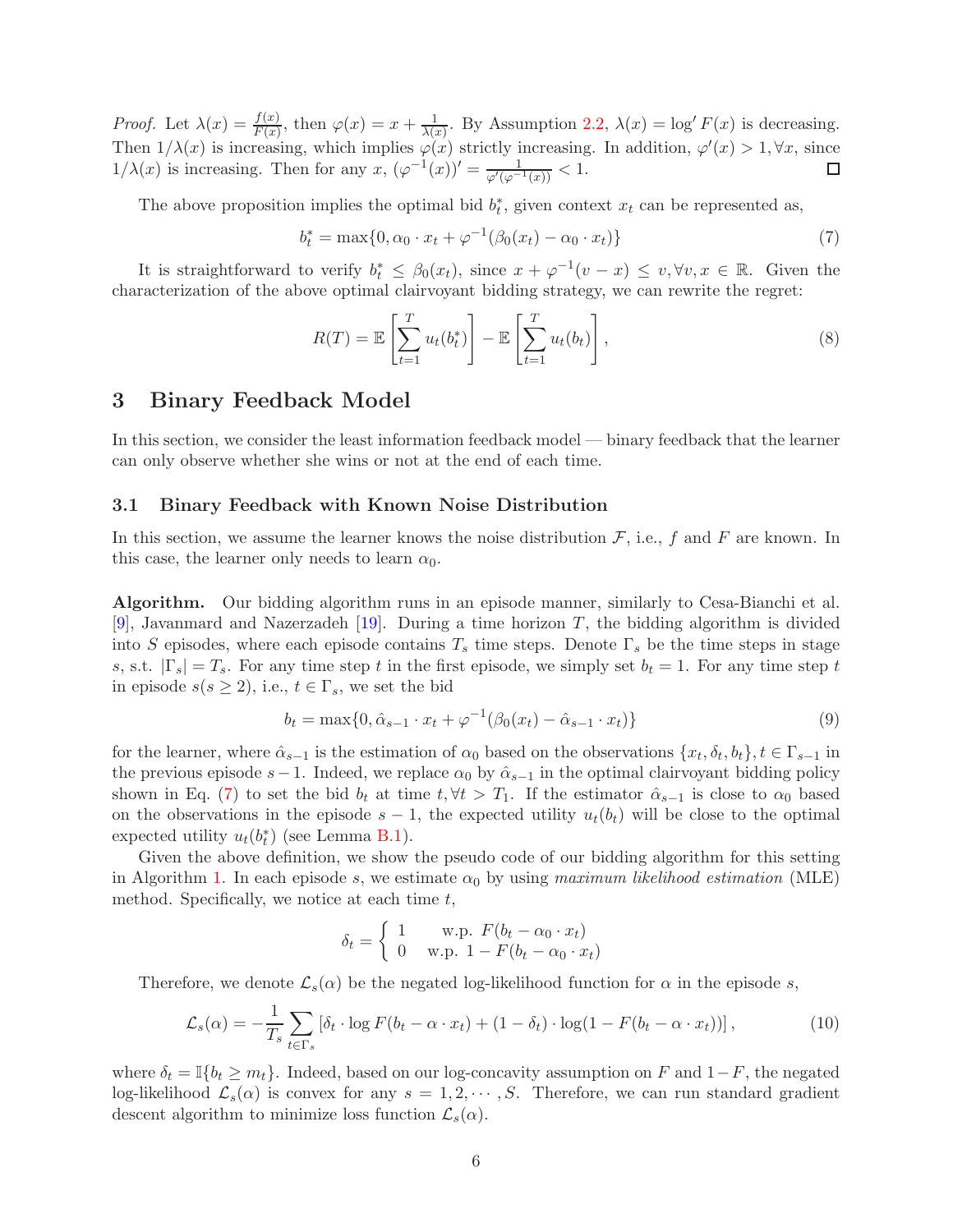**Input:** Parameters  $W, T$ , function  $\varphi^{-1}(\cdot)$ 

for  $t \in \Gamma_1$  do

The learner observes  $x_t$  and submits a bid  $b_t = 1$ . The learner observes  $\delta_t$ .

end

Estimate  $\alpha_0$  by using  $\hat{\alpha}_1$ , which is computed by  $\hat{\alpha}_1 = \arg \min_{\|\alpha\|_1 \leq W} \mathcal{L}_1(\alpha)$ .

for *episode*  $s = 2, 3, \cdots, S$  do

for  $t \in \Gamma_s$  do

The learner observes  $x_t$  and submits  $b_t$ , where  $b_t$  is computed in the following way,

$$
b_t = \max\{0, \hat{\alpha}_{s-1} \cdot x_t + \varphi^{-1}(\beta_0(x_t) - \hat{\alpha}_{s-1} \cdot x_t)\}\
$$

The learner observes  $\delta_t$ .

end

Update the estimator for  $\alpha_0$  in episode s by  $\hat{\alpha}_s = \arg \min_{\|\alpha\|_1 \leq W} \mathcal{L}_s(\alpha)$ .

<span id="page-6-0"></span>end

Regret Analysis. We show the regret bound for the setting considered in this subsection as below, and the full proof is deferred to Appendix [B.](#page-13-1)

<span id="page-6-1"></span>**Theorem 3.1.** Suppose Assumption [2.3](#page-4-4) and Assumption [2.2](#page-4-3) hold, setting  $T_s = T^{1-2^{-s}}$ ,  $s =$  $1, 2, \cdots$ , then with probability at least  $1 - \delta$ , the regret achieved in the binary feedback model with known noise distribution is at most  $R(T) \leq \widetilde{O}\left(\sqrt{\log(d/\delta)T}\right)$ , where  $\widetilde{O}$  omits  $\log \log T$  terms.

*Proof Sketch.* Our proof follows the same spirit as in Theorem 4 in [\[19\]](#page-12-1). First, we bound  $|u_t(b_t^*)$  $u_t(b_t)$  at each time  $t \in \Gamma_s$ ,  $(s \geq 2)$  by  $\Theta\left(|x_t \cdot (\alpha_0 - \hat{\alpha}_{s-1})|^2\right)$  in Lemma [B.1](#page-13-0) (Appendix [B\)](#page-13-1). Then, we can bound the regret achieved in each episode s by  $\Theta\left(\sum_{t \in \Gamma_s} (\alpha_0 - \hat{\alpha}_{s-1}, \Sigma(\alpha_0 - \hat{\alpha}_{s-1}))\right)$ , where  $\Sigma = \mathbb{E}[x_t x_t^T]$ . Next we decompose  $\langle \alpha_0 - \hat{\alpha}_{s-1}, \Sigma(\alpha_0 - \hat{\alpha}_{s-1}) \rangle$  by  $\frac{1}{T_{s-1}} \sum_{t \in \Gamma_{s-1}} \langle \alpha_0 - \hat{\alpha}_{s-1}, x_t x_t^T(\alpha_0 - \hat{\alpha}_{s-1}, x_t x_t^T(\alpha_0 - \hat{\alpha}_{s-1}, x_t x_t^T(\alpha_0 - \hat{\alpha}_{s-1}, x_t x_t^T(\alpha_0 - \hat{\alpha}_{s-1}, x_t x_t^T(\alpha_0 - \hat{\alpha}_{s-1}, x_t$  $\langle \hat{\alpha}_{s-1} \rangle$  +  $\langle \alpha_0 - \hat{\alpha}_{s-1}, E(\alpha_0 - \hat{\alpha}_{s-1}) \rangle$ , where the first term is bounded by Lemma [B.2](#page-14-0) (Appendix [B\)](#page-13-1) and  $||E||_{\infty}$  is bounded by  $O\left(\sqrt{\frac{\log(d/\delta)}{T_{s-1}}}\right)$  $T_{s-1}$  w.h.p. by matrix Hoeffding's inequality. Aggregating over all episodes, we show the total regret bound.

**Remark.** Theorem [3.1](#page-6-1) doesn't rely on the assumption of the bounded eigenvalue of matrix  $\Sigma$  =  $\mathbb{E}[x_t x_t^T]$  and the sparsity assumption of parameter  $s_0$ . With these two assumptions, Javanmard and Nazerzadeh [\[19\]](#page-12-1) show it can achieve  $O(s_0 \log d \log T)$  regret bound for this binary feedback model with known noise distribution.

#### <span id="page-6-2"></span>3.2 Extension to Partially-Known Noise Distribution

In this section, we extend to the case that the noise distribution  $\mathcal F$  is parameterized by a zero-mean base noise distribution  $\mathcal{F}_0$  and a variance  $\sigma^2(\sigma > 0)$ , where  $\mathcal{F}_0$  is known (e.g.  $\mathcal{N}(0, 1)$ ) but  $\sigma$  is unknown. We denote  $\rho_0 = \frac{1}{\sigma}$  $\frac{1}{\sigma}$ . Without loss of generality, we assume  $|\rho_0| \leq W$ . In this case, the learner needs to simultaneously learn  $\alpha_0$  and  $\sigma$ . We denote  $f_0$  and  $F_0$  be the density function and cumulative function of distribution  $\mathcal{F}_0$ , which are known to the learner. Let  $\varphi_0(x) = x + \frac{F_0(x)}{f_0(x)}$  $\frac{F_0(x)}{f_0(x)}$ .

Modified Algorithm. The algorithm follows the same fashion of Algorithm [1](#page-6-0) and we show the pseudo code in Algorithm [2](#page-28-0) in Appendix [E.](#page-28-1) The main difference in this algorithm is how to estimate  $\hat{\alpha}_0$  and  $\rho_0$  simultaneously. By the definition of  $\delta_t = \mathbb{I}\{b_t \geq m_t\}$ , we observe  $\delta_t = 1$  with probability  $F_0(\rho_0(b_t - \alpha_0 \cdot x_t))$  and  $\delta_t = 0$  with probability  $1 - F_0(\rho_0(b_t - \alpha_0 \cdot x_t)).$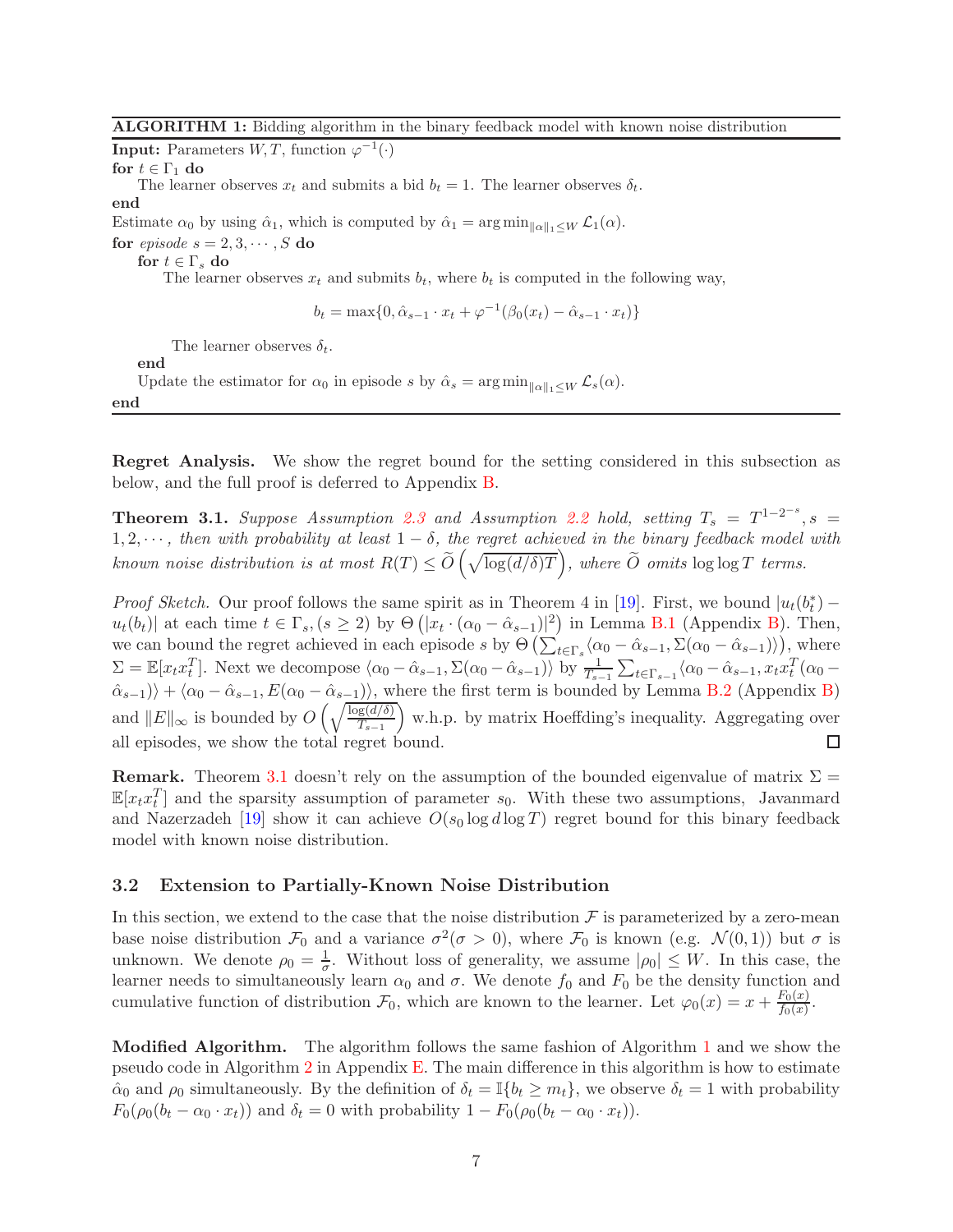To simplify presentation, we re-parametrize  $\alpha_0$ ,  $\rho_0$  by denoting  $\mu_0 = \alpha_0 \rho_0$  and write the negated log-likelihood function in each episode s as follows,

<span id="page-7-1"></span>
$$
\mathcal{L}_s(\mu,\rho) = -\frac{1}{T_s} \sum_{t \in \Gamma_s} \left( \delta_t \cdot \log F_0(\rho b_t - \mu \cdot x_t) + (1 - \delta_t) \cdot \log(1 - F_0(\rho b_t - \mu \cdot x_t)) \right) \tag{11}
$$

In Algorithm [2,](#page-28-0) we always update the estimator  $(\hat{\mu}_s, \hat{\rho}_s)$  of  $(\mu_0, \rho_0)$  in a valid set  $\Lambda$  by minimizing the loss function  $(Eq. 11)$  $(Eq. 11)$  at the end of each episode s.

$$
\Lambda = \{(\mu, \rho) | \mu \in \mathbb{R}^d, \rho > 0, ||\mu/\rho||_1 \le W, |\rho| \le W\}
$$
\n(12)

Then, for any  $(\mu, \rho) \in \Lambda$  and  $b_t \in [0, 1]$ ,  $\rho b_t - \mu \cdot x_t \in [-W^2, W^2 + W]$ . For each time step t in the first episode, we set the bid  $b_t = 1$ . For any time t in episode s, we set the bid

$$
b_t = \max\left\{\Delta, \frac{1}{\hat{\rho}_{s-1}}\left(\hat{\mu}_{s-1} \cdot x_t + \varphi_0^{-1}(\hat{\rho}_{s-1}\beta_0(x_t) - \hat{\mu}_{s-1} \cdot x_t)\right)\right\}.
$$
 (13)

As the astute readers may notice, we only consider the case that the bids are larger than a small positive constant  $\Delta$  (i.e. one cent), in this setting. For theoretical purpose, the assumption that  $b_t \geq \Delta$  guarantees the strong convexity of  $\mathcal{L}_s(\mu, \rho)$  w.r.t  $\rho$  so that we can bound  $(\hat{\rho}_s - \rho_0)^2$  in each episode. For practical perspective, this assumption holds trivially since the display ads platform usually requires a minimum amount of bid, e.g. one cent, to compete for ad slots. We replace  $(\mu_0, \rho_0)$  by the estimator  $(\hat{\mu}_{s-1}, \hat{\rho}_s)$  in the optimal bidding policy<sup>[3](#page-7-2)</sup>.

For theoretical purpose, we need the following assumption on the product context,

<span id="page-7-0"></span>**Assumption 3.2.** The maximum eigenvalue of matrix  $\Sigma = \mathbb{E}[x_t x_t^T]$  is bounded by a constant  $\lambda_1 > 0$ . The minimum eigenvalue of  $\Sigma$  is bounded from below by a constant  $\lambda_2 > 0$ . In addition, we assume  $\Sigma - \mathbb{E}[x_t] \mathbb{E}[x_t]^T \succ \lambda_3 I$  for a constant  $\lambda_3 > 0$ .

The assumption on the bounded eigenvalues of matrix  $\Sigma$  is commonly proposed in the convergence analysis of the linear models. It is well-known  $\Sigma - \mathbb{E}[x_t] \mathbb{E}[x_t]^T$  is positive semi-definite and we strengthen it to be strictly positive definite here. Indeed, the above assumption holds for many common probability distributions of context  $x_t$ , such as uniform, truncated normal and in general truncated version of many more distributions.

Regret Analysis. To begin with, we state the benchmark in the regret analysis considered in this section. To be consistent with our bidding space, we consider a slightly weaker but practical benchmark, i.e. the bids are all truncated above  $\Delta$ . Therefore, for any realized context  $x_t$ , the optimal bidding policy (benchmark) is

<span id="page-7-3"></span>
$$
b_t^* = \max\left\{\Delta, \frac{1}{\rho_0} \left(\mu_0 \cdot x_t + \varphi_0^{-1} (\rho_0 \beta_0(x_t) - \mu_0 \cdot x_t) \right)\right\}
$$
(14)

Comparing with this benchmark, we state our main theorem of the regret bound in this section, and the proof is deferred to Appendix [B.2.](#page-16-0)

<span id="page-7-4"></span>**Theorem 3.3.** Suppose Assumptions [2.2,](#page-4-3) [2.3](#page-4-4) and [3.2](#page-7-0) hold, setting  $T_s = T^{1-2^{-s}}$ ,  $s = 1, 2, \cdots$ , then with probability at least  $1-\delta$ , the regret (w.r.t the benchmark defined in Eq. [\(14\)](#page-7-3)) achieved in the binary feedback model with partially known noise distribution is bounded by  $R(T) \le \widetilde{O}\left(\sqrt{\log(d/\delta)T}\right)$ , where  $\widetilde{O}$  ignores  $\log T$  and  $\log \log T$  terms.

<span id="page-7-2"></span><sup>&</sup>lt;sup>3</sup>Since  $F_0$  and  $1 - F_0$  are both log-concave, the optimal clairvoyant bidding policy (without truncation to  $\Delta$ ) is 1  $\frac{1}{\rho_0}$   $(\mu_0 \cdot x_t + \varphi_0^{-1} (\rho_0 \beta_0(x_t) - \mu_0 \cdot x_t))$  following the same argument in Section [2.3.](#page-4-0)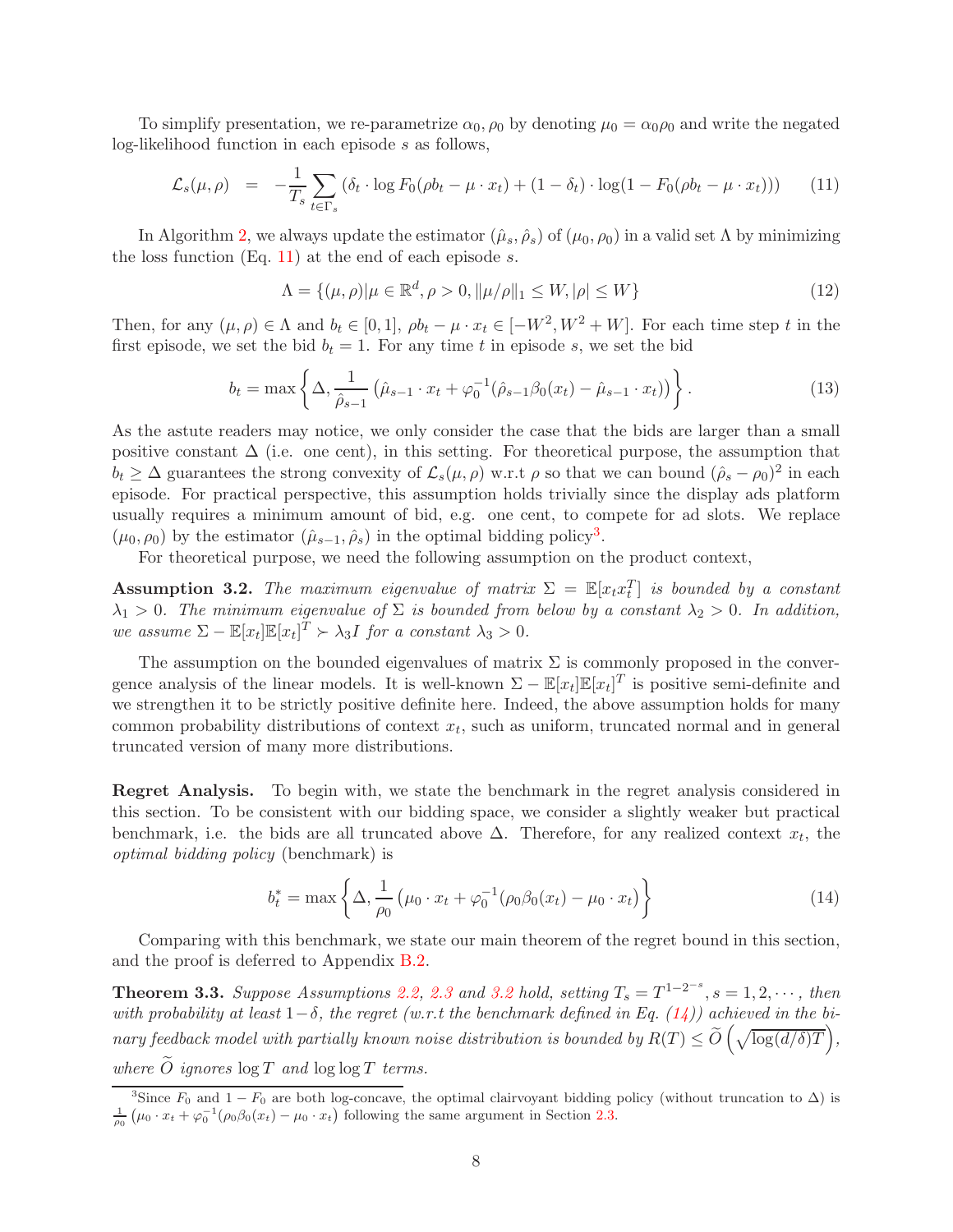Remark. Javanmard and Nazerzadeh [\[19\]](#page-12-1) study the contextual pricing problem in a very similar setting, i.e. the noise distribution of valuation belongs to a known (parameterized) class with unknown parameters. Our result improves the regret bound  $\tilde{O}(d\sqrt{T})$  proposed in [\[19](#page-12-1)] by using a slightly stronger assumption of  $\Sigma$  (Assumption  $3.2$ )<sup>[4](#page-8-0)</sup>. In our proof, we show the loss function  $\mathcal{L}_{s}(\mu,\rho)$  are strongly convex with high probability, in Lemma [B.6.](#page-17-0) The proof for this Lemma utilizes Schur Complements and advanced matrix inequalities.

### <span id="page-8-3"></span>4 Full Information Feedback Model

In this section, we consider the full information feedback model with unknown noise distribution, i.e., the learner has no information of noise distribution, however she can always observe the highest bid of all other bidders  $m_t$ . Without knowledge of noise distribution  $\mathcal{F}$ , the learner cannot directly use naive MLE method to estimate  $\alpha_0$  used in Section [3.1.](#page-5-1)

Following the same spirit as in Section [3.1,](#page-5-1) we still build our algorithm be *episode-based*, i.e. at each episode s, we use the estimated noise distribution  $\hat{F}_{s-1}$  and parameter  $\hat{\alpha}_{s-1}$  from the  $(s-1)$ th episode to determine the learner's bid and only update these estimators at the end of episode s by the using the data observed in episode s. The main difficulty is how to update the estimators of  $\mathcal F$  and  $\alpha_0$  in each episode. To handle this challenge, we propose a new approach, combining the non-parametric log-concave density estimator and MLE method, to learn  $\alpha_0$  and  $\mathcal F$  simultaneously.

**Non-parametric estimation of f.** We first introduce the non-parametric estimation of density function f, given any linear weight estimator  $\alpha$ . This non-parametric estimator of f is from [\[12](#page-11-5)] and we generalize it here to incorporate with different estimation of  $\alpha_0$ . In each episode s, given realized  $x_t, m_t, t \in \Gamma_s$  and any linear weight estimator  $\alpha$ .

<span id="page-8-2"></span>
$$
\hat{f}_s(\cdot; \alpha) = \operatorname*{arg\,max}_{f \text{ is log-concave}} \frac{1}{T_s} \sum_{t \in \Gamma_s} \log f(m_t - \alpha \cdot x_t) - \int f(z) dz \tag{15}
$$

For notation simplicity, it is without loss of generality to re-parameterize  $f(z) = \exp(\Psi(z))$ , where  $\Psi(z)$  is a concave function w.r.t z. Then given any linear weight  $\alpha$ , it is equivalent to optimize estimator  $\hat{\Psi}_s(\cdot; \alpha)$  to get an estimator  $\hat{f}_s(\cdot; \alpha)$  in each episode s, in the following,

$$
\hat{\Psi}_s(\cdot;\alpha) = \underset{\Psi \text{ is concave}}{\arg \max} \frac{1}{T_s} \sum_{t \in \Gamma_s} \Psi(m_t - \alpha \cdot x_t) - \int \exp(\Psi(z;\alpha)) dz \tag{16}
$$

Denote  $\hat{F}_s(z;\alpha) = \int^z \hat{f}_s(t;\alpha)dt$  be the estimated empirical distribution given linear weight estimator  $\alpha$ , in each episode s. In this work, we restrict the function class of  $\hat{f}_s(\cdot;\alpha)$  for any  $\alpha$  and s as below,

$$
\mathcal{P} = \left\{ p : p(z) \le B_2, \forall z \in [-W, 1+W], \int g(z)dz = 1 \right\}
$$

This implies  $\hat{\Phi}_s(z;\alpha) \leq \log B_2$  for any  $z \in [-W, 1+W]^5$  $z \in [-W, 1+W]^5$  and any  $\alpha$  s.t.  $||\alpha||_1 \leq W$ . In addition, it is straightforward to  $\hat{F}_s(\cdot; \alpha)$  is  $B_2$ -Lipschitz.

<span id="page-8-0"></span><sup>&</sup>lt;sup>4</sup>Indeed, their algorithm achieves  $\widehat{O(s_0\sqrt{T})}$  regret bound, where  $s_0$  is the sparsity parameter of  $\alpha_0$ . In this paper, we have no sparsity assumption and  $s_0$  can be equal to d.

<span id="page-8-1"></span><sup>&</sup>lt;sup>5</sup>We only care about  $z \in [-W, 1+W]$  because we only need to estimate F on  $[-W, 1+W]$  to estimate expected utility function, see Eq. [\(2\)](#page-3-1).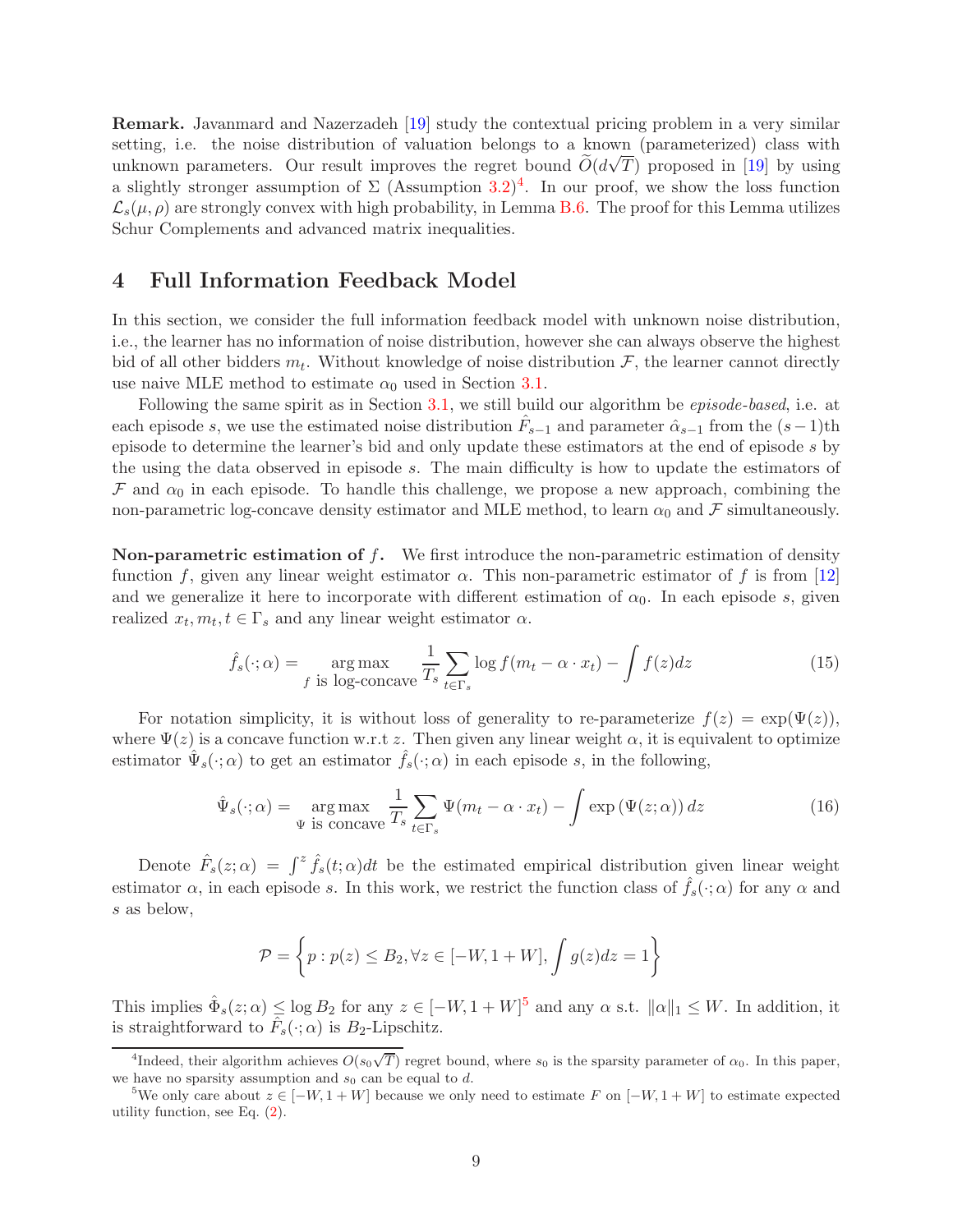Let  $\mathbb{F}_s$  be the empirical distribution of noise samples  $\{z_t\}_{t\in\Gamma_s}$  in episode s, therefore we have  $\mathbb{F}_s(z) = \frac{1}{T_s} \sum_{t \in \Gamma_s} \mathbb{I}\{z \leq z_t\}.$  Dümbgen and Rufibach [\[12](#page-11-5)], characterizes the optimizer  $\hat{\Phi}_s(\cdot; \alpha)$  as well as estimator  $\hat{F}_s(z;\alpha)$  when  $\alpha = \alpha_0$ , in the following,

<span id="page-9-2"></span>**Lemma 4.1** ([\[12](#page-11-5)]). The optimizer  $\hat{\Phi}_s(\cdot; \alpha_0)$  exists and is unique. For any  $z_t = m_t - \alpha_0 \cdot x_t, t \in \Gamma_s$ ,  $\mathbb{F}_s(z_t) - \frac{1}{T_s}$  $\frac{1}{T_s} \leq \hat{F}_s(z_t; \alpha_0) \leq \mathbb{F}_s(z_t).$ 

Give the above characterization of  $\hat{\Phi}(\cdot;\alpha_0)$  and  $\hat{F}_s(\cdot;\alpha_0)$  we provide the uniform convergence bound for  $|\hat{F}_s(z;\alpha_0) - F(z)|$  in the following Theorem, the proof is deferred to Appendix [C.1.](#page-20-0)

<span id="page-9-0"></span>**Theorem 4.2.** Suppose  $T_s \gg \log^2(1/\delta)$  for any fixed  $\delta > 0$ , then for all  $z \in [-W, 1 + W]$ ,  $|\hat{F}_s(z;\alpha_0) - F(z)| \leq O$  $\int\sqrt{\log(1/\delta)}$  $T_{s}$  $\setminus$ holds with probability at least  $1 - \delta$ .

**Algorithm.** Similarly, we assume there are S episodes in the algorithm, each episode s contains  $T_s$  time steps, and  $\Gamma_s$  be the set of time steps in episode s. Given the non-parametric estimator of  $\hat{F}_s(\cdot; \alpha)$  introduced in the above, we introduce our algorithm for the full information feedback model:

- For any time step t in the first episode, the learner sets the bid  $b_t = 1$ .
- For any time step t in episode  $s(s \geq 2)$ , i.e.  $\forall t \in \Gamma_s$ , the learner sets the bid

$$
b_t = \underset{b \in [0,1]}{\arg \max} (\beta_0(x_t) - b) \hat{F}_{s-1}(b - \hat{\alpha}_{s-1} \cdot x_t; \hat{\alpha}_{s-1}),
$$
\n(17)

where  $\hat{\alpha}_{s-1}$  is the estimator of  $\alpha_0$  based on the data observed in episode  $s-1$  and  $\hat{F}_{s-1}(\cdot;\hat{\alpha}_{s-1})$ is the estimator of noise distribution (CDF) shown in Eq. [\(15\)](#page-8-2). To compute  $\hat{\alpha}_s$ , we minimize the following MLE loss function,

<span id="page-9-4"></span>
$$
\mathcal{L}_s(\alpha) := -\frac{1}{T_s} \sum_{t \in \Gamma_s} \left( \delta_t \cdot \log \hat{F}_s(\varepsilon_t(\alpha); \alpha) + (1 - \delta_t) \cdot \log \left( 1 - \hat{F}_s(\varepsilon_t(\alpha); \alpha) \right) \right),\tag{18}
$$

where  $\varepsilon_t(\alpha) = b_t - \alpha \cdot x_t$  and  $\|\alpha\|_1 \leq W$ . The pseudo-code is presented in Algorithm [3](#page-29-0) in Appendix [E.](#page-28-1) Indeed,  $\mathcal{L}_s(\alpha)$  is convex almost everywhere, since  $\hat{F}_s$  and  $1-\hat{F}_s$  are both log-concave based on our construction. We can still solve this optimization problem by gradient descent approach, but we need to recompute  $\hat{F}_s(\cdot;\alpha)$  to get the gradient of loss function  $\mathcal{L}_s$  at  $\alpha$  in each iteration of gradient descent. If we can compute  $\hat{F}_s$  efficiently, combining with gradient descent approach, our algorithm is computationally efficient. In this paper, we focus on regret analysis and leave the computational efficiency argument as a future direction.

Regret Analysis. We provide the regret bound for the full information feedback model in the following Theorem. The full proof is deferred to Appendix [C.2.](#page-21-0)

<span id="page-9-3"></span>**Theorem 4.3.** [Regret Bound] Suppose Assumptions [2.2,](#page-4-3) [2.3,](#page-4-4) and [3.2](#page-7-0) hold  $^6$  $^6$  , and T is sufficiently large. Given  $T_s = T^{1-2-s}$ ,  $s = 1, 2, \cdots$ , then with probability at least  $1-\delta$ , the regret is bounded by  $R(T) \le \widetilde{O}\left(\sqrt{d\log(d/\delta)T}\right)$ , where  $\widetilde{O}$  ignores  $\log T$  and  $\log \log T$  terms.

<span id="page-9-1"></span><sup>&</sup>lt;sup>6</sup>In fact, we only need the assumption that the minimum eigenvalue of matrix  $\Sigma$  is larger than  $\lambda_2 > 0$  in this setting.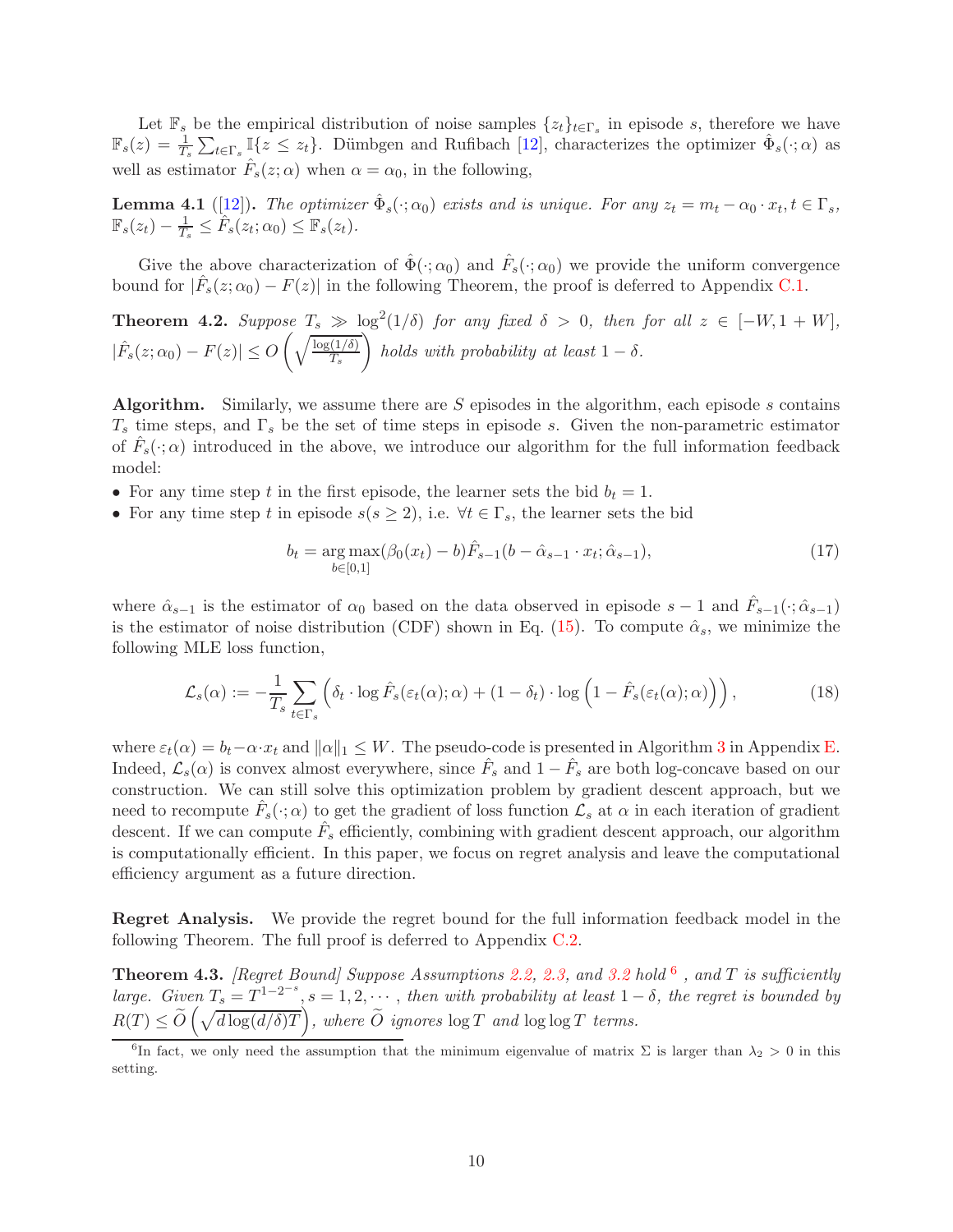*Proof Sketch.* The main challenge in this proof is to bound the difference between estimator  $\hat{\alpha}_s$ and  $\alpha_0$ , as well as the distance between  $\hat{F}_s$  and F. First, we give a bound of  $L_2$  distance between  $\hat{\alpha}_s$  and  $\alpha_0$  in Lemma [C.3.](#page-21-1) The proof of this Lemma strictly generalizes the idea of Theorem [3.1,](#page-6-1) combining with the uniform convergence bound of  $|\hat{F}_s(z;\alpha_0) - F(z)|$  in Theorem [4.2.](#page-9-0) Then, we show if  $\|\hat{\alpha}_s - \alpha_0\|_2 \leq O(\sqrt{\frac{d \log(T_s)}{T_s}})$  $\frac{\overline{g(T_s)}}{T_s}$ ) holds, then  $|\hat{F}_s(z; \hat{\alpha}_s) - F(z)| \leq O(\sqrt{\frac{d \log(T_s)}{T_s}})$  $\frac{g(I_s)}{T_s}$  for all  $z \in [-W, 1+W]$ holds with high probability in Lemma [C.4.](#page-23-0) Since Lemma [C.3](#page-21-1) implies  $\|\hat{\alpha}_s - \alpha_0\|_2 \le O(\sqrt{\frac{d \log(T_s)}{T_s}})$  $\frac{P(S(I|s))}{T_s}$ holds with high probability, then we provide a uniform convergence for  $|\hat{F}_s(z; \hat{\alpha}_s) - F(z)|$ . □

### <span id="page-10-3"></span>5 Lower Bound

In this section, we show the lower bound of regret for the full information feedback model with known noise distribution, i.e.  $\mathcal F$  is known and  $m_t$  is always realized at the end of each time t.

As we know, if  $\alpha_0$  is known, the optimal bidding strategy is

<span id="page-10-1"></span>
$$
b_t^* = \max\{0, \alpha_0 \cdot x_t + \varphi^{-1}(\beta_0(x_t) - \alpha_0 \cdot x_t)\}.
$$

Let  $\mathcal{H}_t = \{x_1, x_2, \cdots, x_t, m_1, m_2, \cdots, m_t\}$  be the history observed up to time t and we consider the following set of bidding policies, Π:

$$
\Pi = \{\pi : (\mathcal{H}_{t-1}, x_t) \to b_t = \max\{0, \alpha_t \cdot x_t + \varphi^{-1}(\beta_0(x_t) - \alpha_t \cdot x_t)\},\
$$
  

$$
\|\alpha_t\|_1 \le W, \alpha_t \text{ is } \mathcal{H}_{t-1}\text{-measurable.}\}
$$
 (19)

Here  $\alpha_t$  can be regarded as an (inaccurate) estimator of  $\alpha_0$  and  $\Pi$  captures a wide class of *informational* bidding policies<sup>[7](#page-10-0)</sup>. Indeed, when we restrict our attention on the bidding policies in  $\Pi$ , we can derive any bidding policy  $\pi \in \Pi$  must incur expected  $\Omega(\sqrt{T})$  in the following theorem. The proof is rather technical and we defer it to Appendix [D.](#page-25-0)

<span id="page-10-2"></span>**Theorem 5.1.** For any T, we assume that the market value  $z_t, 1 \le t \le T$  are fully observed. We further assume  $z_t \sim \mathcal{N}(0, \sigma^2)$ , where  $\sigma$  is known. Let  $\Pi$  be the set of bidding polices  $\pi$  defined in Eq. [\(19\)](#page-10-1), then any bidding policy  $\pi$  must incur expected regret  $\Omega(\sqrt{T})$ .

### 6 Future Work

In this paper, we assume the linear model of  $m_t$  w.r.t. context  $x_t$  and a natural future direction is to extend to non-linear model. We assume the context  $x_t$  is randomly sampled from a fixed, prior unknown distribution. It will be interesting to design a no-regret bidding algorithm for contextual first price auctions when the context is generated from adversary. In the future, we are interested in generalizing our algorithms to other contextual untruthful (beyond first price auctions). In addition, we assume the learner can estimate the value  $\beta_0(x_t)$  before submitting the bid and it would be exciting to incorporate with the setting that the learner cannot observe the value unless she wins the auctions.

<span id="page-10-0"></span><sup>&</sup>lt;sup>7</sup>Informative bidding policy means the learner can always gain some information of parameter  $\alpha_0$  by varying bids. It is without loss generality that we focus on informational bids since there exists no "uninformational" bids in the setting presented in Theorem [5.1.](#page-10-2) See more discussion in Appendix [F](#page-28-2)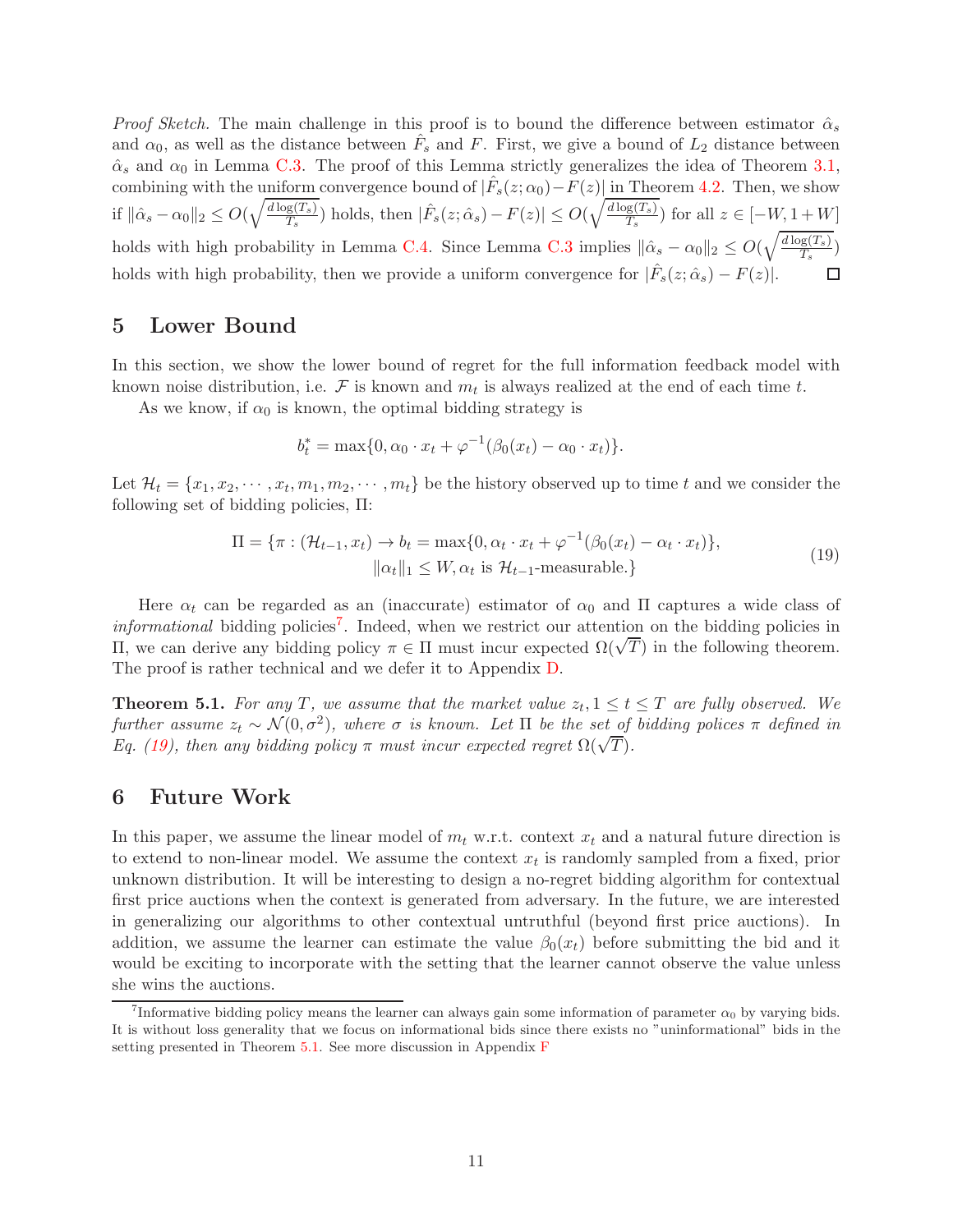## References

- <span id="page-11-2"></span>[1] Mohammad Akbarpour and Shengwu Li. 2020. Credible Auctions: A Trilemma. Econometrica 88, 2 (March 2020), 425–467.
- <span id="page-11-12"></span>[2] Mark Yuying An. 1996. Log-concave Probability Distributions: Theory and Statistical Testing. Game Theory and Information 9611002. University Library of Munich, Germany.
- <span id="page-11-11"></span>[3] Mark Bagnoli and Ted Bergstrom. 2005. Log-Concave Probability and Its Applications. Economic Theory 26, 2 (2005), 445–469.
- <span id="page-11-8"></span>[4] Santiago Balseiro, Negin Golrezaei, Mohammad Mahdian, Vahab Mirrokni, and Jon Schneider. 2019. Contextual Bandits with Cross-Learning. In Advances in Neural Information Processing Systems 32. 9679–9688.
- <span id="page-11-6"></span>[5] Santiago Balseiro, Christian Kroer, and Rachitesh Kumar. 2021. Contextual First-Price Auctions with Budgets. CoRR abs/2102.10476 (2021).
- <span id="page-11-3"></span>[6] Ross Benes. 2017. How SSPs use deceptive price floors to squeeze ad buyers. https://digiday.com/marketing/ssps-use-deceptive-price-floors-squeeze-ad-buyers/. (September 2017). Accessed: 2020-01-29.
- <span id="page-11-13"></span>[7] Peter Bhlmann and Sara van de Geer. 2011. Statistics for High-Dimensional Data: Methods, Theory and Applications (1st ed.). Springer Publishing Company, Incorporated.
- <span id="page-11-1"></span>[8] Jason Bigler. 2019. Rolling out first price auctions to Google Ad Manager partners Digiday. https://www.blog.google/ products/admanager/rolling-out-first-price-auctions-googlead-manager-partners. (September 2019). Accessed: 2020-01-27.
- <span id="page-11-4"></span>[9] Nicol`o Cesa-Bianchi, Claudio Gentile, and Yishay Mansour. 2015. Regret Minimization for Reserve Prices in Second-Price Auctions. IEEE Transactions on Information Theory 61, 1 (2015), 549–564. DOI[:http://dx.doi.org/10.1109/TIT.2014.2365772](http://dx.doi.org/10.1109/TIT.2014.2365772)
- <span id="page-11-0"></span>[10] Yuyu Chen. 2017. Programmatic advertising is preparing for the first-price auction era. https://digiday.com/marketing/ programmatic- advertising-readying-first-price-auctionera. (October 2017). Accessed: 2020-01-29.
- <span id="page-11-10"></span>[11] Maxime C. Cohen, Ilan Lobel, and Renato Paes Leme. 2020. Feature-Based Dynamic Pricing. Management Science 66, 11 (2020), 4921–4943.
- <span id="page-11-5"></span>[12] Lutz D¨umbgen and Kaspar Rufibach. 2009. Maximum likelihood estimation of a log-concave density and its distribution function: Basic properties and uniform consistency. Bernoulli 15,  $1(2009), 40 - 68.$
- <span id="page-11-7"></span>[13] Zhe Feng, Sébastien Lahaie, Jon Schneider, and Jinchao Ye. 2021. Reserve Price Optimization for First Price Auctions. In Proceedings of the 38th International Conference on Machine Learning (ICML-21), to appear.
- <span id="page-11-9"></span>[14] Zhe Feng, Chara Podimata, and Vasilis Syrgkanis. 2018. Learning to Bid Without Knowing Your Value. In Proceedings of the 2018 ACM Conference on Economics and Computation. 505–522.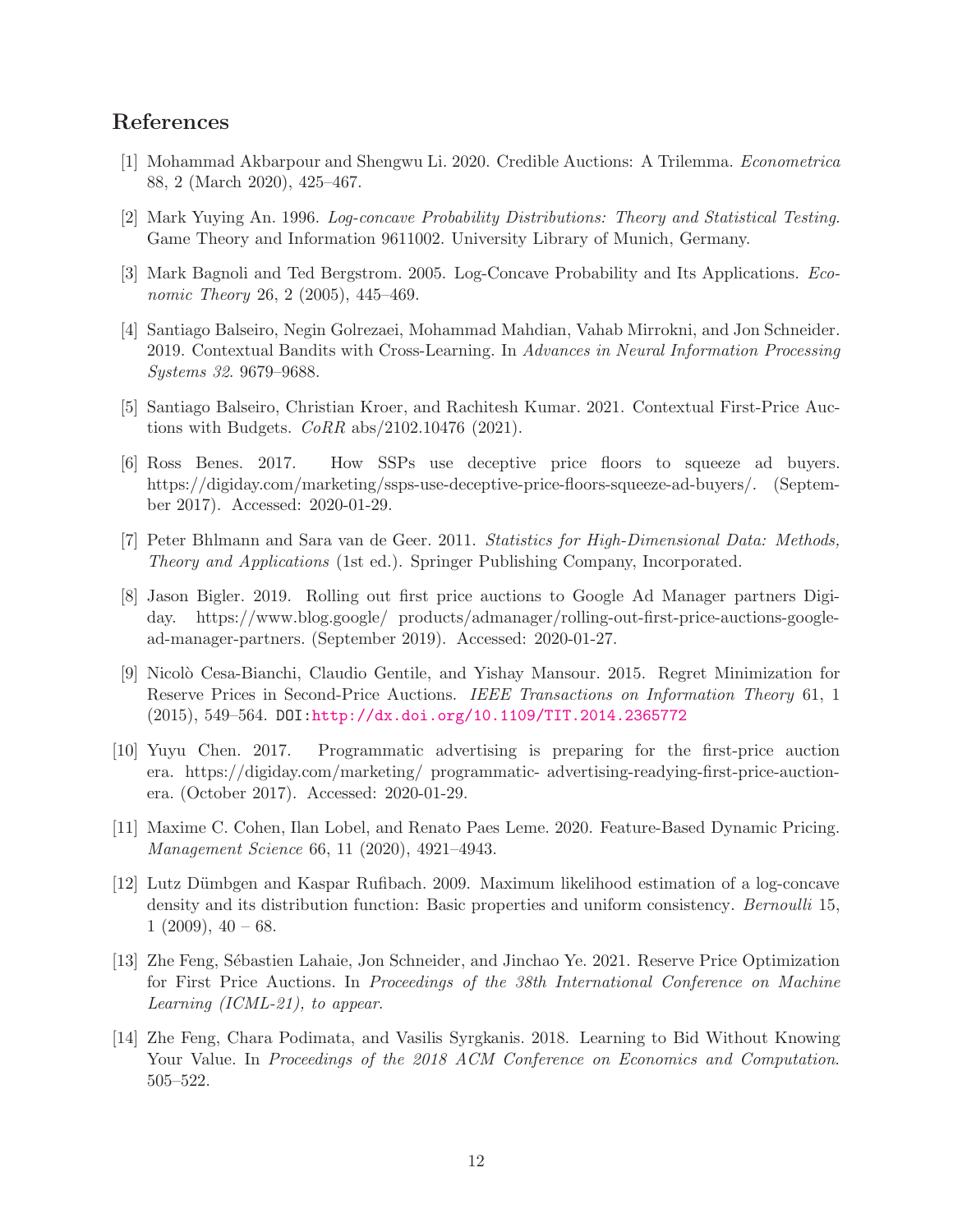- <span id="page-12-8"></span>[15] Negin Golrezaei, Patrick Jaillet, and Jason Cheuk Nam Liang. 2019. Incentive-aware Contextual Pricing with Non-parametric Market Noise. (2019). arXiv:cs.LG/1911.03508
- <span id="page-12-4"></span>[16] Yanjun Han, Zhengyuan Zhou, Aaron Flores, Erik Ordentlich, and Tsachy Weissman. 2020. Learning to Bid Optimally and Efficiently in Adversarial First-price Auctions. CoRR abs/2007.04568 (2020). arXiv:2007.04568
- <span id="page-12-3"></span>[17] Yanjun Han, Zhengyuan Zhou, and Tsachy Weissman. 2020. Optimal No-regret Learning in Repeated First-price Auctions. CoRR abs/2003.09795 (2020). arXiv:2003.09795
- <span id="page-12-9"></span>[18] E.V. Haynsworth. 1968. On the Schur Complement. Basel Mathematical Notes BMN, 20 (1968), 17.
- <span id="page-12-1"></span>[19] Adel Javanmard and Hamid Nazerzadeh. 2019. Dynamic Pricing in High-Dimensions. J. Mach. Learn. Res. 20, 1 (Jan. 2019), 315–363.
- <span id="page-12-0"></span>[20] V. Krishna. 2002. Auction Theory. Elsevier Science.
- <span id="page-12-7"></span>[21] R. Paes Leme and J. Schneider. 2018. Contextual Search via Intrinsic Volumes. In 2018 IEEE 59th Annual Symposium on Foundations of Computer Science (FOCS). IEEE Computer Society, Los Alamitos, CA, USA, 268–282.
- <span id="page-12-6"></span>[22] Jieming Mao, Renato Leme, and Jon Schneider. 2018. Contextual Pricing for Lipschitz Buyers. In Advances in Neural Information Processing Systems 31. 5643–5651.
- <span id="page-12-2"></span>[23] Zihe Wang, Weiran Shen, and Song Zuo. 2020. Bayesian Nash Equilibrium in First-Price Auction with Discrete Value Distributions. In Proceedings of the 19th International Conference on Autonomous Agents and MultiAgent Systems (AAMAS '20). 1458–1466.
- <span id="page-12-5"></span>[24] Jonathan Weed, Vianney Perchet, and Philippe Rigollet. 2016. Online learning in repeated auctions. In 29th Annual Conference on Learning Theory. 1562–1583.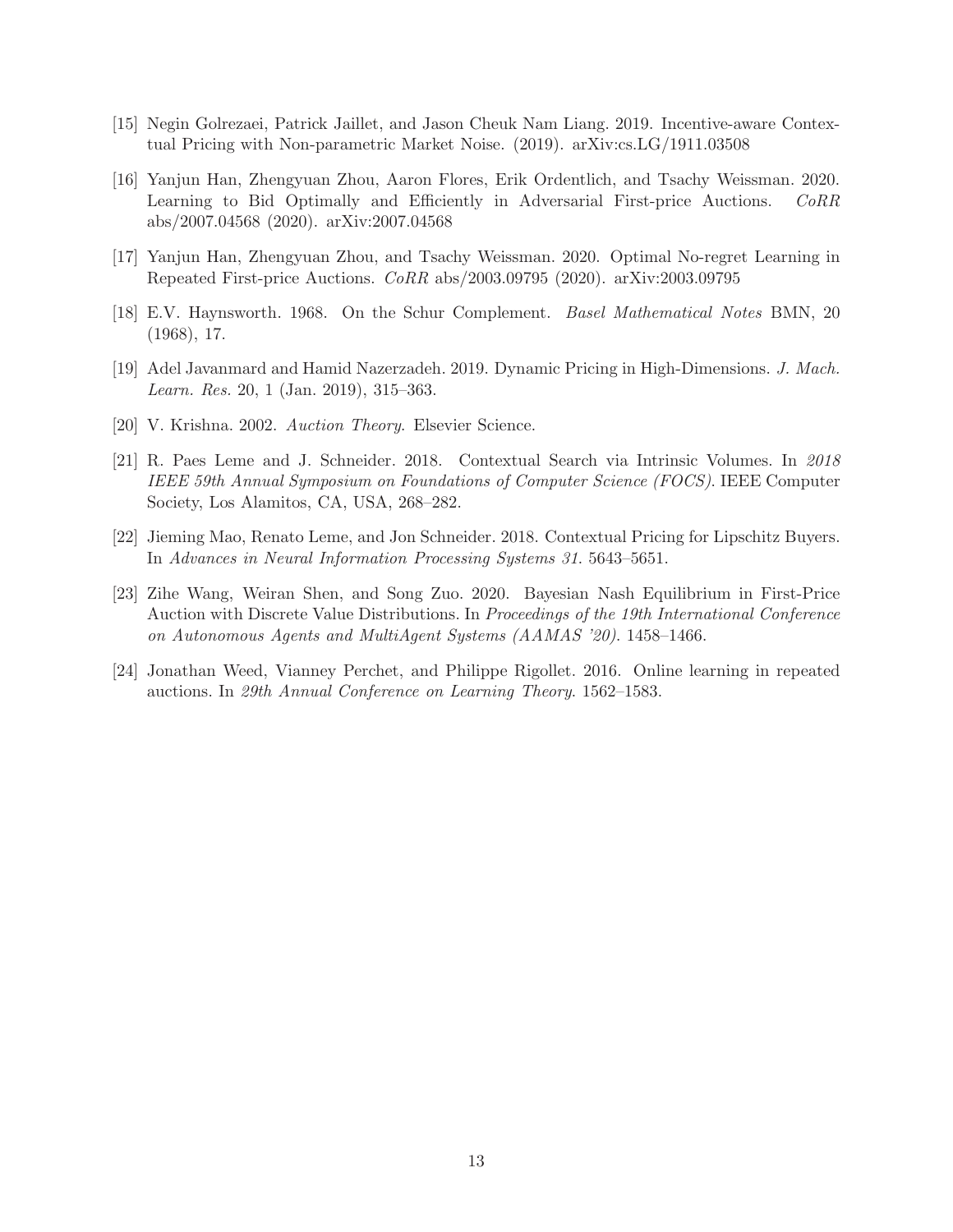## Learning to Bid in Contextual First Price Auctions

Appendix

### A Useful Technical Lemmas

<span id="page-13-2"></span>**Lemma A.1** (Schur complement  $[18]$ ). Let

$$
M = \begin{bmatrix} A & B \\ B^T & C \end{bmatrix}
$$

where A positive definite (invertible) and C is symmetric, then the matrix  $C - B^{T}A^{-1}B$  is called the Schur complement of A. Then  $M \succeq 0$  iff  $C - B^{T}A^{-1}B \succeq 0$ .

<span id="page-13-3"></span>**Lemma A.2** (Matrix Inverse Lemma). Let A be invertible, for any constant  $\lambda > 0$ , we have

$$
(A + \lambda I)^{-1} = A^{-1} - A^{-1} \left(\frac{1}{\lambda}I + A^{-1}\right)^{-1} A^{-1}
$$

### <span id="page-13-1"></span>B Omitted Proofs from Section [3](#page-5-2)

#### B.1 Proof of Theorem [3.1](#page-6-1)

For convenience, we restate the theorem:

**Theorem 3.1.** Suppose Assumption [2.3](#page-4-4) and Assumption [2.2](#page-4-3) hold, setting  $T_s = T^{1-2^{-s}}$ ,  $s =$ 1, 2,  $\cdots$ , then with probability at least 1 –  $\delta$ , the regret achieved in the binary feedback model with known noise distribution is at most  $R(T) \leq \widetilde{O}\left(\sqrt{\log(d/\delta)T}\right)$ , where  $\widetilde{O}$  omits  $\log \log T$  terms.

To prove Theorem [3.1,](#page-6-1) we introduce some auxiliary lemmas. Our proof is inspired by Javanmard and Nazerzadeh [\[19\]](#page-12-1). First we bound the difference between optimal expected utility and the expected utility achieved by our bidding algorithm at each time t in the episode  $s(s \geq 2)$  by  $\Theta(|x_t \cdot (\alpha_0 - \hat{\alpha}_{s-1})|^2)$ . The proof involves an case analysis.

<span id="page-13-0"></span>**Lemma B.1.** For any  $s \geq 2$  and any  $t \in \Gamma_s$ , let  $b_t^*$  be the optimal bid given context  $x_t$ ,

$$
u_t(b_t^*) - u_t(b_t) \le 2C|x_t \cdot (\alpha_0 - \hat{\alpha}_{s-1})|^2
$$

with  $C = 2B_2 + B_3$ , where  $B_2$  and  $B_3$  are positive constants defined in Assumption [2.3.](#page-4-4)

*Proof.* Firstly, for any  $t \in \Gamma_s$ , we prove  $|u''_t(b)| \le C, \forall b \in [0,1]$ , with  $C = 2B_2 + B_3$ .

$$
|u''_t(b)| \le |(\beta_0(x_t) - b)f'(b - \alpha_0 \cdot x_t) - 2f(b - \alpha_0 \cdot x_t)| \le 2B_2 + B_3
$$

Denote  $\hat{b}_{t}^{*} = \alpha_{0} \cdot x_{t} + \varphi^{-1}(\beta_{0}(x_{t}) - \alpha_{0} \cdot x_{t}), \ \hat{b}_{t} = \hat{\alpha}_{s-1} \cdot x_{t} + \varphi^{-1}(\beta_{0}(x_{t}) - \hat{\alpha}_{s-1} \cdot x_{t}),$  for any  $t \in \Gamma_s$ . Since  $\hat{b}_t^*$  maximize  $u_t(b)$ ,  $u'_t(\hat{b}_t^*) = 0$ . Then we bound  $u_t(b_t^*) - u_t(b_t)$  by a case analysis,

•  $\hat{b}_t^* \geq 0$ , then  $b_t^* = \hat{b}_t^*$ . By second-order Taylor's theorem, we have

$$
u_t(b_t) = u_t(b_t^*) + u'_t(b_t^*)(b_t - b_t^*) + \frac{1}{2}u''_t(\tilde{b})(b_t - b_t^*)^2,
$$

for some  $\tilde{b}$  between  $b_t$  and  $b_t^*$ . Since  $u'_t(b_t^*) = u'_t(\hat{b}_t^*) = 0$ , we have

$$
u_t(b_t^*) - u_t(b_t) \le \frac{1}{2} |u_t''(\tilde{b})|(b_t - b_t^*)^2 \le \frac{C}{2}(b_t - b_t^*)^2 \le \frac{C}{2}(\hat{b}_t - \hat{b}_t^*)^2
$$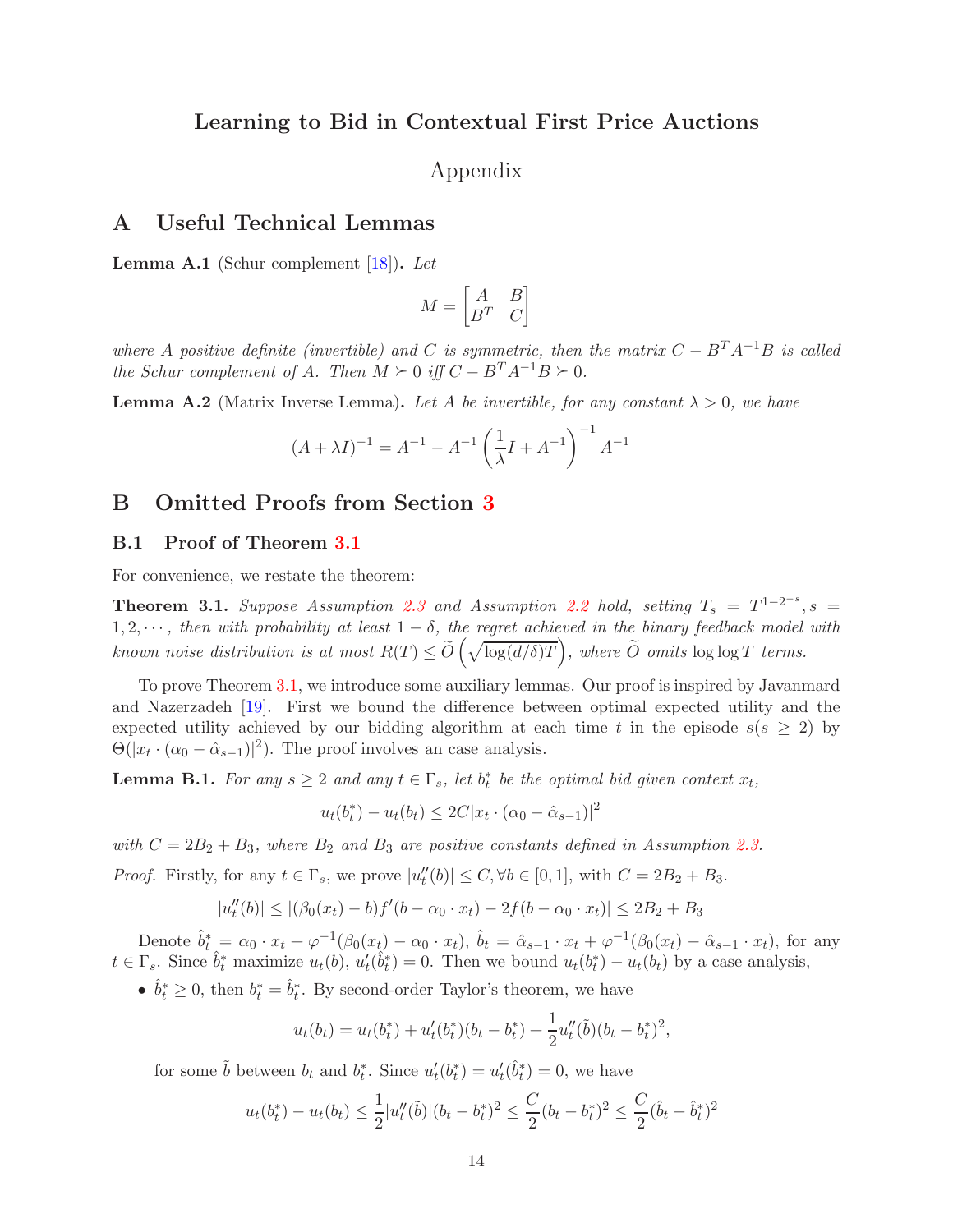- $\hat{b}_t^* < 0$ , then  $b_t^* = 0$ .
	- $-$  When  $\hat{b}_t < 0$ ,  $b_t = 0$ . Thus,  $u_t(b_t^*) u_t(b_t) = 0$ .
	- When  $\hat{b}_t \geq 0$ ,  $b_t = \hat{b}_t \geq 0$ . Then by second-order Taylor's theorem, we have

$$
u_t(b_t) = u_t(\hat{b}_t^*) + u'_t(\hat{b}_t^*)(b_t - b_t^*) + \frac{1}{2}u''_t(\tilde{b})(b_t - \hat{b}_t^*)^2,
$$

for some  $\tilde{b}$  between  $b_t$  and  $\hat{b}_t^*$ . Since  $u_t(b_t^*) \leq u_t(\hat{b}_t^*)$ ,  $u'_t(\hat{b}_t^*) = 0$ , we get

$$
u_t(b_t^*) - u_t(b_t) \le u_t(\hat{b}_t^*) - u_t(b_t) \le \frac{C}{2}(b_t - \hat{b}_t^*)^2 = \frac{C}{2}(\hat{b}_t - \hat{b}_t^*)^2,
$$

In summary, we have

$$
u_t(b_t^*) - u_t(b_t) \le \frac{C}{2}(\hat{b}_t - \hat{b}_t^*)^2 \le \frac{C}{2}|2x_t \cdot (\alpha_0 - \hat{\alpha}_{s-1})|^2 \le 2C|x_t \cdot (\alpha_0 - \hat{\alpha}_{s-1})|^2,
$$

where the second inequality holds because  $(\varphi^{-1})'(x) \leq 1$  for all x.

The following lemma is a technical lemma which is used to bound the regret in each episode, as shown in the proof for Theorem [3.1](#page-6-1) later. The proof is technical and we leave it to Appendix [B.](#page-13-1)

<span id="page-14-0"></span>**Lemma B.2.** In each episode  $s \geq 1$ , we have

$$
\frac{1}{T_s} \sum_{t \in \Gamma_s} \langle \hat{\alpha}_s - \alpha_0, x_t x_t^T (\hat{\alpha}_s - \alpha_0) \rangle \le \frac{4h_W W}{\ell_W} \sqrt{\frac{\log(2dS/\delta)}{T_s}}
$$

holds with probability at least  $1 - \delta/2S$ .

Proof. By second-order Taylor's theorem, we have

$$
\mathcal{L}_s(\hat{\alpha}_s) - \mathcal{L}_s(\alpha_0) = \langle \nabla \mathcal{L}_s(\alpha_0), \hat{\alpha}_s - \alpha_0 \rangle + \frac{1}{2} \langle \hat{\alpha}_s - \alpha_0, \nabla^2 \mathcal{L}_s(\tilde{\alpha}) (\hat{\alpha}_s - \alpha_0) \rangle,
$$

for some  $\tilde{\alpha}$  on the line segment between  $\alpha_0$  and  $\hat{\alpha}_s$ . Given the definition of  $\mathcal{L}_s(\alpha)$ , we have

<span id="page-14-1"></span>
$$
\nabla \mathcal{L}_s(\alpha) = \frac{1}{T_s} \sum_{t \in \Gamma_s} \eta_t(\alpha) x_t, \qquad \nabla^2 \mathcal{L}_s(\tilde{\alpha}) = \frac{1}{T_s} \sum_{t \in \Gamma_s} \zeta_t(\tilde{\alpha}) x_t x_t^T,
$$
\n(20)

where  $\eta_t(\alpha)$  and  $\zeta_t(\alpha)$  are defined as follows,

$$
\eta_t(\alpha) = -\log^t F(b_t - \alpha \cdot x_t) \mathbb{I}\{m_t \le b_t\} - \log^t (1 - F(b_t - \alpha \cdot x_t)) \mathbb{I}\{m_t > b_t\} \n\zeta_t(\alpha) = -\log^t F(b_t - \alpha \cdot x_t) \mathbb{I}\{m_t \le b_t\} - \log^t (1 - F(b_t - \alpha \cdot x_t)) \mathbb{I}\{m_t > b_t\},
$$

Based on our construction of the algorithm,  $x_t, b_t$  is independent with  $z_t$ . Thus,  $b_t - \langle \alpha_0, x_t \rangle$  are independent with  $z_t$  for any  $t \in \Gamma_s$ , then we have

$$
\mathbb{E}[\eta_t(\alpha_0)] = \mathbb{E}[\mathbb{E}[\eta_t(\alpha_0)|x_t, b_t]]
$$
\n
$$
= \mathbb{E}\left[-\frac{f(b_t - \alpha_0 \cdot x_t)}{F(b_t - \alpha_0 \cdot x_t)}\mathbb{E}[\mathbb{I}\{b_t \ge m_t\}|x_t, b_t] + \frac{f(b_t - \alpha_0 \cdot x_t)}{1 - F(b_t - \alpha_0 \cdot x_t)}\mathbb{E}[\mathbb{I}\{b_t \le m_t\}|x_t, b_t]\right]
$$
\n
$$
= \mathbb{E}\left[-\frac{f(b_t - \alpha_0 \cdot x_t)}{F(b_t - \alpha_0 \cdot x_t)}F(b_t - \alpha_0 \cdot x_t) + \frac{f(b_t - \alpha_0 \cdot x_t)}{1 - F(b_t - \alpha_0 \cdot x_t)}(1 - F(b_t - \alpha_0 \cdot x_t))\right]
$$
\n
$$
= 0
$$

 $\Box$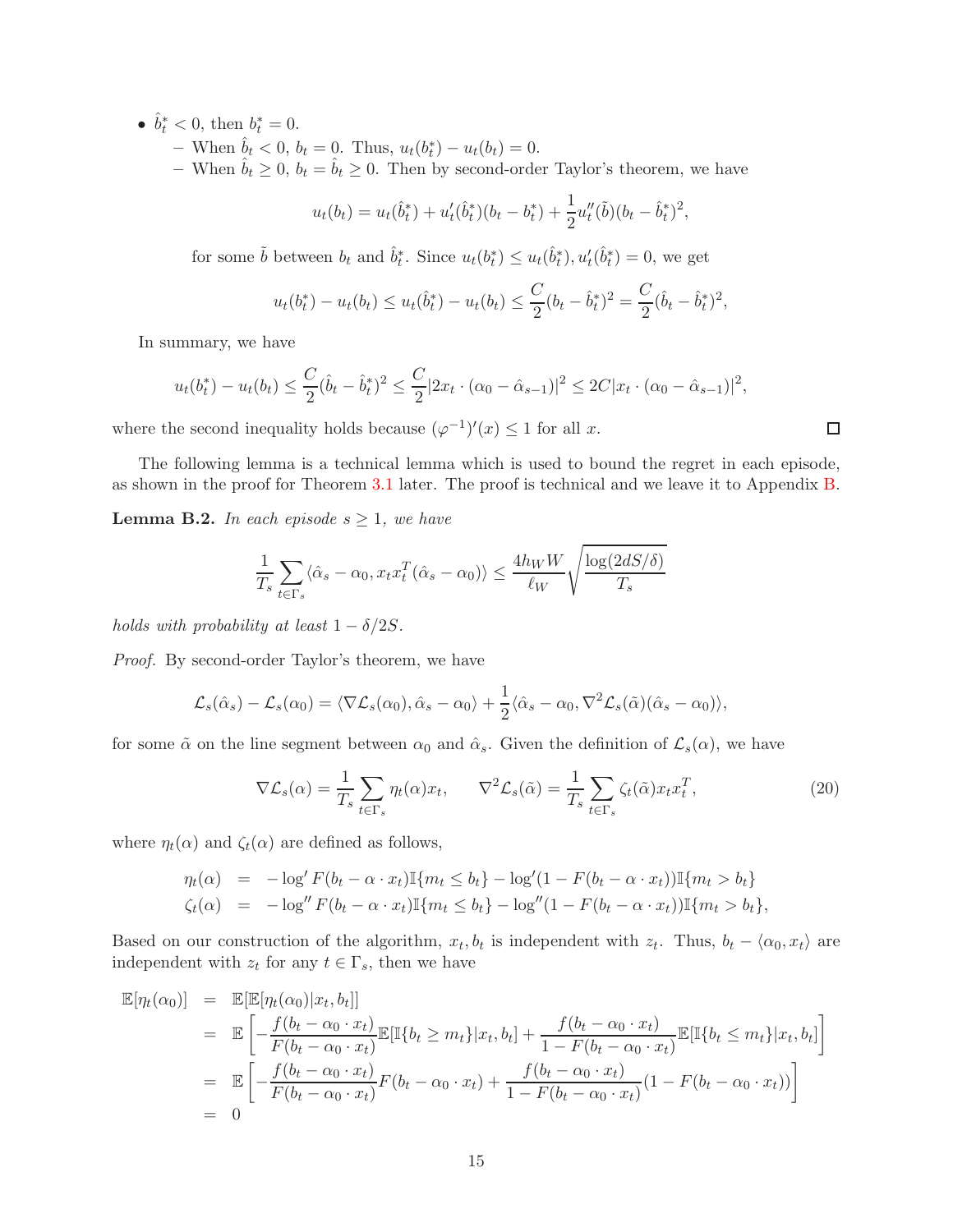Then by Hoeffding's inequality and union bound over each coordinate of  $\nabla \mathcal{L}_s(\alpha_0)$ .

<span id="page-15-0"></span>
$$
\|\nabla \mathcal{L}_s(\alpha_0)\|_{\infty} \le 2h_W \sqrt{\frac{\log(2dS/\delta)}{T_s}}
$$
\n(21)

holds with probability at least  $1 - \delta/2S$ . By the optimality of  $\hat{\alpha}_s$ ,

$$
\mathcal{L}_s(\hat{\alpha}_s) \le \mathcal{L}_s(\alpha_0) \tag{22}
$$

Invoking into Eq.  $(20)$ , we have

$$
\frac{1}{2}\langle \hat{\alpha}_s - \alpha_0, \nabla^2 \mathcal{L}_s(\tilde{\alpha})(\hat{\alpha}_s - \alpha_0) \rangle \le -\langle \nabla \mathcal{L}_s(\alpha), \hat{\alpha}_s - \alpha_0 \rangle \le ||\nabla \mathcal{L}_s(\alpha_0)||_{\infty} ||\hat{\alpha}_s - \alpha_0||_1
$$

In addition, by Assumption [2.3,](#page-4-4) we have  $\zeta_t(\tilde{\alpha}) \geq \ell_W$ . Then the above inequality implies that

$$
\frac{1}{T_s} \sum_{t \in \Gamma_s} \langle \hat{\alpha}_s - \alpha_0, x_t x_t^T (\hat{\alpha}_s - \alpha_0) \rangle \le \frac{2}{\ell_W} \|\nabla \mathcal{L}_s(\alpha_0)\|_{\infty} \|\hat{\alpha}_s - \alpha_0\|_1 \le \frac{4h_W W}{\ell_W} \sqrt{\frac{\log(2dS/\delta)}{T_s}}
$$

holds with probability at least  $1-\frac{\delta}{2k}$  $\frac{\partial}{\partial S}$ , where the last inequality holds because  $\|\hat{\alpha}_s - \alpha_0\|_1 \leq W$  and Eq. [\(21\)](#page-15-0).

Given the above lemmas, we now turn to prove Theorem  $3.1$ .

*Proof of Theorem [3.1.](#page-6-1)* We first bound the total regret in each episode  $s \geq 2$  in the following way,

$$
\begin{aligned}\n\text{Regret}_{s} &= \sum_{t \in \Gamma_{s}} \mathbb{E} \left[ u_{t}(b_{t}^{*}) - u_{t}(b_{t}) \right] \leq 2C \sum_{t \in \Gamma_{s}} \mathbb{E} \left[ |x_{t} \cdot (\alpha_{0} - \hat{\alpha}_{s-1})|^{2} \right] \\
&= 2C \sum_{t \in \Gamma_{s}} \mathbb{E} \left[ \langle \alpha_{0} - \hat{\alpha}_{s-1}, x_{t} x_{t}^{T} (\alpha_{0} - \hat{\alpha}_{s-1}) \rangle \right] \\
&= 2C \sum_{t \in \Gamma_{s}} \langle \alpha_{0} - \hat{\alpha}_{s-1}, \Sigma(\alpha_{0} - \hat{\alpha}_{s-1}) \rangle,\n\end{aligned}
$$

where  $C = 2B_2 + B_3$ . Then we decompose the term  $\langle \alpha_0 - \hat{\alpha}_{s-1}, \Sigma(\alpha_0 - \hat{\alpha}_{s-1}) \rangle$  in the following way,

$$
\langle \alpha_0 - \hat{\alpha}_{s-1}, \Sigma(\alpha_0 - \hat{\alpha}_{s-1}) \rangle
$$
  
= 
$$
\frac{1}{T_{s-1}} \sum_{t \in \Gamma_{s-1}} \langle \alpha_0 - \hat{\alpha}_{s-1}, x_t x_t^T (\alpha_0 - \hat{\alpha}_{s-1}) \rangle + \langle \alpha_0 - \hat{\alpha}_{s-1}, E(\alpha_0 - \hat{\alpha}_{s-1}) \rangle,
$$

where  $E = \sum -\frac{1}{T_s}$  $\frac{1}{T_{s-1}}\sum_{t\in\Gamma_{s-1}} x_t x_t^T$ . Then by Hoeffding's inequality and union bound over all indices  $i, j \in [d]$ , we have with probability at least  $1 - \frac{\delta}{2s}$  $\frac{\delta}{2S}, \|E_{ij}\| \le 3\sqrt{\frac{\log(2d^2S/\delta)}{T_{s-1}}}$  $\frac{Za-3/6j}{T_{s-1}}$  holds. Combining with Lemma [B.2,](#page-14-0) for any  $s \geq 2$ , we have

$$
\begin{array}{lcl} \texttt{Regret}_{s} & \leq & 2C \left( \dfrac{4h_{W}W}{\ell_{W}} \sqrt{\dfrac{\log(2dS/\delta)}{T_{s-1}}} + 3W^{2} \sqrt{\dfrac{\log(2d^{2}S/\delta)}{T_{s-1}}} \right) T_{s} \\ \\ & \leq & 8C (\dfrac{h_{W}W}{\ell_{W}} + W^{2}) \sqrt{\log(2d^{2}S/\delta)} \sqrt{T}, \end{array}
$$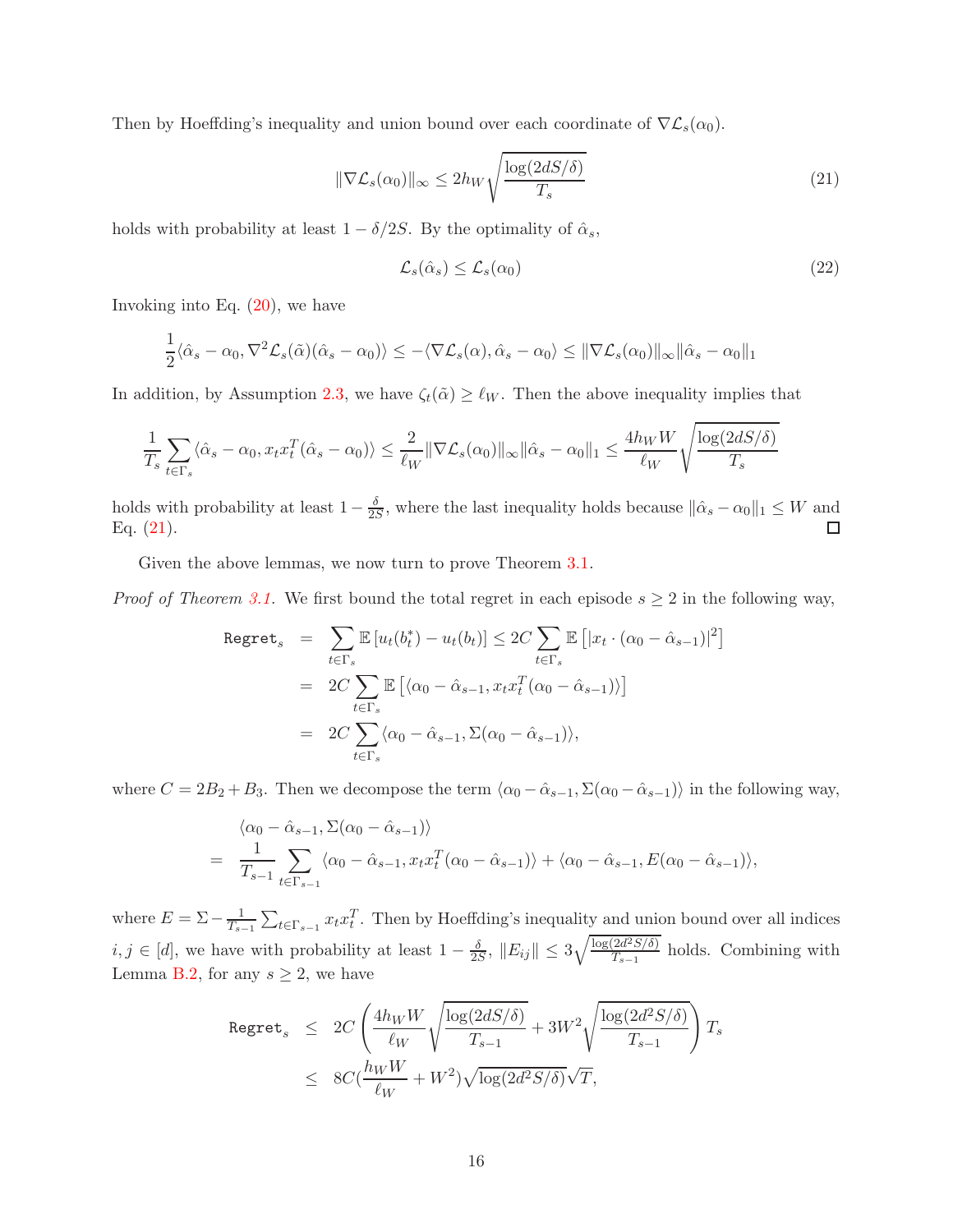holds with probability at least  $1 - \frac{\delta}{S}$ . Therefore, by union bound over all stages  $s = 2, \dots, S$ , with probability at least  $1 - \delta$ , the total regret is bounded by

$$
R(T) = \sum_{t \in \Gamma_1} \mathbb{E}\left[u_t(b_t^*) - u_t(b_t)\right] + \sum_{s=2}^S \text{Regret}_s \leq \sqrt{T} + \sum_{s=2}^S \text{Regret}_s \leq O\left(S\sqrt{\log(2d^2S/\delta)T}\right),
$$

where the first inequality holds because  $u_t(\cdot)$  is bounded by [0,1]. Finally we bound S, it is easy to verify  $S \leq \log \log T$ . Thus, we complete the proof. to verify  $S \leq \log \log T$ . Thus, we complete the proof.

### <span id="page-16-0"></span>B.2 Proof of Theorem [3.3](#page-7-4)

We restate Theorem [3.3.](#page-7-4)

**Theorem 3.3.** Suppose Assumptions [2.2,](#page-4-3) [2.3](#page-4-4) and [3.2](#page-7-0) hold, setting  $T_s = T^{1-2^{-s}}$ ,  $s = 1, 2, \cdots$ , then with probability at least  $1-\delta$ , the regret (w.r.t the benchmark defined in Eq. [\(14\)](#page-7-3)) achieved in the binary feedback model with partially known noise distribution is bounded by  $R(T) \le \widetilde{O}\left(\sqrt{\log(d/\delta)T}\right)$ , where  $\widetilde{O}$  ignores  $\log T$  and  $\log \log T$  terms.

To begin with, it is straightforward to show the following two propositions, which can be directly derived from Assumption [2.2.](#page-4-3)

**Proposition B.3.** The density function  $f_0$  is differentiable and log-concave.

**Proposition B.4.** There exists positive constants  $h_W^0$ ,  $\ell_W^0$  (depending on W) such that,

$$
\max\{|\log' F_0(x)|, |\log'(1 - F_0(x))|\} \le h_W^0, \forall x \in [-W^2, W^2 + W]
$$

$$
\min\{-\log'' F_0(x), -\log''(1 - F_0(x))\} \ge \ell_W^0, \forall x \in [-W^2, W^2 + W]
$$

To prove Theorem [3.3,](#page-7-4) we provide some auxiliary lemmas presented in the following. Lemma [14](#page-7-3) provide a bound of the difference between the optimal expected utility and the expected utility achieved by our algorithm in at each time  $t$  in episode  $s$ .

<span id="page-16-1"></span>**Lemma B.5.** For any  $t \in \Gamma_s$ , let  $b_t^*$  be the optimal bid given context  $x_t$  (Eq. [\(14\)](#page-7-3)),

$$
u_t(b_t^*) - u_t(b_t) \le \frac{6C}{\rho_0^2} |\langle \hat{\mu}_{s-1} - \mu_0, x_t \rangle|^2 + \frac{8C(1+W)^2}{\rho_0^2} (\hat{\rho}_{s-1} - \rho_0)^2,
$$

with  $C = 2B_1 + B_3$ , where  $B_1$  and  $B_3$  are positive constants defined in Assumption [2.3.](#page-4-4)

*Proof.* Based on the same argument in Lemma [B.1,](#page-13-0) we have  $|u''_t(b)| \leq C$  with  $C = 2B_1 + B_3$ . Denote  $\tilde{b}_t^* = \frac{1}{\rho_0}$  $\frac{1}{\rho_0} \cdot (\mu_0 \cdot x_t + \varphi_0^{-1} (\rho_0 \beta_0(x_t) - \mu_0 \cdot x_t))$  and  $\tilde{b}_t = \frac{1}{\hat{\rho}_{s-t}}$  $\frac{1}{\hat{\rho}_{s-1}} \cdot (\hat{\mu}_{s-1} \cdot x_t + \varphi_0^{-1} (\hat{\rho}_{s-1} \beta_0(x_t) - \hat{\mu}_{s-1} \cdot x_t)).$ Then, by the similar case analysis used in Lemma [B.1,](#page-13-0) we can bound  $u_t(b_t^*) - u_t(b_t) \leq \frac{C}{2}(\tilde{b}_t^* - \tilde{b}_t)^2$ .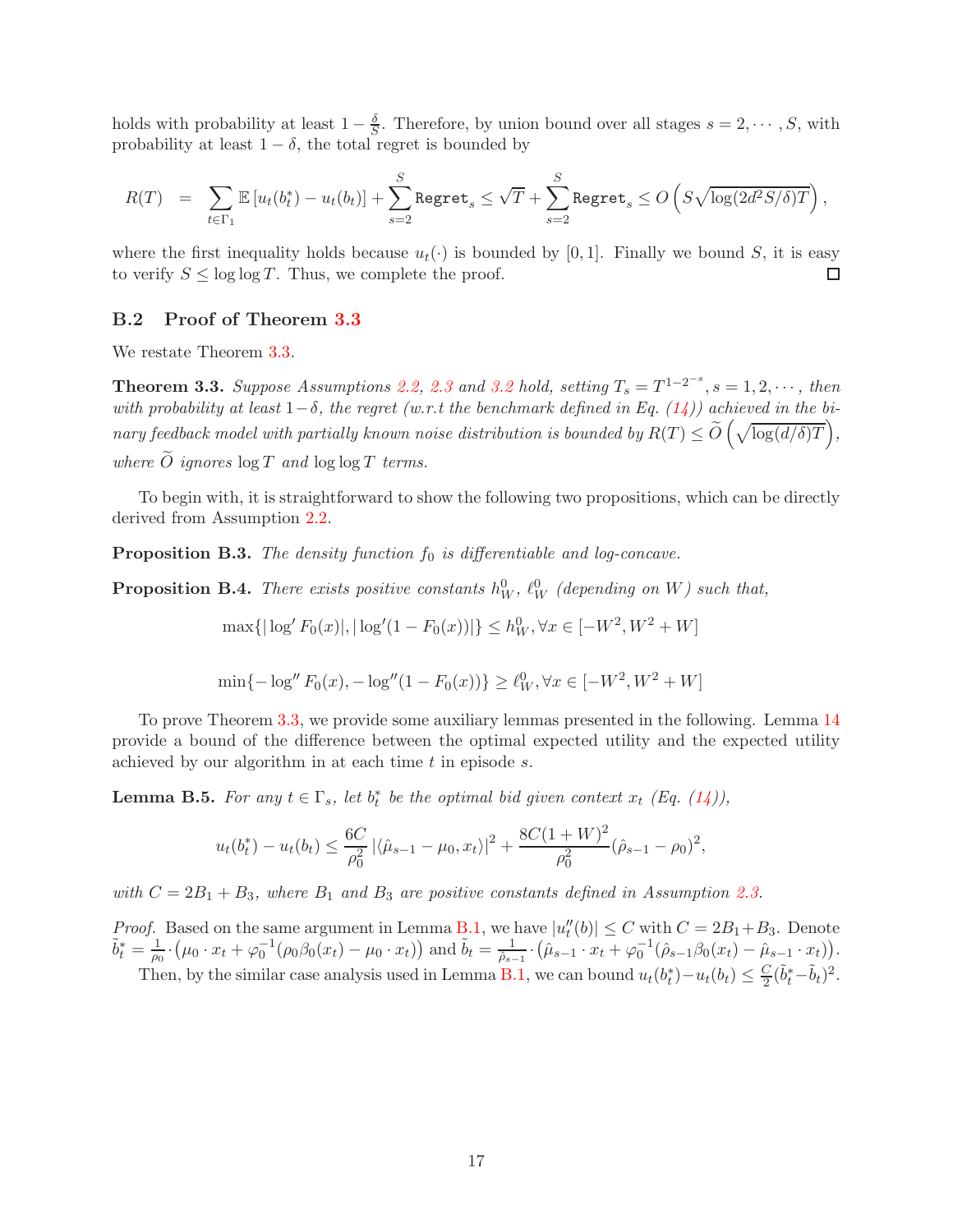Thus, we have

$$
u_{t}(b_{t}^{*}) - u_{t}(b_{t}) \leq \frac{C}{2}(\tilde{b}_{t}^{*} - \tilde{b}_{t})^{2}
$$
\n
$$
\leq \frac{C}{2} \Big| \langle \frac{\hat{\mu}_{s-1}}{\hat{\rho}_{s-1}} - \frac{\mu_{0}}{\rho_{0}}, x_{t} \rangle + \frac{1}{\hat{\rho}_{s-1}} \varphi_{0}^{-1}(\hat{\rho}_{s-1}\beta_{0}(x_{t}) - \langle \mu_{s-1}, x_{t} \rangle) - \frac{1}{\rho_{0}} \varphi_{0}^{-1}(\rho_{0}\beta_{0}(x_{t}) - \langle \mu_{0}, x_{t} \rangle) \Big|^{2}
$$
\n
$$
\leq C \Big| \frac{1}{\rho_{0}} \langle \hat{\mu}_{s-1} - \mu_{0}, x_{t} \rangle + \Big( \frac{1}{\hat{\rho}_{s-1}} - \frac{1}{\rho_{0}} \Big) \langle \hat{\mu}_{s-1}, x_{t} \rangle \Big|^{2} + C \Big| \frac{1}{\rho_{0}} \left( \varphi_{0}^{-1}(\hat{\rho}_{s-1}\beta_{0}(x_{t}) - \langle \mu_{s-1}, x_{t} \rangle) - \varphi_{0}^{-1}(\rho_{0}\beta_{0}(x_{t}) - \langle \mu_{0}, x_{t} \rangle) \right) + C \Big( \frac{1}{\hat{\rho}_{s-1}} - \frac{1}{\rho_{0}} \Big) \varphi_{0}^{-1}(\hat{\rho}_{s-1}\beta_{0}(x_{t}) - \langle \mu_{s-1}, x_{t} \rangle) \Big|^{2}
$$
\n
$$
\leq \frac{2C}{\rho_{0}^{2}} |\langle \hat{\mu}_{s-1} - \mu_{0}, x_{t} \rangle|^{2} + \frac{2C}{\rho_{0}^{2}} (\hat{\rho}_{s-1} - \rho_{0})^{2} \Big| \langle \frac{\hat{\mu}_{s-1}}{\hat{\rho}_{s-1}}, x_{t} \rangle \Big|^{2} + \frac{2C}{\rho_{0}^{2}} \left( \hat{\rho}_{s-1} - \rho_{0} \right) \beta_{0}(x_{t}) + \langle \hat{\mu}_{s-1} - \mu_{0}, x_{t} \rangle \Big|^{2}
$$
\n
$$
+ \frac{2C}{\rho_{0}^{2}} (\hat{\rho}_{s-1} - \rho_{0})^{2} \Big| \beta_{
$$

where the second and third inequalities hold because Cauchy-Schwartz and the fact that  $|\varphi_0^{-1}(x) - \varphi_0^{-1}(x)|$  $\varphi_0^{-1}(y) \le |x - y|$ . The fourth inequality holds because  $\beta_0(x_t) \le 1$  and  $\|\frac{\hat{\mu}_{s-1}}{\hat{\rho}_{s-1}}\|$  $\frac{\mu_{s-1}}{\hat{\rho}_{s-1}}\|_1 \leq W.$ 

Given the above lemma, to bound the regret, we need to bound  $|\langle \hat{\mu}_s - \mu_0, x_t \rangle|^2$  and  $(\hat{\rho}_s - \rho_0)^2$ simultaneously in each episode s. First, we show  $\mathcal{L}_s(\mu, \rho)$  is  $\gamma$ -strongly convex with high probability in Lemma [B.6.](#page-17-0)

<span id="page-17-0"></span>**Lemma B.6.** Suppose Assumption [3.2](#page-7-0) holds. For any  $\delta \in (0,1)$ , with probability at least  $1 - \frac{\delta}{2S}$  $\frac{\delta}{2S}$  $\mathcal{L}_s(\cdot, \cdot)$  is  $\gamma$ -strongly almost everywhere, where $\gamma = \ell_W^0 \lambda^*$  $\sqrt{ }$  $/2$  when  $T_s$  is sufficiently large such that,  $log(2S(d+1)/\delta)$  $\frac{\delta(d+1)/\delta)}{2T_s} \leq \frac{\lambda^*}{2}$  $\frac{\sqrt{x}}{2}$ .  $\lambda^*$  is a constant, s.t.,

$$
\lambda^* = \min \left\{ \lambda_2, \lambda_3/2, \Delta^2 c_x \left( \frac{2}{\lambda_3} + \frac{1}{\lambda_0} \right) \right\},\,
$$

where  $c_x = \mathbb{E}[x_t]^T E[x_t]$ ,  $\lambda_0 > 0$  is the minimum eigenvalue of matrix  $\mathbb{E}[x_t] \mathbb{E}[x_t]^T$ ,  $\lambda_2$  and  $\lambda_3$  are the parameters defined in Assumption [3.2.](#page-7-0)

*Proof.* Let  $\tilde{x}_t = (x_t; -b_t)$ . First, we show the second-order derivative of  $\mathcal{L}_s(\mu, \rho)$  in the following,

$$
\nabla^2 \mathcal{L}_s(\mu, \rho) = \frac{1}{T_s} \sum_{t \in \Gamma_s} \zeta_t(\mu, \rho) \tilde{x_t} \tilde{x_t}^T,
$$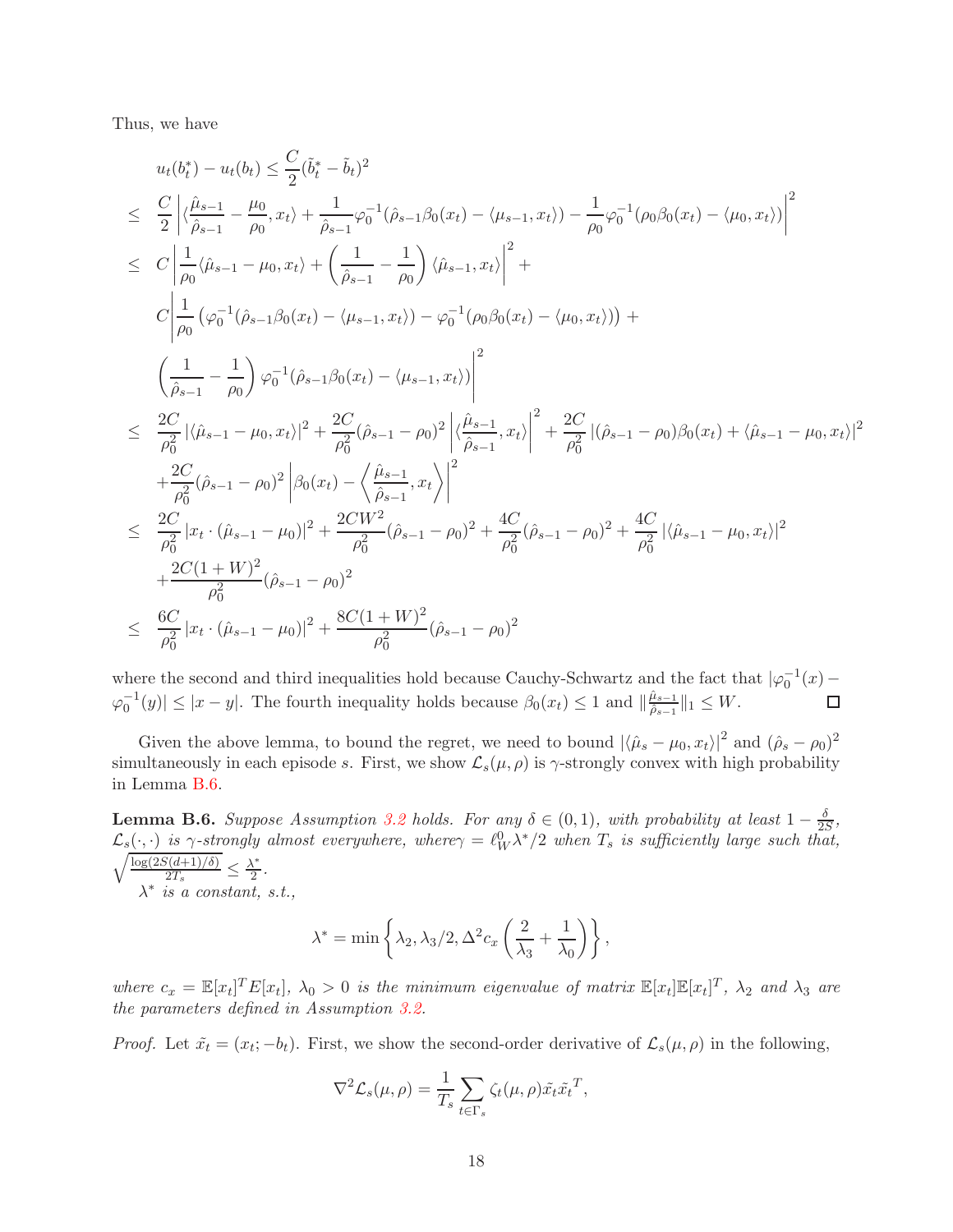where  $\zeta_t(\mu,\rho)$  is defined as below,

$$
\zeta_t(\mu,\rho) = -\log'' F_0(\rho b_t - \mu \cdot x_t) \mathbb{I}\{m_t \leq b_t\} - \log''(1 - F_0(\rho b_t - \mu \cdot x_t)) \mathbb{I}\{m_t > b_t\},\
$$

By our assumption, we have  $\zeta_t(\mu, \rho) \geq \ell_W^0$ , for any  $(\mu, \rho) \in \Lambda$ .

$$
\tilde{x_t}\tilde{x_t}^T = \begin{bmatrix} x_t x_t^T & -b_t x_t \\ -b_t x_t^T & b_t^2 \end{bmatrix}
$$

Then we have

$$
\mathbb{E}\left[\tilde{x_t}\tilde{x_t}^T\right] = \begin{bmatrix} \sum & -\mathbb{E}[b_tx_t] \\ -\mathbb{E}[b_tx_t]^T & \mathbb{E}[b_t^2] \end{bmatrix}
$$

For notation simplicity, we denote  $c_x = \mathbb{E}[x_t]^T \mathbb{E}[x_t] > 0$ ,  $\bar{x} = \mathbb{E}[x_t]$ , and  $\bar{\Sigma} = \mathbb{E}[x_t] \mathbb{E}[x_t]^T$ . Denote the minimum eigenvalue of  $\bar{\Sigma}$  as  $\lambda_0 > 0$ . We set

$$
\lambda^* = \min\left\{\lambda_2, \lambda_3/2, \Delta^2 c_x \left(\frac{2}{\lambda_3} + \frac{1}{\lambda_0}\right)\right\}.
$$
\n(23)

Next we would like to prove  $\mathbb{E}\left[\tilde{x}_t \tilde{x}_t^T\right] \succeq \lambda^* I$  with high probability, where I is identity matrix. Denote matrix

$$
M = \begin{bmatrix} \Sigma - \lambda^* I & -\mathbb{E}[b_t x_t] \\ -\mathbb{E}[b_t x_t]^T & \mathbb{E}[b_t^2] - \lambda^* \end{bmatrix}
$$

Then  $\mathbb{E}\left[\tilde{x}_t \tilde{x}_t^T\right] \succeq \lambda^* I$  is equivalent to  $M \succeq 0$ . By Schur Complements (Lemma [A.1\)](#page-13-2), it is equivalent to show matrix  $M' \succeq 0$ , where  $M'$  is defined as,

$$
M' = \begin{bmatrix} \Sigma - \lambda^* I & 0 \\ 0 & \mathbb{E}[b_t^2] - \lambda^* - \mathbb{E}[b_t x_t]^T (\Sigma - \lambda^* I)^{-1} \mathbb{E}[b_t x_t] \end{bmatrix}
$$

Then we have,

$$
\mathbb{E}[b_t^2] - \lambda^* - \mathbb{E}[b_t x_t]^T (\Sigma - \lambda^* I)^{-1} \mathbb{E}[b_t x_t]
$$
\n
$$
\geq \Delta^2 \cdot \left(1 - \bar{x}^T (\bar{\Sigma} + \lambda_3 I - \lambda^* I)^{-1} \bar{x}\right) - \lambda^*
$$
\n(Because  $b_t \geq \Delta$ , and  $\Sigma \geq \bar{\Sigma} + \lambda_3 I$  in Assumption 3.2.)\n
$$
\geq \Delta^2 \cdot \left(1 - \bar{x}^T \left(\bar{\Sigma} + \frac{\lambda_3}{2} I\right)^{-1} \bar{x}\right) - \lambda^*
$$
\n(Because  $\lambda^* \leq \frac{\lambda_3}{2}$ )\n
$$
\geq \Delta^2 \cdot \left(1 - \bar{x}^T \bar{\Sigma}^{-1} \bar{x} + \bar{x}^T \bar{\Sigma}^{-1} \left(\frac{2}{\lambda_3} I + \bar{\Sigma}^{-1}\right)^{-1} \bar{\Sigma}^{-1} \bar{x}\right) - \lambda^*
$$
\n(By Matrix Inverse Lemma (Lemma A.2))\n
$$
\geq \Delta^2 \cdot \left(\left(\frac{2}{\lambda_3} + \frac{1}{\lambda_0}\right) \bar{x}^T \bar{\Sigma}^{-1} \bar{\Sigma}^{-1} \bar{x}\right) - \lambda^*
$$
\n(Since  $\bar{x}^T \bar{\Sigma}^{-1} \bar{x} = 1$ , and  $\frac{2}{\lambda_3} I + \bar{\Sigma}^{-1} \leq \left(\frac{2}{\lambda_3} + \frac{1}{\lambda_0}\right) I$ )\n
$$
\geq \Delta^2 c_x \left(\frac{2}{\lambda_3} + \frac{1}{\lambda_0}\right) - \lambda^* \geq 0
$$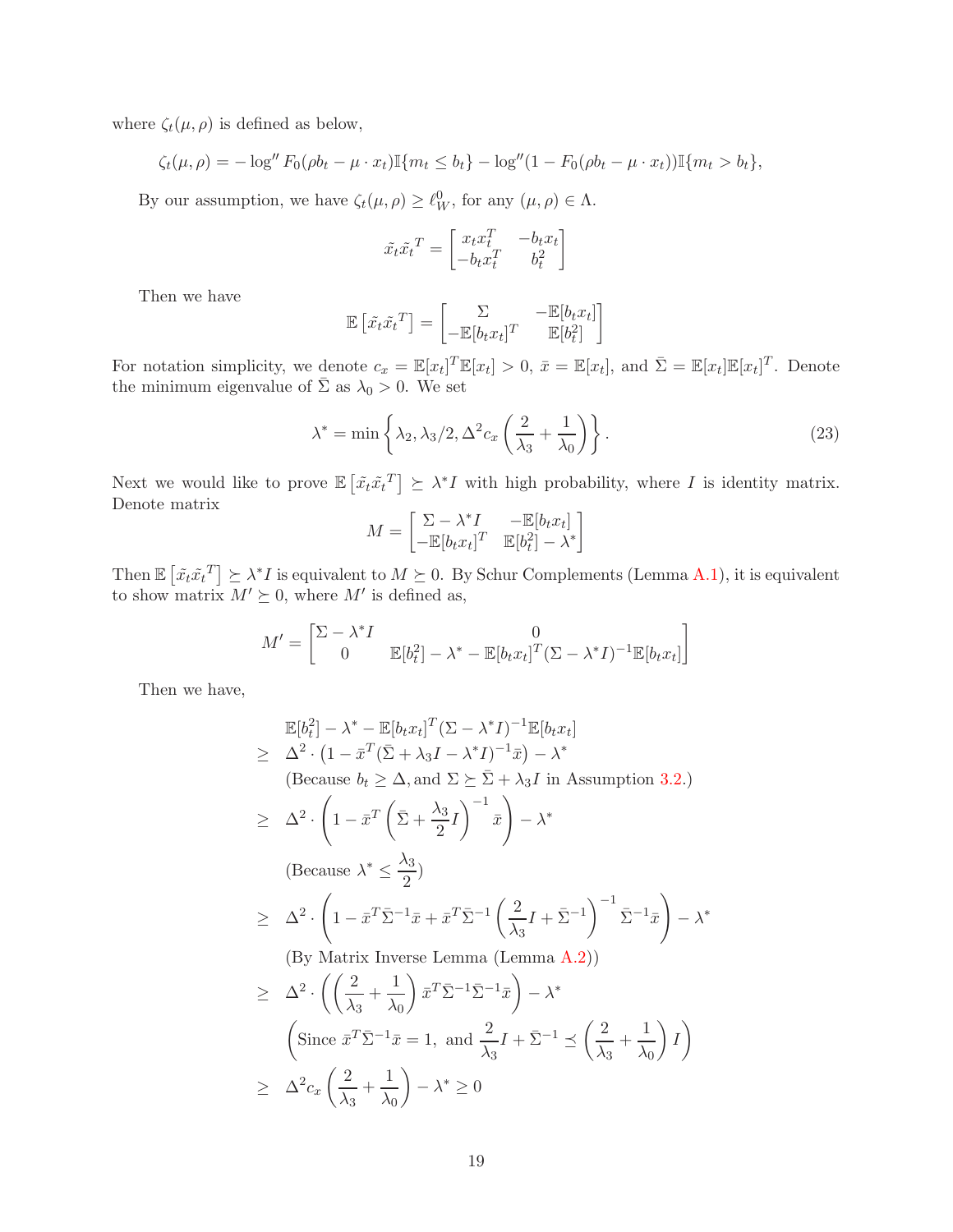On the other hand, it is trivial to show  $\Sigma - \lambda^* I \succeq 0$ . Therefore, we prove  $M' \succeq 0$ , which is equivalent to  $\mathbb{E}[x_t]\mathbb{E}[x_t]^T \succeq \lambda^*I$ . In addition,  $\lambda_{\max}(\tilde{x}_t \tilde{x}_t^T) \leq 1$  since  $||x_t||_{\infty} \leq 1$  and  $b_t \leq 1$  for any time t. Then by Matrix Chernoff bound, we have,

$$
\mathbb{P}\left(\frac{1}{T_s} \sum_{t \in \Gamma_s} \tilde{x}_t \tilde{x}_t^T \succeq (\lambda^* - \varepsilon) \cdot I\right) \ge 1 - \mathbb{P}\left(\lambda_{\min}\left(\frac{1}{T_s} \sum_{t \in \Gamma_s} \tilde{x}_t \tilde{x}_t^T\right) \le \lambda^* - \varepsilon\right)
$$
  
 
$$
\ge 1 - (d+1) \cdot e^{-2\varepsilon^2 T_s}
$$

Setting  $\delta = 2S(d+1)e^{-2\varepsilon^2 T_s}$ , we have, with probability at least  $1 - \delta/2S$ ,  $\mathcal{L}_s(\cdot, \cdot)$  is  $\sqrt{ }$  $\setminus$  $\lambda^* - \sqrt{\frac{\log(2S(d+1)/\delta)}{2T_s}}$  $\ell_W^0$ -strongly almost everywhere. When  $T_s$  is sufficiently large such that  $2T_s$  $\sqrt{\log(2S(d+1)/\delta)}$  $\frac{\delta(d+1)/\delta)}{2T_s} \leq \frac{\lambda^*}{2}$  $\frac{\sqrt{2}}{2}$ .  $\Box$ 

Given the strong convexity of  $\mathcal{L}_s(\mu, \rho)$ , we can bound the  $L_2$  distance  $\|(\hat{\mu}_s, \hat{\rho}_s) - (\mu_0, \rho_0)\|_2^2$  in the following lemma,

<span id="page-19-1"></span>**Lemma B.7.** Suppose Assumption [3.2](#page-7-0) holds. For any  $\delta \in (0,1)$ , we have

$$
\|(\hat{\mu}_s, \hat{\rho}_s) - (\mu_0, \rho_0)\|_2^2 \le \frac{4h(W^2 + W)}{\gamma} \sqrt{\frac{\log(2dS/\delta)}{T_s}}
$$

holds with probability at least  $1 - \frac{\delta}{S}$ , where  $\gamma$  is defined in the statement of Lemma [B.6.](#page-17-0)

*Proof.* By Lemma [B.6,](#page-17-0) with probability at least  $1 - \frac{\delta}{2S}$  $\frac{\partial}{\partial S}$ ,  $\mathcal{L}_s(\cdot, \cdot)$  is  $\gamma$ -strongly convex at  $(\mu_0, \rho_0)$ . Then we have, with probability at least  $1 - \frac{\delta}{2s}$  $\frac{\delta}{2S}$ 

<span id="page-19-0"></span>
$$
\mathcal{L}_s(\hat{\mu}_s, \hat{\rho}_s) \ge \mathcal{L}_s(\mu_0, \rho_0) + \langle \nabla \mathcal{L}_s(\mu_0, \rho_0), (\hat{\mu}_s, \hat{\rho}_s) - (\mu_0, \rho_0) \rangle + \frac{\gamma}{2} \| (\hat{\mu}_s, \hat{\rho}_s) - (\mu_0, \rho_0) \|_2^2 \tag{24}
$$

Then we have

$$
\frac{\gamma}{2} ||(\hat{\mu}_s, \hat{\rho}_s) - (\mu_0, \rho_0)||_2^2 \le ||\nabla \mathcal{L}_s(\mu_0, \rho_0)||_{\infty} \cdot ||(\hat{\mu}_s, \hat{\rho}_s) - (\mu_0, \rho_0)||_1 + \mathcal{L}_s(\hat{\mu}_s, \hat{\rho}_s) - \mathcal{L}_s(\mu_0, \rho_0) \le ||\nabla \mathcal{L}_s(\mu_0, \rho_0)||_{\infty} \cdot ||(\hat{\mu}_s, \hat{\rho}_s) - (\mu_0, \rho_0)||_1,
$$
\n(25)

holds with probability at least  $1 - \frac{\delta}{2s}$  $\frac{\sigma}{2S}$ . By the same argument in Lemma [B.2](#page-14-0) (Eq. [\(21\)](#page-15-0)), with probability at least  $1 - \frac{\delta}{2k}$  $\frac{\delta}{2S}$ , we have

$$
\|\nabla \mathcal{L}_s(\mu_0, \rho_0)\|_{\infty} \le 2h_W^0(W^2 + W)\sqrt{\frac{\log(2dS/\delta)}{T_s}}
$$

Combining Eq. [\(25\)](#page-19-0) and union bound, we have

$$
\|(\hat{\mu}_s, \hat{\rho}_s) - (\mu_0, \rho_0)\|_2^2 \le \frac{4h_W^0(W^2 + W)}{\gamma} \sqrt{\frac{\log(2dS/\delta)}{T_s}}
$$

holds with probability at least  $1 - \frac{\delta}{S}$  $\frac{\delta}{S}$ .

Given the above technical lemmas, we are ready to prove Theorem [3.3](#page-7-4) shown as below,

 $\Box$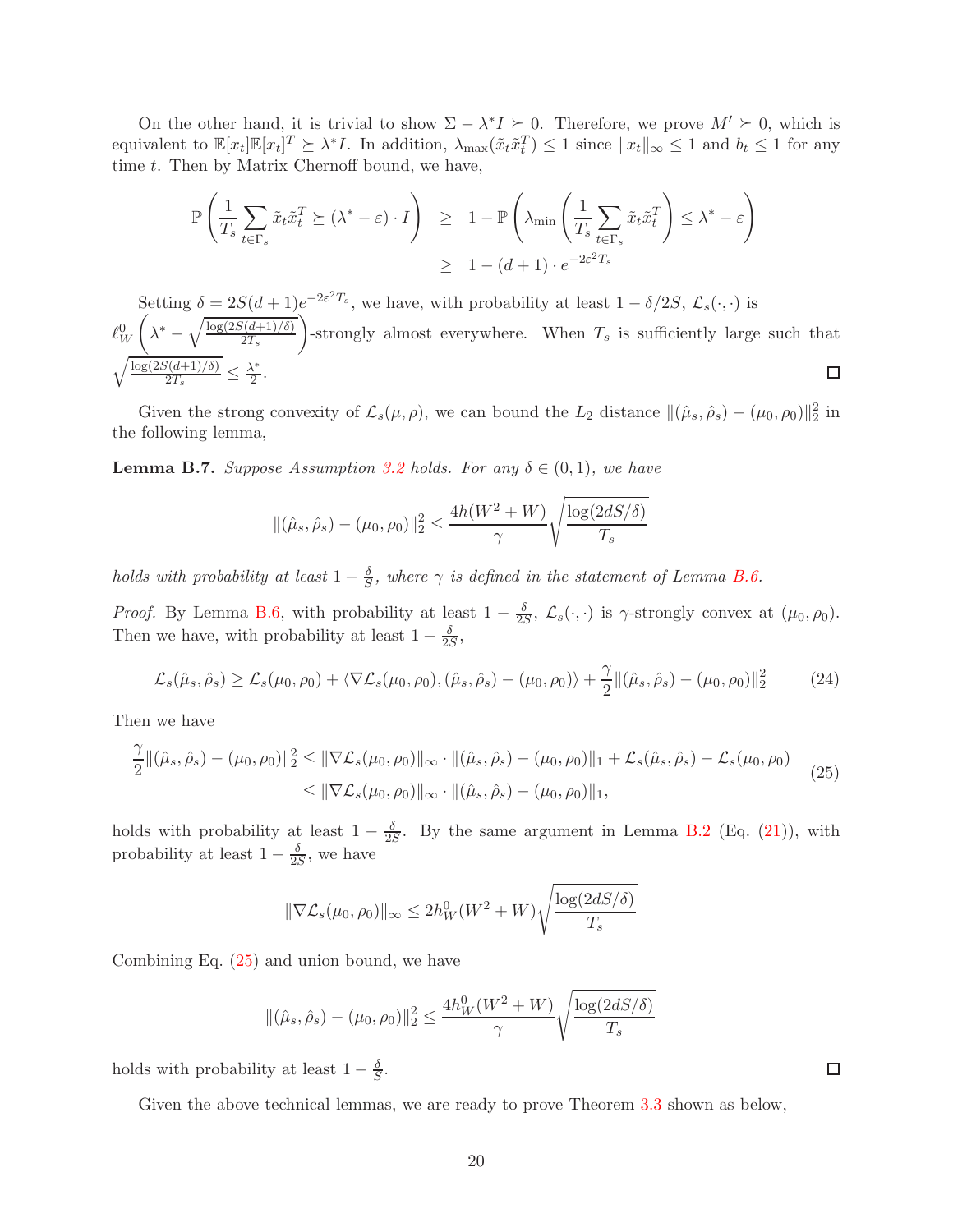*Proof of Theorem [3.3.](#page-7-4)* Let  $b_t^* = \arg \max_b u(b, x_t)$ . Then the regret achieved in each episode s can be represented as follows,

$$
rgt_s = \sum_{t \in \Gamma_s} \mathbb{E}_{x_t} [u_t(b_t^*) - u_t(b_t)]
$$
  
\n
$$
\leq \sum_{t \in \Gamma_s} \mathbb{E}_{x_t} \left[ \frac{6C}{\rho_0^2} |\langle \hat{\mu}_{s-1} - \mu_0, x_t \rangle|^2 + \frac{8C(B+W)^2}{\rho_0^2} (\hat{\rho}_{s-1} - \rho_0)^2 \right]
$$
  
\n
$$
\leq \sum_{t \in \Gamma_s} \frac{6C\lambda_1}{\rho_0^2} ||\hat{\mu}_{s-1} - \mu_0||_2^2 + \frac{8C(B+W)^2}{\rho_0^2} (\hat{\rho}_{s-1} - \rho_0)^2
$$
  
\n
$$
\leq \frac{C'}{\rho_0^2} \sum_{t \in \Gamma_s} ||(\hat{\mu}_{s-1}, \hat{\rho}_{s-1}) - (\mu_0, \rho_0)||_2^2,
$$

for some constant C' depending on  $C, \lambda_1, B, W$ . The first inequality is because of Lemma [B.5](#page-16-1) and the second inequality holds because the Assumption [3.2](#page-7-0) holds.

Finally, by Lemma [B.7,](#page-19-1) we can bound  $\eta t_s$  for each stage s,

$$
rgt_s \leq \left(\frac{4h_W^0(W^2+W)C'}{\gamma \rho_0^2}\sqrt{\frac{\log(dS/\delta)}{T_{s-1}}}\right)T_s \leq \frac{4h_W^0(W^2+W)C'}{\gamma \rho_0^2}\sqrt{\log(dS/\delta)}\sqrt{T},
$$

holds with probability at least  $1-\frac{\delta}{5}$  $\frac{\delta}{\delta}$ , where  $\gamma$  is defined in the statement of Lemma [B.6.](#page-17-0) Therefore, by union bound over all stages  $s = 1, \dots, S$ , with probability at least  $1 - \delta$ , the total regret is bounded by

$$
R(T) \le \sum_{s=1}^{S} rgt_s \le O\left(S\sqrt{\log(dS/\delta)T}\right) \le O\left(\log\log T\sqrt{\log(d\log\log T/\delta)T}\right),
$$

 $\Box$ 

the last inequality holds because  $S \leq \log \log T$ .

### <span id="page-20-0"></span>C Omitted Proofs from Section [4](#page-8-3)

#### C.1 Proof of Theorem [4.2](#page-9-0)

**Theorem 4.2.** Suppose  $T_s \gg \log^2(1/\delta)$  for any fixed  $\delta > 0$ , then for all  $z \in [-W, 1 + W]$ ,  $|\hat{F}_s(z;\alpha_0) - F(z)| \leq O$  $\int \frac{\log(1/\delta)}{\log(1/\delta)}$  $T_s$  $\setminus$ holds with probability at least  $1 - \delta$ .

*Proof.* Denote  $r_s = \frac{1}{2B_1\sqrt{T_s}}$ . For any  $z \in [-W, 1+W]$ , the probability that there exists a point  $y \in \{z_t\}_{t \in \Gamma_s}$  such that  $|y - z| \le r_s$ , is at least

$$
1 - (1 - 2B_1 \cdot r_s)^{T_s} = 1 - \left(1 - \frac{1}{\sqrt{T_s}}\right)^{T_s} \approx 1 - e^{-\sqrt{T_s}}
$$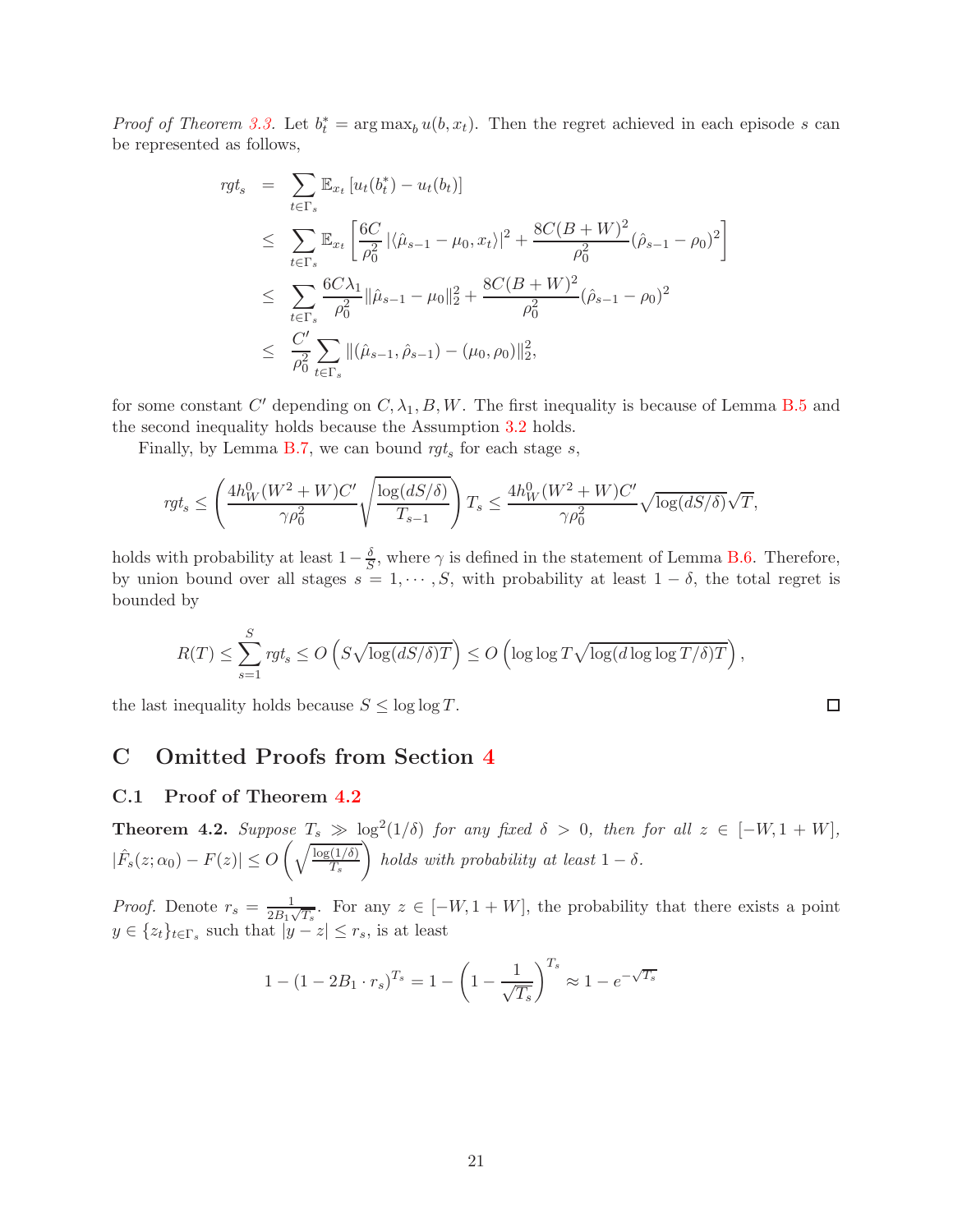Then for any z and y s.t.  $|y - z| \le r_s$ , we can decompose  $|\hat{F}_s(z; \alpha_0) - F(z)|$  in the following,

$$
|\hat{F}_s(z; \alpha_0) - F(z)|
$$
  
\n
$$
\leq |\hat{F}_s(z; \alpha_0) - \hat{F}_s(y; \alpha_0)| + |\hat{F}_s(y; \alpha_0) - \mathbb{F}_s(y)| + |\mathbb{F}_s(y) - F(y)| + |F(y) - F(z)|
$$
  
\n
$$
\leq B_2 \cdot r_s + \frac{1}{T_s} + \sqrt{\frac{\log(4/\delta)}{2T_s}} + B_2 \cdot r_s
$$
  
\n
$$
= \frac{B_2}{B_1 \sqrt{T_s}} + \sqrt{\frac{\log(4/\delta)}{2T_s}} + \frac{1}{T_s}
$$

The second inequality follows from  $\hat{F}_s(\cdot; \alpha_0)$  is  $B_2$ -Lipschitz, F is  $B_2$ -Lipschitz, Dvoretzky-Kiefer-Wolfowitz (DKW) inequality and Lemma [4.1.](#page-9-2) It holds with probability at least  $1 - \delta/2 - e^{-\sqrt{T_s}}$ . Since  $T_s \gg \log^2(2/\delta)$ , we complete the proof. □

### <span id="page-21-0"></span>C.2 Proof of Theorem [4.3](#page-9-3)

Firstly, given Theorem [4.2,](#page-9-0)  $\hat{F}_s(\cdot;\alpha_0)$  is arbitrarily close to F when  $T_s$  is sufficiently large. In addi-tion, Dümbgen and Rufibach [\[12](#page-11-5)] also show  $\hat{f}_s(\cdot; \alpha_0)$  is arbitrarily close to f when  $T_s$  is sufficiently large. Therefore, we can show,

<span id="page-21-2"></span>**Proposition C.1.** There exists positive constants  $\tilde{h}_W$  and  $\tilde{\ell}_W$  (depending on W), such that

$$
\max\{|\log'\hat{F}_s(x;\alpha_0)|, |\log'(1-\hat{F}_s(x;\alpha_0))|\} \le \tilde{h}_W, \forall x \in [-W, 1+W]
$$

and

$$
\min\{-\log''\hat{F}_s(x;\alpha), -\log''(1-\hat{F}_s(x;\alpha))\} \ge \tilde{\ell}_W, \forall x \in [-W, 1+W], \forall \alpha : ||\alpha||_1 \le W
$$

both hold almost surely.

Let  $X_s \in \mathbb{R}^{T_s \times d}$  be the context matrix with rows  $x_t, t \in \Gamma_s$ , corresponding to  $T_s$  auctions in episode s. Then we have the following Proposition, provided by [\[7](#page-11-13)],

<span id="page-21-3"></span>**Proposition C.2.** Let  $\Sigma_s = \frac{(X_s^T X_s)}{T_s}$  and  $T_s$  is sufficiently large. Under Assumption [3.2,](#page-7-0) the eigenvalue of  $\Sigma_s$  is at least  $\sqrt{\lambda_2/2}$  almost surely.

To prove Theorem [4.3,](#page-9-3) we first propose several technical lemmas shown as below,

<span id="page-21-1"></span>Lemma C.3. For each stage s, we have

$$
\|\hat{\alpha}_s-\alpha_0\|_2 \leq \frac{4A\sqrt{d}}{\tilde{\ell}_W\lambda_2}
$$

holds with probability at least  $1-\delta/2S$ , where  $A = 2\tilde{h}_W \cdot \left(\frac{B_2}{B_1\sqrt{S_1}}\right)$  $\frac{B_2}{B_1\sqrt{T_s}}+\sqrt{\frac{\log(16S/\delta)}{2T_s}}$  $\frac{\overline{16S/\delta)}}{2T_s} + \sqrt{\frac{\log(2dS/\delta)}{T_s}}$  $\frac{2dS/\delta)}{T_s}+\frac{1}{T_s}$  $T_{s}$  $\setminus$ .

Proof. By the second-order Taylor theorem, we have

$$
\mathcal{L}_s(\hat{\alpha}_s) - \mathcal{L}_s(\alpha_0) = \langle \nabla \mathcal{L}_s(\alpha_0), \hat{\alpha}_s - \alpha_0 \rangle + \frac{1}{2} \langle \hat{\alpha}_s - \alpha_0, \nabla^2 \mathcal{L}_s(\tilde{\alpha}) (\hat{\alpha}_s - \alpha_0) \rangle,
$$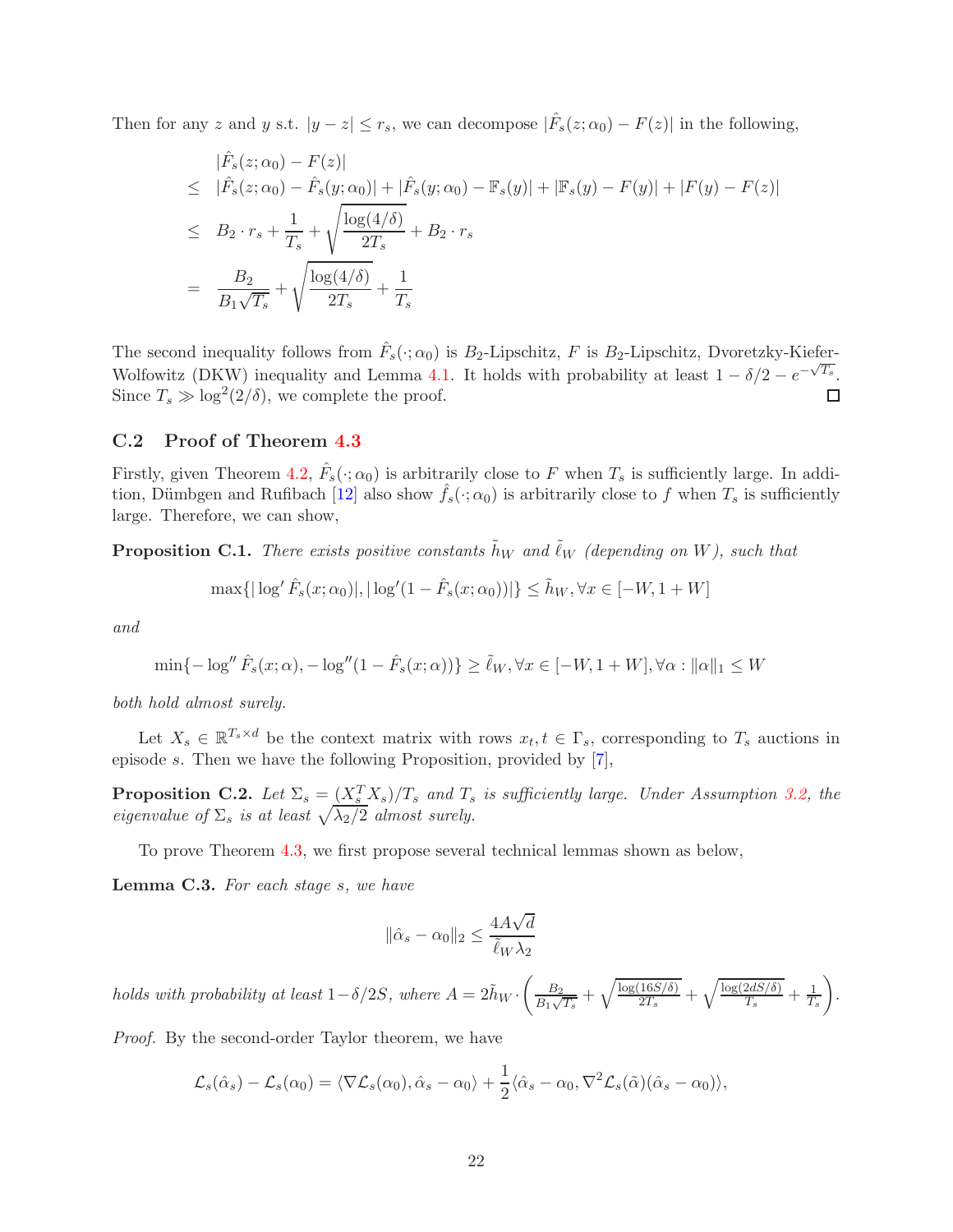for some  $\tilde{\alpha}$  on the line segment between  $\alpha$  and  $\hat{\alpha}_s$ . Given the definition of  $\mathcal{L}_s(\alpha; \kappa_s)$ , we have

$$
\nabla \mathcal{L}_s(\alpha) = \frac{1}{T_s} \sum_{t \in \Gamma_s} \eta_t(\alpha) x_t, \qquad \nabla^2 \mathcal{L}_s(\tilde{\alpha}) = \frac{1}{T_s} \sum_{t \in \Gamma_s} \zeta_t(\tilde{\alpha}) x_t x_t^T,
$$
\n(26)

where  $\eta_t(\alpha)$  and  $\zeta_t(\alpha)$  are defined as follows,

$$
\eta_t(\alpha) = -\log' \hat{F}_s(b_t - \alpha \cdot x_t; \alpha) \mathbb{I}\{m_t \le b_t\} - \log'(1 - \hat{F}_s(b_t - \alpha \cdot x_t; \alpha)) \mathbb{I}\{m_t > b_t\}
$$
  

$$
\zeta_t(\alpha) = -\log'' \hat{F}_s(b_t - \alpha \cdot x_t; \alpha) \mathbb{I}\{m_t \le b_t\} - \log''(1 - \hat{F}_s(b_t - \alpha \cdot x_t; \alpha)) \mathbb{I}\{m_t > b_t\},
$$

Based on our construction of the algorithm,  $x_t, b_t$  is independent with  $z_t$ . Therefore,  $\varepsilon_t(\alpha_0)$  =  $b_t - \langle \alpha_0, x_t \rangle$  are independent with  $z_t$  for any  $t \in \Gamma_s$ , we have

$$
\mathbb{E}[\eta_t(\alpha_0)] = -\frac{\hat{f}_s(\varepsilon_t(\alpha_0); \alpha_0)}{\hat{F}_s(\varepsilon_t(\alpha_0); \alpha_0)} \cdot F(\varepsilon_t(\alpha_0)) + \frac{\hat{f}_s(\varepsilon_t(\alpha_0); \alpha_0)}{1 - \hat{F}_s(\varepsilon_t(\alpha_0); \alpha_0)} \cdot (1 - F(\varepsilon_t(\alpha_0)))
$$
\n
$$
= \left[ \hat{F}_s(\varepsilon_t(\alpha_0); \alpha_0) - F(\varepsilon_t(\alpha_0)) \right] \cdot \left[ \frac{\hat{f}_s(\varepsilon_t(\alpha_0); \alpha_0)}{\hat{F}_s(\varepsilon_t(\alpha_0); \alpha_0)} + \frac{\hat{f}_s(\varepsilon_t(\alpha_0); \alpha_0)}{1 - \hat{F}_s(\varepsilon_t(\alpha_0); \alpha_0)} \right].
$$

Thus, by Theorem [4.2](#page-9-0) and Proposition [C.1,](#page-21-2) we have

$$
|\mathbb{E}[\eta_t(\alpha_0)]| \leq |\hat{F}_s(\varepsilon_t(\alpha_0); \alpha_0) - F(\varepsilon_t(\alpha_0))| \cdot \left| \frac{\hat{f}_s(\varepsilon_t(\alpha_0); \alpha_0)}{\hat{F}_s(\varepsilon_t(\alpha_0); \alpha_0)} + \frac{\hat{f}_s(\varepsilon_t(\alpha_0); \alpha_0)}{1 - \hat{F}_s(\varepsilon_t(\alpha_0); \alpha_0)} \right|
$$
  

$$
\leq 2\tilde{h}_W \cdot \left( \frac{B_2}{B_1\sqrt{T_s}} + \sqrt{\frac{\log(16S/\delta)}{2T_s}} + \frac{1}{T_s} \right)
$$

holds with probability at least  $1 - \delta/4S$ . Then by Hoeffding's inequality and union bound

$$
\begin{array}{rcl}\n\|\nabla \mathcal{L}_s(\alpha_0)\|_{\infty} & \leq & \displaystyle\frac{1}{T_s} \sum_{t \in \Gamma_s} |\mathbb{E}[\eta_t(\alpha_0)]| + 2\tilde{h}_W \sqrt{\frac{\log(2dS/\delta)}{T_s}} \\
& \leq & 2\tilde{h}_W \cdot \left( \frac{B_2}{B_1 \sqrt{T_s}} + \sqrt{\frac{\log(16S/\delta)}{2T_s}} + \frac{1}{T_s} \right) + 2\tilde{h}_W \sqrt{\frac{\log(2dS/\delta)}{T_s}} := A\n\end{array}
$$

holds with probability at least  $1 - \delta/2S$ . By the optimality of  $\hat{\alpha}_s$ ,

$$
\mathcal{L}_s(\hat{\alpha}_s) \le \mathcal{L}_s(\alpha_0)
$$

Invoking into Eq.  $(20)$ , we have

$$
\frac{1}{2}\langle \hat{\alpha}_s - \alpha_0, \nabla^2 \mathcal{L}_s(\tilde{\alpha})(\hat{\alpha}_s - \alpha_0) \rangle \le -\langle \nabla \mathcal{L}_s(\alpha), \hat{\alpha}_s - \alpha_0 \rangle \le ||\nabla \mathcal{L}_s(\alpha_0)||_{\infty} ||\hat{\alpha}_s - \alpha_0||_1
$$
  

$$
\le A\sqrt{d} ||\hat{\alpha}_s - \alpha_0||_2
$$

In addition, by Proposition [C.1,](#page-21-2) we have  $\zeta_t(\tilde{\alpha}) \geq \tilde{\ell}_W$ . Recall  $X_s$  represent the context matrix with rows  $x_t, t \in \Gamma_s$ , corresponding to  $T_s$  auctions in episode s. Then the above inequality implies that

$$
\frac{2\tilde{\ell}_W}{T_s} \|X_s(\hat{\alpha}_s - \alpha_0)\|_2^2 \le 4A\sqrt{d} \|\hat{\alpha}_s - \alpha_0\|_2 \le \frac{4A\sqrt{2d}}{\sqrt{T_s \lambda_2}} \|X_s(\hat{\alpha}_s - \alpha_0)\|_2
$$
  

$$
\le \frac{\tilde{\ell}_W}{T_s} \|X_s(\hat{\alpha}_s - \alpha_0)\|_2^2 + \frac{8A^2d}{\tilde{\ell}_W \lambda_2}
$$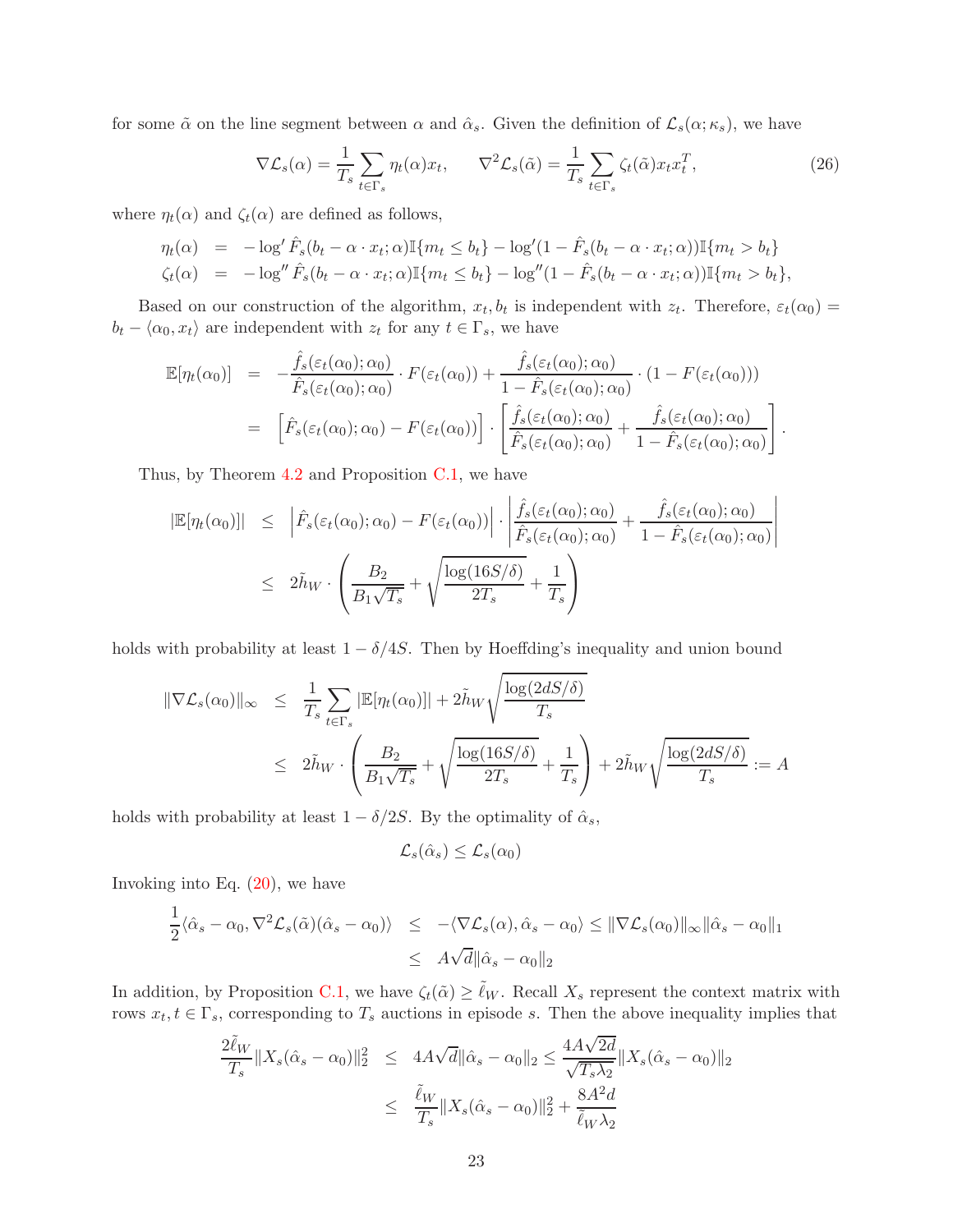holds with probability at least  $1 - \frac{\delta}{2S}$ . The second inequality holds because Proposition [C.2](#page-21-3)<sup>[8](#page-23-1)</sup> and the third inequality is based on Cauchy-Schwartz inequality.

Thus, we have

$$
\frac{\lambda_2}{2} \|\hat{\alpha}_s - \alpha_0\|_2^2 \le \frac{1}{T_s} \|X_s(\hat{\alpha}_s - \alpha_0)\|_2^2 \le \frac{8A^2d}{\tilde{\ell}_W^2 \lambda_2^2},
$$

which implies  $\|\hat{\alpha}_s - \alpha_0\|_2 \leq \frac{4A\sqrt{d}}{\tilde{\ell}_W \lambda_2}$ .

<span id="page-23-0"></span>**Lemma C.4.** For any fixed  $\delta > 0$ , suppose  $T_s \gg \log^2(2/\delta)$  and conditioned on  $\|\hat{\alpha}_s - \alpha_0\|_2 \le \kappa_s$ , we have for all  $z \in [-W, 1+W]$ ,

$$
|\hat{F}_s(z; \hat{\alpha}_s) - F(z)| \le 3B_2 \kappa_s + \frac{B_2}{B_1 \sqrt{T_s}} + \sqrt{\frac{\log(8/\delta)}{2T_s}} + \frac{1}{T_s}
$$

holds with probability at least  $1 - \delta$ .

*Proof.* Let  $\hat{\mathbb{F}}_s$  be the empirical distribution of samples  $\{m_t - \hat{\alpha}_s \cdot x_t\}_{t \in \Gamma_s}$ , i.e.

$$
\hat{\mathbb{F}}_s(z) = \frac{1}{T_s} \sum_{t \in \Gamma_s} \mathbb{I} \{ m_t - \langle \hat{\alpha}_s, x_t \rangle \le z \} = \frac{1}{T_s} \sum_{t \in \Gamma_s} \mathbb{I} \{ z_t \le z + \langle \hat{\alpha}_s - \alpha_0, x_t \rangle \}
$$

First, we give a uniform convergence bound for  $|\hat{\mathbb{F}}_s(z) - F(z)|$ . The proof is analogous to the proof of Lemma 1 in [\[15](#page-12-8)]. The main challenge is that we cannot directly apply DKW inequality, since  $\hat{\alpha}_s$  depends on  $z_t, t \in \Gamma_s$ . To handle this challenge, we bound the lower bound and upper bound of  $\hat{\mathbb{F}}_s(z)$  separately.

Since  $\|\hat{\alpha}_s - \alpha_0\|_2 \le \kappa_s$  and  $\|x_t\|_2 \le 1$ , we have

$$
\frac{1}{T_s} \sum_{t \in \Gamma_s} \mathbb{I} \{ z_t \le z - \kappa_s \} \le \hat{\mathbb{F}}_s(z) \le \frac{1}{T_s} \sum_{t \in \Gamma_s} \mathbb{I} \{ z_t \le z + \kappa_s \}
$$

Thus, conditioned on  $\|\hat{\alpha}_s - \alpha_0\|_2 \leq \kappa_s$ , for any  $\gamma > 0$ , we have

$$
\mathbb{P}\left(\hat{\mathbb{F}}_s(z) - F(z + \kappa_s) \le \gamma\right)
$$
\n
$$
\ge \mathbb{P}\left(\frac{1}{T_s} \sum_{t \in \Gamma_s} \mathbb{I}\left\{z_t \le z + \kappa_s\right\} - F(z + \kappa_s) \le \gamma\right)
$$
\n
$$
\ge 1 - \mathbb{P}\left(\sup_z \left|\frac{1}{T_s} \sum_{t \in \Gamma_s} \mathbb{I}\left\{z_t \le z + \kappa_s\right\} - F(z + \kappa_s)\right| > \gamma\right)
$$
\n
$$
\ge 1 - 2\exp(-2T_s\gamma^2)
$$

Similarly, we have  $\mathbb{P}\left(F(z-\kappa_s)-\hat{\mathbb{F}}_s(z)\leq \gamma\right)\geq 1-2\exp(-2T_s\gamma^2)$  for any  $\gamma>0$ , conditioned on  $\|\hat{\alpha}_s - \alpha_0\|_2 \leq \kappa_s.$ 

Therefore, applying a union bound and Lipschitzness of F yields,

<span id="page-23-2"></span>
$$
|\hat{\mathbb{F}}_s(z) - F(z)| \le \sqrt{\frac{\log(8/\delta)}{2T_s}} + B_{2\kappa_s} \tag{27}
$$

 $\Box$ 

<span id="page-23-1"></span><sup>&</sup>lt;sup>8</sup>Indeed, with sufficiently large  $T_s$ , the eigenvalue of  $\Sigma_s = (X_s^T X_s)/T_s$  is at least  $\sqrt{\lambda_2/2}$  holds with probability at least  $1 - e^{-cT_s}$ . Here we ignore the uncertainty of this event to simplify presentation.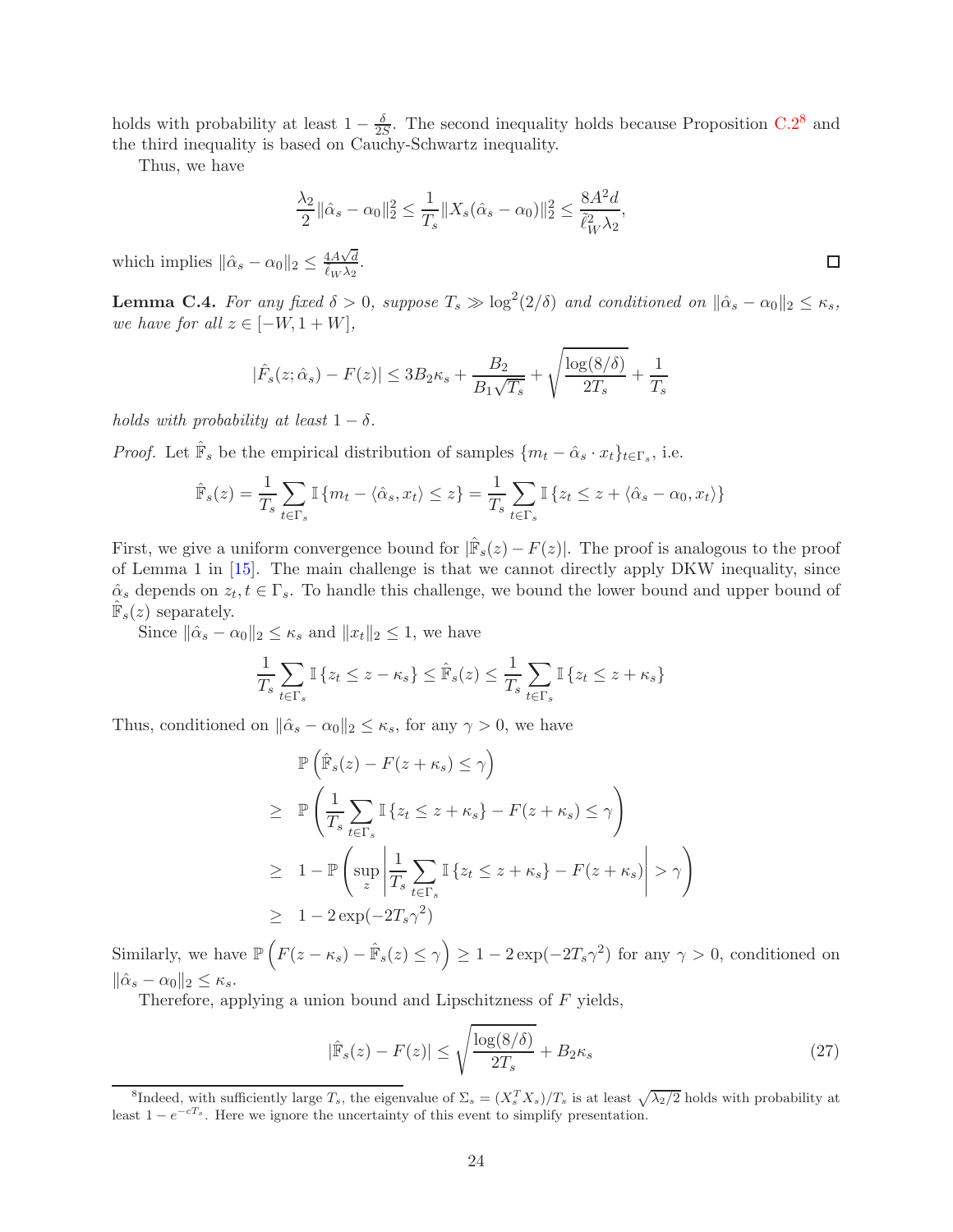holds with probability at least  $1 - \delta/2$ .

Second, we apply the similar technique used in Theorem [4.2](#page-9-0) to bound  $|\hat{F}_s(z; \hat{\alpha}_s) - F(z)|$ . Denote  $\hat{z}_t = m_t - \hat{\alpha}_s \cdot x_t, \forall t \in \Gamma_s$ . Thus, for any  $\hat{z}_t$ , there must exist at least one  $z_t$  s.t.  $|z_t - \hat{z}_t|$  $|\langle \hat{\alpha} - \alpha_0, x_t \rangle \leq \kappa_s$ . Let  $r_s = \frac{1}{2B_{11}}$  $\frac{1}{2B_1\sqrt{T_s}}$  Then for any  $z \in [-W, 1+W]$ , the probability that there exists a point  $y \in \{\hat{z}_t\}_{t \in \Gamma_s}$  s.t that  $|y - z| \leq r_s + \kappa_s$ , is at least,

$$
1 - (1 - 2B_1 \cdot r_s)^{T_s} = 1 - \left(1 - \frac{1}{\sqrt{T_s}}\right)^{T_s} \approx 1 - e^{-\sqrt{T_s}} \ge 1 - \delta/2
$$

Therefore, for any  $z \in [-W, 1+W]$ , we can decompose  $|\hat{F}_s(z; \hat{\alpha}_s) - F(z)|$  in the following,

$$
|\hat{F}_s(z; \hat{\alpha}_s) - F(z)|
$$
  
\n
$$
\leq |\hat{F}_s(z; \hat{\alpha}_s) - \hat{F}_s(y; \hat{\alpha}_s)| + |\hat{F}_s(y; \hat{\alpha}_s) - \hat{F}_s(y)| + |\hat{F}_s(y) - F(y)| + |F(y) - F(z)|
$$

Indeed, the characterization results by Lemma [4.1](#page-9-2) applies to samples  $\hat{z}_t$ . Then we have  $|\hat{F}_s(y; \hat{\alpha}_s) - \hat{\alpha}_s(z)|$  $\hat{\mathbb{F}}_s(y) \leq \frac{1}{T_s}$ . By the Lipshitzness of  $\hat{F}_s(\cdot; \hat{\alpha}_s)$  and  $F$ , Eq. [\(27\)](#page-23-2) and union bound, we have

$$
|\hat{F}_s(z; \hat{\alpha}_s) - F(z)| \leq 2B_2(\kappa_s + r_s) + \sqrt{\frac{\log(8/\delta)}{2T_s}} + B_2\kappa_s + \frac{1}{T_s}
$$

$$
= 3B_2\kappa_s + \frac{B_2}{B_1\sqrt{T_s}} + \sqrt{\frac{\log(8/\delta)}{2T_s}} + \frac{1}{T_s}
$$

holds with probability at least  $1 - \delta$  when  $T_s \gg \log^2(2/\delta)$ .

With the help of the above lemmas, we show the full proof of Theorem [4.3](#page-9-3) in the following,

**Theorem 4.3.** [Regret Bound] Suppose Assumptions [2.2,](#page-4-3) [2.3,](#page-4-4) and [3.2](#page-7-0) hold  $9$ , and T is sufficiently large. Given  $T_s = T^{1-2^{-s}}$ ,  $s = 1, 2, \dots$ , then with probability at least  $1-\delta$ , the regret is bounded by  $R(T) \le \widetilde{O}\left(\sqrt{d\log(d/\delta)T}\right)$ , where  $\widetilde{O}$  ignores  $\log T$  and  $\log \log T$  terms.

*Proof of Theorem [4.3.](#page-9-3)* We first rewrite the regret at each time step t in episode s, in the following way,

$$
rgt_t = (\beta_0(x_t) - b_t^*)F(b_t^* - \alpha_0 \cdot x_t) - (\beta_0(x_t) - b_t)F(b_t - \alpha_0 \cdot x_t)
$$
  
\n
$$
= (\beta_0(x_t) - b_t^*)F(b_t^* - \alpha_0 \cdot x_t) - (\beta_0(x_t) - b_t^*)F(b_t^* - \hat{\alpha}_{s-1} \cdot x_t)
$$
  
\n
$$
+ (\beta_0(x_t) - b_t^*)F(b_t^* - \hat{\alpha}_{s-1} \cdot x_t) - (\beta_0(x_t) - b_t^*)\hat{F}_{s-1}(b_t^* - \hat{\alpha}_{s-1} \cdot x_t; \hat{\alpha}_{s-1})
$$
  
\n
$$
+ (\beta_0(x_t) - b_t^*)\hat{F}_s(b_t^* - \hat{\alpha}_{s-1} \cdot x_t; \hat{\alpha}_{s-1}) - (\beta_0(x_t) - b_t)\hat{F}_{s-1}(b_t - \hat{\alpha}_{s-1} \cdot x_t; \hat{\alpha}_{s-1})
$$
  
\n
$$
+ (\beta_0(x_t) - b_t)\hat{F}_{s-1}(b_t - \hat{\alpha}_{s-1} \cdot x_t; \hat{\alpha}_{s-1}) - (\beta_0(x_t) - b_t)F(b_t - \hat{\alpha}_{s-1} \cdot x_t)
$$
  
\n
$$
+ (\beta_0(x_t) - b_t)F(b_t - \hat{\alpha}_{s-1} \cdot x_t) - (\beta_0(x_t) - b_t)F(b_t - \alpha_0 \cdot x_t)
$$

Note, by the definition of  $b_t$ ,  $(\beta_0(x_t) - b_t^*)\hat{F}_{s-1}(b_t^* - \hat{\alpha}_{s-1} \cdot x_t; \hat{\alpha}_{s-1}) - (\beta_0(x_t) - b_t)\hat{F}_{s-1}(b_t - \hat{\alpha}_{s-1} \cdot x_t; \hat{\alpha}_{s-1})$  $x_t; \hat{\alpha}_{s-1} \geq 0$ . Given F is B<sub>2</sub>-Lipschitz on  $[-W, 1+W]$ ,  $|\beta_0(x_t) - b_t| \leq 1$  and  $|\beta_0(x_t) - b_t| \leq 1$ , we

<span id="page-24-0"></span><sup>&</sup>lt;sup>9</sup>In fact, we only need the assumption that the minimum eigenvalue of matrix  $\Sigma$  is larger than  $\lambda_2 > 0$  in this setting.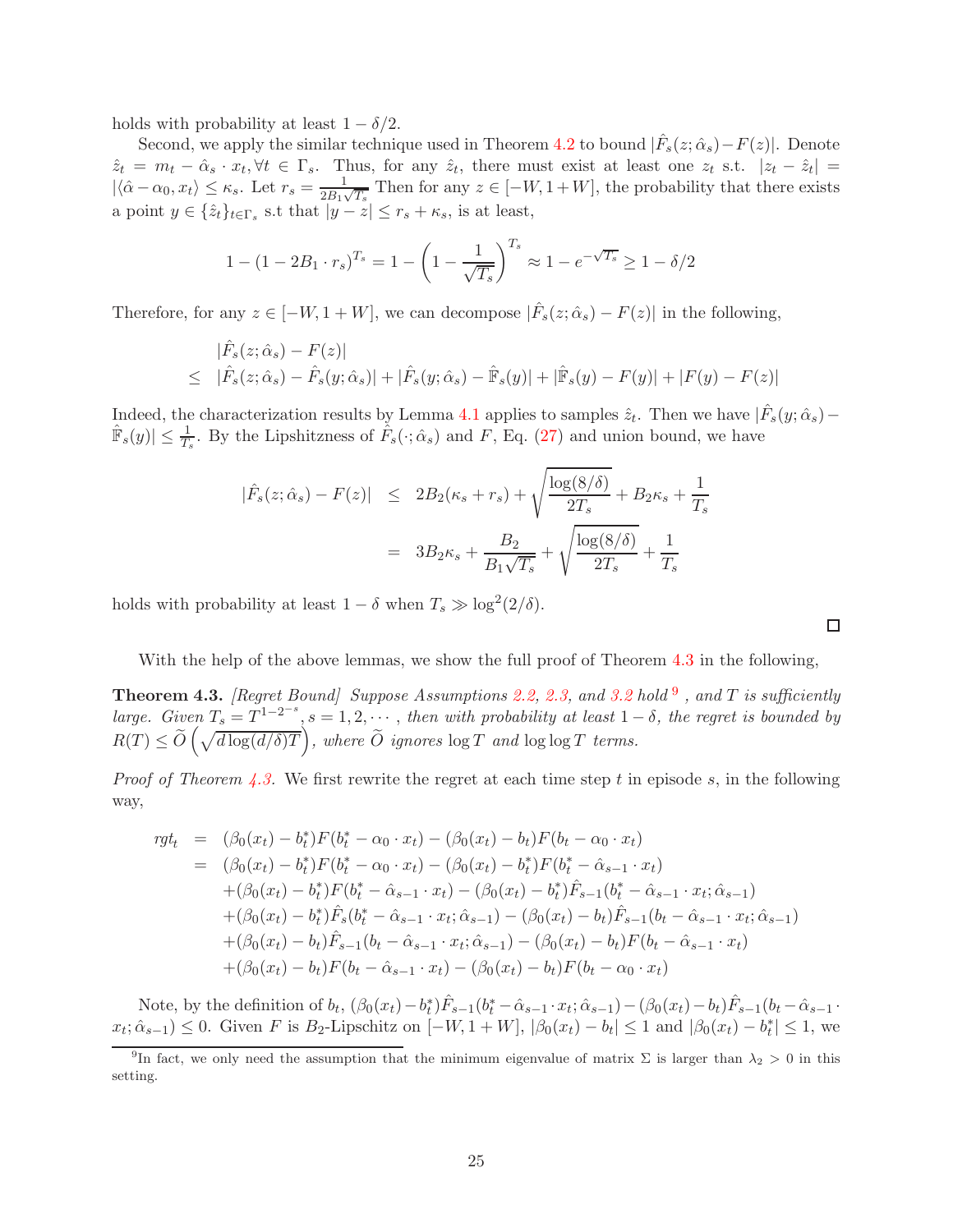can bound the regret at time  $t \in \Gamma_s$  as follows,

$$
rgt_t \leq 2B_2|x_t \cdot (\hat{\alpha}_{s-1} - \alpha_0)| + \left| \hat{F}_{s-1}(b_t^* - \hat{\alpha}_{s-1} \cdot x_t; \hat{\alpha}_{s-1}) - F(b_t^* - \hat{\alpha}_{s-1} \cdot x_t) \right|
$$
  
+ 
$$
\left| \hat{F}_{s-1}(b_t - \hat{\alpha}_{s-1} \cdot x_t; \hat{\alpha}_{s-1}) - F(b_t - \hat{\alpha}_{s-1} \cdot x_t) \right|
$$
  

$$
\leq 2B_2 \|\hat{\alpha}_{s-1} - \alpha_0\|_2 + \left| \hat{F}_{s-1}(b_t^* - \hat{\alpha}_{s-1} \cdot x_t; \hat{\alpha}_{s-1}) - F(b_t^* - \hat{\alpha}_{s-1} \cdot x_t) \right|
$$
  
+ 
$$
\left| \hat{F}_{s-1}(b_t - \hat{\alpha}_{s-1} \cdot x_t; \hat{\alpha}_{s-1}) - F(b_t - \hat{\alpha}_{s-1} \cdot x_t) \right|
$$

Let  $\kappa_s = \frac{4A\sqrt{d}}{\tilde{\ell}_W \lambda_2}$  and A is defined in Lemma [C.3,](#page-21-1) then the regret achieved in episode s can be bounded,

$$
\begin{array}{rcl}\n\text{Regret}_{s} & \leq & 2B_{2}T_{s}\|\hat{\alpha}_{s-1} - \alpha_{0}\|_{2} + \sum_{t \in \Gamma_{s}} \left| \hat{F}_{s-1}(b_{t}^{*} - \hat{\alpha}_{s-1} \cdot x_{t}; \hat{\alpha}_{s-1}) - F(b_{t}^{*} - \hat{\alpha}_{s-1} \cdot x_{t}) \right| \\
& & \quad + \sum_{t \in \Gamma_{s}} \left| \hat{F}_{s-1}(b_{t} - \hat{\alpha}_{s-1} \cdot x_{t}; \hat{\alpha}_{s-1}) - F(b_{t} - \hat{\alpha}_{s-1} \cdot x_{t}) \right| \\
& & \leq & \frac{8B_{2}AT_{s}\sqrt{d}}{\tilde{\ell}_{W}\lambda_{2}} + 2T_{s} \left( 3B_{2} \frac{4AT_{s}\sqrt{d}}{\tilde{\ell}_{W}\lambda_{2}} + \frac{B_{2}}{B_{1}\sqrt{T_{s}}} + \sqrt{\frac{\log(16S/\delta)}{2T_{s}}} + \frac{1}{T_{s}} \right),\n\end{array}
$$

where the second inequality holds when Lemma [C.3](#page-21-1) holds and Lemma [C.4](#page-23-0) (setting  $\delta := \delta/2S$ ) holds simultaneously. Then the inequality holds with probability at least  $1 - \delta/S$  by union bound.

By union bound over S episodes and the fact that  $\frac{T_s}{T_{s-1}} = \sqrt{T}$  and  $S \le \log \log T$ , we complete our proof.

## <span id="page-25-0"></span>D Omitted Proofs from Section [5](#page-10-3)

#### D.1 Proof of Theorem [5.1](#page-10-2)

To prove this Theorem, we first propose the following auxiliary lemmas.

<span id="page-25-1"></span>**Lemma D.1.** Suppose  $b_t^* > 0$ , there exists a constant  $c_1 > 0$  (depending on W and  $\sigma$ ) such that  $u''_t(b^*_t) < -c_1$  for any  $t \geq 1$ . Further, there exists constant  $\delta > 0$  (depending on W and  $\sigma$ ) such that  $u''_t(b) \le -c_1/4$  for  $b \in [b^*_t - \delta, b^*_t + \delta]$ .

*Proof.* Let  $g(\cdot)$  and  $G(\cdot)$  be the PDF and CDF of the standard normal distribution, respectively. Then we can write the utility function and its derivatives in the following way,

$$
u_t(b) = (\beta_0(x_t) - b) \cdot G\left(\frac{b - \alpha_0 \cdot x_t}{\sigma}\right)
$$
  

$$
u'_t(b) = -G\left(\frac{b - \alpha_0 \cdot x_t}{\sigma}\right) + \frac{1}{\sigma}(\beta_0(x_t) - b) \cdot g\left(\frac{b - \alpha_0 \cdot x_t}{\sigma}\right)
$$
  

$$
u''_t(b) = \frac{1}{\sigma} \left[\frac{b - \beta_0(x_t)}{\sigma} \left(\frac{b - \alpha_0 \cdot x_t}{\sigma}\right) - 2\right] \cdot g\left(\frac{b - \alpha_0 \cdot x_t}{\sigma}\right)
$$

Considering the optimal bid  $b_t^* > 0$ , by the first-order conditions, we have

$$
\beta_0(x_t) - b_t^* = \frac{F(b_t^* - \alpha_0 \cdot x_t)}{f(b_t^* - \alpha_0 \cdot x_t)},
$$
\n(28)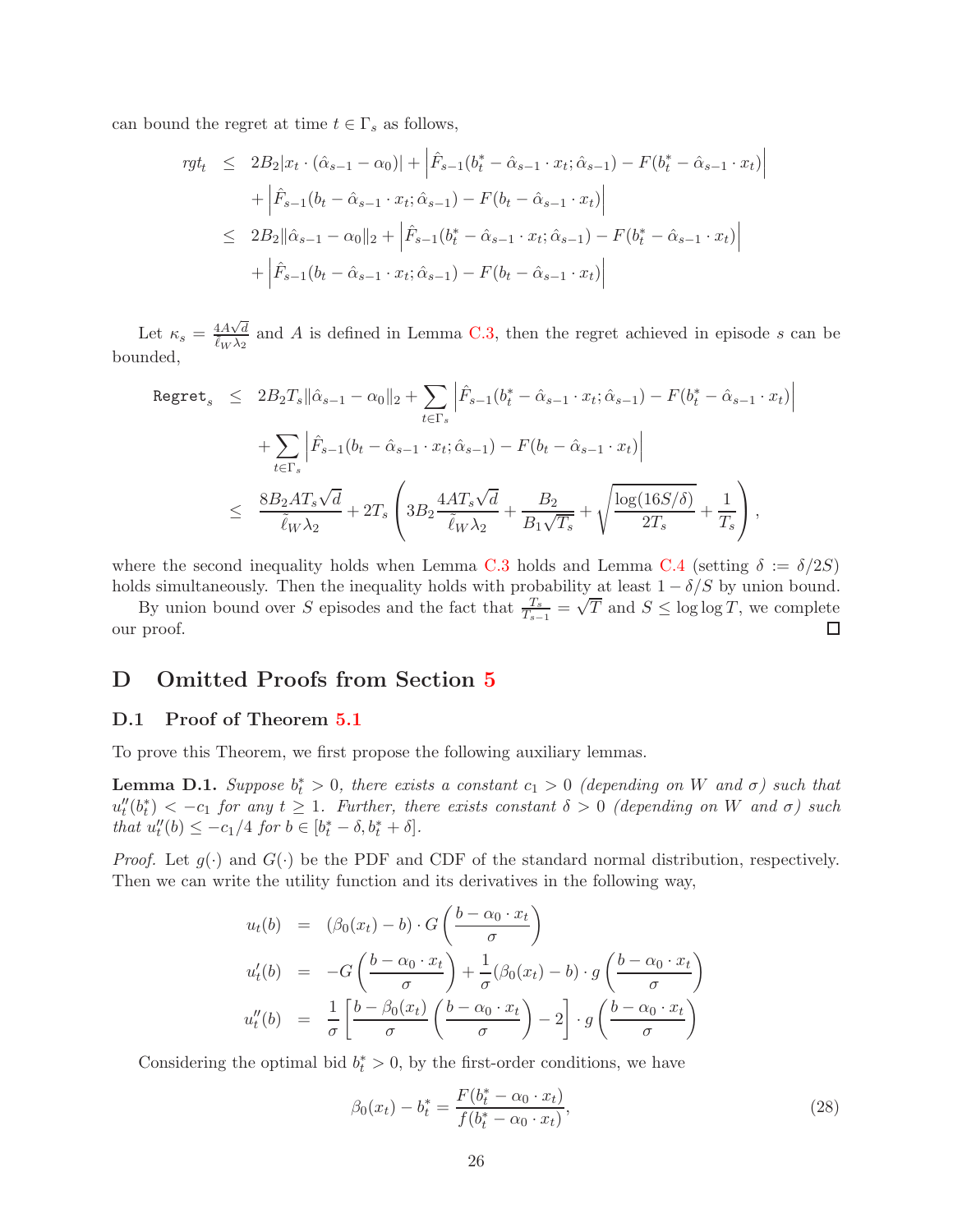which implies  $\frac{\beta_0(x_t)-b_t^*}{\sigma} = \frac{G((b_t^*-\alpha_0\cdot x_t)/\sigma)}{G((b_t^*-\alpha_0\cdot x_t)/\sigma)}$ . Denote  $\zeta = b_t^* - \alpha_0 \cdot x_t$ , we have the following results for  $u''_t(b^*_t)$ 

$$
u''_t(b^*_t) = \frac{1}{\sigma} \left[ \frac{\zeta}{\sigma} \cdot \frac{-G(\zeta/\sigma)}{g(\zeta/\sigma)} - 2 \right] \cdot g(\zeta/\sigma)
$$

Based on the concentration inequality (Feller, 1968), we have  $G(x) \leq \frac{1}{x}$  $-x$  $e^{-x^2/2}$  $\frac{x}{\sqrt{2\pi}}, \forall x < 0$ . Then for any  $\zeta < 0$ , we have  $\frac{\zeta}{\sigma} \cdot \frac{-G(\zeta/\sigma)}{g(\zeta/\sigma)} - 2 \le -1$ . For any  $\zeta > 0$ ,  $\frac{\zeta}{\sigma} \cdot \frac{-G(\zeta/\sigma)}{g(\zeta/\sigma)} - 2 \le -2$  holds trivially. By definition of the function  $|\zeta| = |b_t^* - \alpha_0 \cdot x_t| \leq 1 + W$ . By the property of the normal

distribution,  $g(\zeta/\sigma) \ge g((1+W)/\sigma)$ . Thus, we get  $u_t''(b_t^*) \le -\frac{1}{\sigma}g((1+W)/\sigma) := -c_1$ , when  $b_t^* > 0$ . Next, we consider any  $b \in [b_t^* - \delta, b_t^* + \delta]$ , where  $\delta = \min\{\frac{\sigma^2}{2(W+3)}, \frac{g((1+W)/\sigma)\sigma^2}{2}\}$  $\frac{\sqrt{y}}{2}$ . Then we have

$$
\left| \frac{b - \beta_0(x_t)}{\sigma} \left( \frac{b - \alpha_0 \cdot x_t}{\sigma} \right) - \frac{b_t^* - \beta_0(x_t)}{\sigma} \left( \frac{b_t^* - \alpha_0 \cdot x_t}{\sigma} \right) \right| \leq \frac{1}{\sigma^2} \cdot |b - b_t^*| \cdot |b + b_t^* - (\beta_0(x_t) + \alpha_0 \cdot x_t)|
$$
  

$$
\leq \frac{\delta(W + 3)}{\sigma^2} \leq \frac{1}{2}
$$

In addition, we have

$$
\left| g\left(\frac{b-\alpha_0 \cdot x_t}{\sigma}\right) - g\left(\frac{b_t^* - \alpha_0 \cdot x_t}{\sigma}\right) \right| \le \frac{|b-b_t^*|}{2\sigma^2} \le \frac{\delta}{\sigma^2} \le \frac{1}{2}g((1+W)/\sigma),\tag{29}
$$

which implies  $g\left(\frac{b-\alpha_0 \cdot x_t}{\sigma}\right)$  $\Big) \geq g(\zeta/\sigma) - \frac{1}{2}$  $\frac{1}{2}g((1+W)/\sigma) \geq \frac{1}{2}$  $\frac{1}{2}g((1+W)/\sigma).$ As discussed above,  $\frac{b_t^* - \beta_0(x_t)}{\sigma}$  $\left(\frac{b_t^* - \alpha_0 \cdot x_t}{\sigma}\right)$ ) ≤ 1. Therefore, for any  $b \in [b_t^* - \delta, b_t^* + \delta]$ ,

$$
u''_t(b) \leq \frac{1}{\sigma} \cdot g\left(\frac{b - \alpha_0 \cdot x_t}{\sigma}\right) \cdot \left[\frac{b - \beta_0(x_t)}{\sigma} \left(\frac{b - \alpha_0 \cdot x_t}{\sigma}\right) - 2\right]
$$
  
\n
$$
\leq \frac{1}{\sigma} \cdot g\left(\frac{b - \alpha_0 \cdot x_t}{\sigma}\right) \cdot \left[\frac{b_t^* - \beta_0(x_t)}{\sigma} \left(\frac{b_t^* - \alpha_0 \cdot x_t}{\sigma}\right) + \frac{1}{2} - 2\right]
$$
  
\n
$$
\leq -\frac{1}{4\sigma} g((1+W)/\sigma) = -\frac{1}{4}c_1
$$

 $\Box$ 

<span id="page-26-0"></span>**Lemma D.2** (Javanmard and Nazerzadeh [\[19\]](#page-12-1)). Let  $x \in \mathbb{R}^d$  be a random vector such that its coordinates are chosen independently and uniformly at random from  $\{-1,1\}$ . Further, suppose that  $v \in \mathbb{R}^d$  and  $\delta > 0$  are deterministic. Then,

$$
\mathbb{E}\left[\min((x \cdot v)^2, \delta^2)\right] \ge 0.1 \min(\|v\|_2^2, \delta^2).
$$

**Lemma D.3** (Javanmard and Nazerzadeh [\[19](#page-12-1)]). Consider the linear model [\(1\)](#page-3-2) and assume that the maximum bids from competitors  $m_t, 1 \le t \le T$ , are fully observed and the context  $x_t$  is i.i.d generated such that its coordinates are chosen independently and uniformly at random from  $\{-1,1\}$ at each time t. We further assume that the noise in market value is generated as  $z_t \sim \mathcal{N}(0, \sigma^2)$ . Then, conditional on historical contexts  $(x_1, \dots, x_T)$ , and for any fixed value  $C > 0$ , there exists a nonnegative constant  $\tilde{C}$ , depending on  $C, \sigma, W$ , such that

$$
\min_{\alpha_1, \alpha_2, \cdots, \alpha_T} \max_{\alpha_0: ||\alpha_0||_1 \le W} \mathbb{E}\left[\min\{||\alpha_t - \alpha_0||_2^2, C\}\right] \ge \tilde{C}\sqrt{T \log T}
$$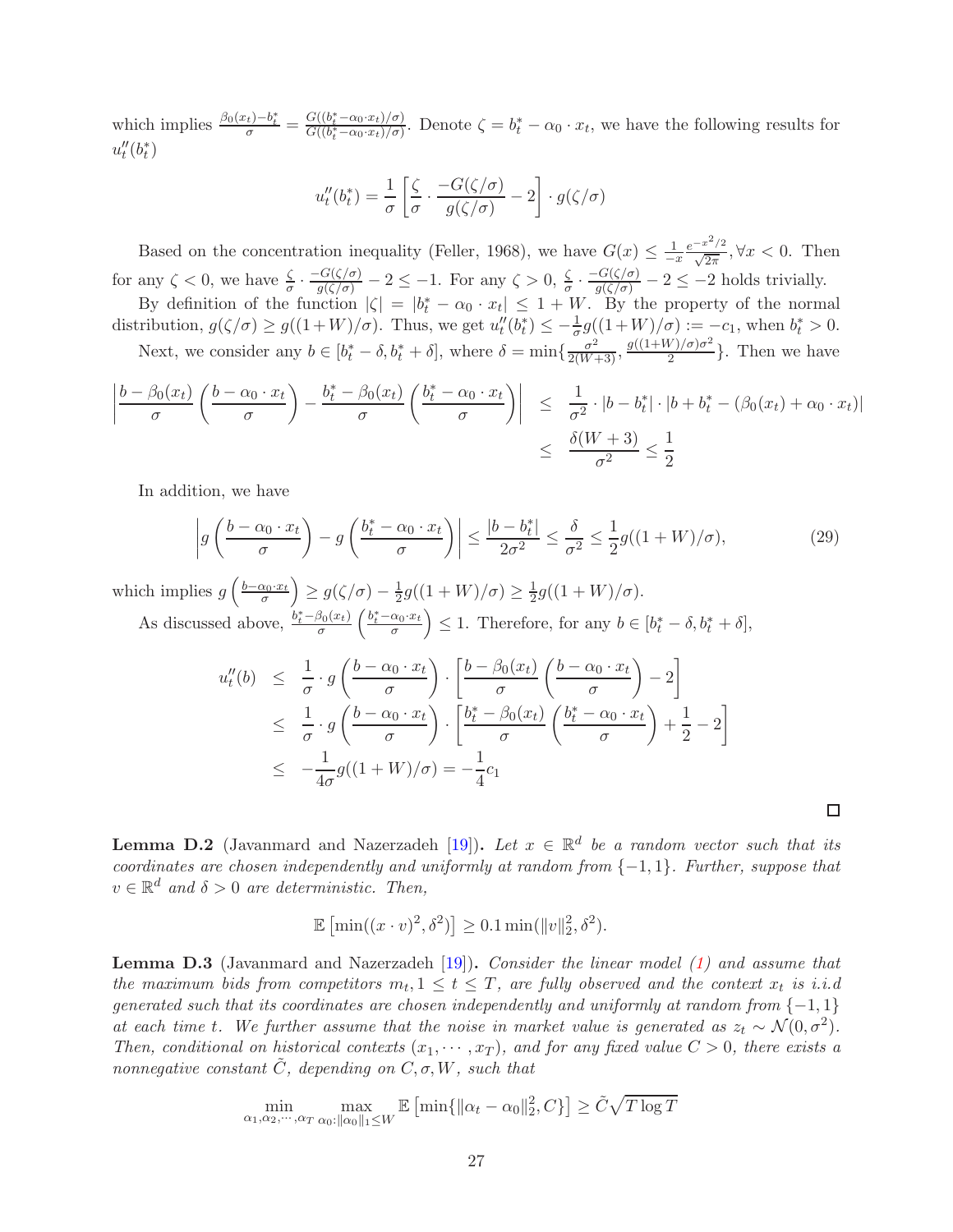*Proof of Theorem [5.1.](#page-10-2)* Firstly, we represent the regret at time t as  $rgt_t = u_t(b_t^*) - u_t(b_t)$ . Setting  $\beta_0(x_t) \geq \delta + \frac{\sigma}{g((\delta + V))}$  $\frac{\sigma}{g((\delta+W)/\sigma)}$  (it is without loss generality to assume  $\delta + \frac{\sigma}{g((\delta+W)/\sigma)} \leq 1$ ), for any  $x_t$ .

Then we prove  $b_t^* \geq \delta$ . Indeed, we have

$$
\beta_0(x_t) \geq \delta + \frac{\sigma G((\delta - \alpha_0 \cdot x_t)/\sigma)}{g((\delta + W)/\sigma)} \geq \delta + \frac{\sigma G((\delta - \alpha_0 \cdot x_t)/\sigma)}{g((\delta - \alpha_0 \cdot x_t)/\sigma)} = \delta + \frac{F(\delta - \alpha_0 \cdot x_t)}{g(\delta - \alpha_0 \cdot x_t)},
$$

where the first inequality holds because  $G((\delta - \alpha_0 \cdot x_t)/\sigma) \leq 1$  and the second inequality holds based on the property of standard normal distribution and  $\alpha_0 \cdot x_t \leq W$ . Given the above inequality, we have

$$
\alpha_0 \cdot x_t + \varphi^{-1}(\beta_0(x_t) - \alpha_0 \cdot x_t) \ge \alpha_0 \cdot x_t + \varphi^{-1} \left( \delta - \alpha_0 \cdot x_t + \frac{F(\delta - \alpha_0 \cdot x_t)}{g(\delta - \alpha_0 \cdot x_t)} \right) = \delta
$$

Therefore  $b_t^* \geq \delta$ , by the second order Taylor's theorem,

$$
rgt_t = -\frac{1}{2}u''(\tilde{b})(b_t - b_t^*)^2,
$$

for some  $\tilde{b}$  between  $b_t$  and  $b_t^*$ . For any  $b_t$  generated from a bidding policy in  $\Pi$ ,

• When  $b_t > 0$ , we have

$$
(b_t - b_t^*)^2 = (\alpha_t \cdot x_t + \varphi^{-1}(\beta_0(x_t) - \alpha_0 \cdot x_t) - \alpha_0 \cdot x_t - \varphi^{-1}(\beta_0(x_t) - \alpha_t \cdot x_t))^2
$$
  
 
$$
\geq c_2^2 |x_t \cdot (\alpha_t - \alpha_0)|^2
$$

for some constant  $c_2 \geq 0$ , since  $(x + \varphi^{-1}(v - x))' \geq c_2$  over bounded interval  $x \in [-W, v]$  and  $v \le [0, 1].$ 

• When  $b_t = 0$ , we have

$$
(b_t - b_t^*)^2 \ge \delta^2
$$

We consider the following two cases,

•  $|b_t - b_t^*| \leq \delta$ , then we have  $\tilde{b} \in [b_t^* - \delta, b_t^* + \delta]$ . By Lemma [D.1,](#page-25-1) we obtain,

$$
rgt_t = -\frac{1}{2}u_t''(\tilde{b})(b_t - b_t^*)^2 \ge \frac{c_1}{8}(b_t - b_t^*)^2
$$

•  $|b_t - b_t^*| > \delta$ , since  $u_t(\cdot)$  has only local maximum,  $b_t^*$ , the function is increasing before  $b_t^*$  and decreasing afterwards, then for any  $b_t \leq b_t^* - \delta$  and context  $x_t$ ,

$$
u_t(b_t) \le u_t(b_t^* - \delta) = u_t(b_t^*) + \frac{1}{2}u_t''(b)\delta^2 \le u_t(b_t^*) - \frac{c_1}{8}\delta^2,
$$

for some  $b \in [b_t^* - \delta, b_t^*]$ . Similar result holds for  $b_t \geq b_t^* + \delta$ . Thus, we have the lower bound for the regret at each time  $t$ , such that

$$
rgt_t \ge \frac{c_1}{8} \mathbb{E} \left[ \min\{ (b_t - b_t^*)^2, \delta^2 \} \right] \ge \frac{c_1}{8} \mathbb{E} \left[ \min\left\{ c_2^2 | x_t \cdot (\alpha_t - \alpha_0) |^2, \delta^2 \right\} \right]
$$

By Lemma [D.2,](#page-26-0) we have

$$
rgt_t \ge \frac{c_1 c_2^2}{80} \mathbb{E} \left[ \min \left\{ |(\alpha_t - \alpha_0)|^2, \delta^2 / c_2^2 \right\} \right] \tag{30}
$$

Then we can lower bound the min-max regret of any policy in Π.

$$
R(T) \ge \max_{\alpha_0: \|\alpha_0\|_1 \le W} \sum_{t=1}^T rgt_t \ge \frac{c_1c_2^2}{80} \max_{\alpha_0: \|\alpha_0\|_1 \le W} \sum_{t=1}^T \mathbb{E} \left[ \min \left\{ |(\alpha_t - \alpha_0)|^2, \delta^2/c_2^2 \right\} \right] \ge \Omega \left( \sqrt{T \log(T)} \right)
$$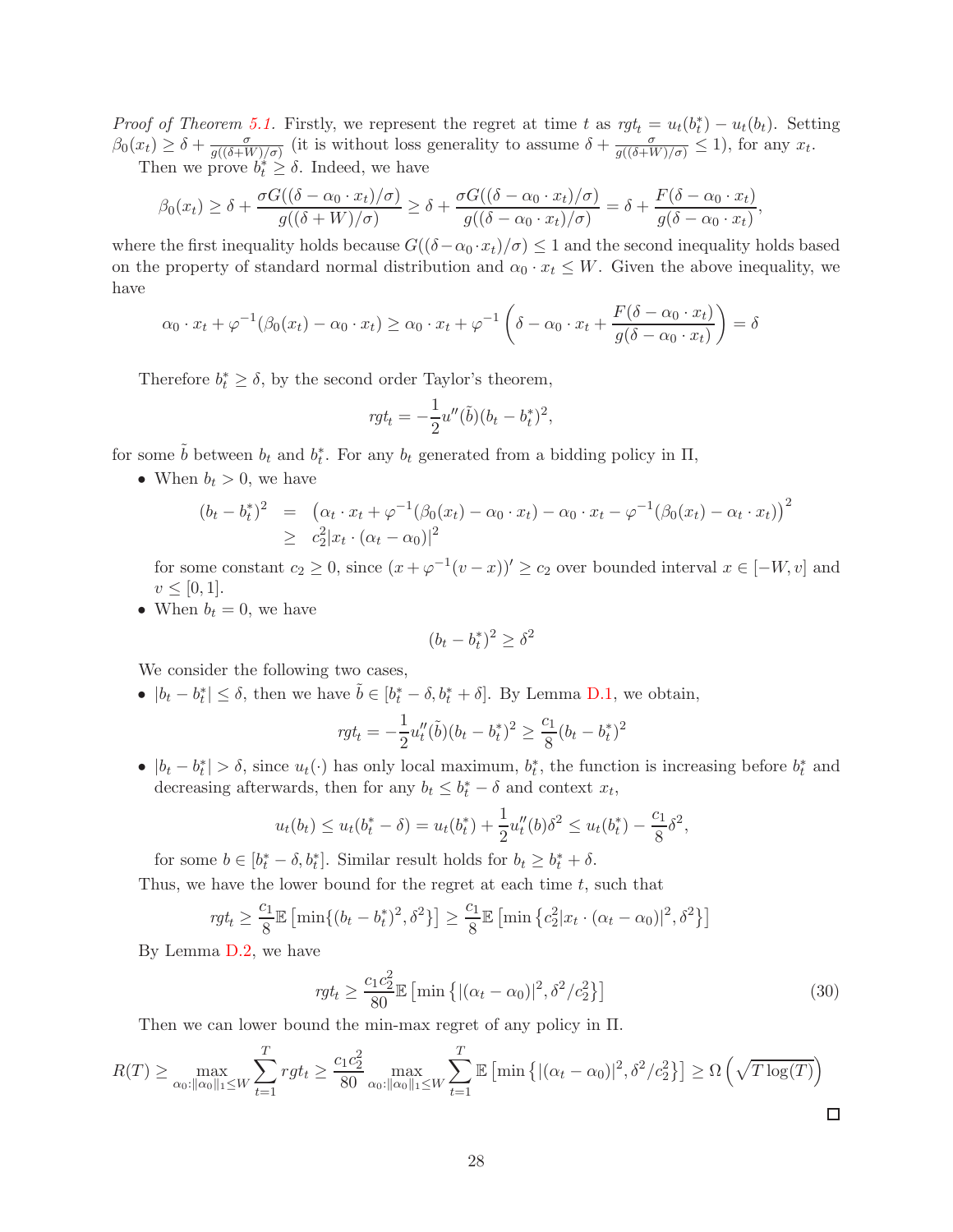## <span id="page-28-1"></span>E Omitted Algorithms

In this section, we provide the pseudo codes of bidding algorithms omitted in Section [3.2](#page-6-2) and Section [4.](#page-8-3) Algorithm [2](#page-28-0) is designed for the binary feedback model and the learner only partially knows the noise distribution, and Algorithm [3](#page-29-0) is for the full information feedback model.

ALGORITHM 2: Bidding algorithm in the binary feedback model with partially-known noise distribution

**Input:** Parameters  $W, \Delta, T, T_1, T_2, \cdots, T_S$ , function  $\varphi_0^{-1}(\cdot)$ . for  $t \in \Gamma_1$  do The learner observes  $x_t$  and submits a bid  $b_t = 1$ . The learner observes  $\delta_t$ . end

Estimate  $\mu_0$ ,  $\rho_0$  by using  $\hat{\mu}_1$ ,  $\hat{\rho}_1$ , which is computed by,

$$
\hat{\mu}_1, \hat{\rho}_1 = \underset{(\mu,\rho)\in\Lambda}{\arg\min} \mathcal{L}_1(\mu,\rho). \tag{31}
$$

for *episode*  $s = 2, 3, \dots, S$  do

for  $t \in \Gamma_s$  do

The learner observes  $x_t$  and submits  $b_t$ , where  $b_t$  is computed in the following way,

$$
b_t = \max\left\{\Delta, \frac{1}{\hat{\rho}_{s-1}}\left(\hat{\mu}_{s-1} \cdot x_t + \varphi_0^{-1}(\hat{\rho}_{s-1}\beta_0(x_t) - \hat{\mu}_{s-1} \cdot x_t)\right)\right\}
$$
(32)

The learner observes  $\delta_t$ .

end

Update the estimator for  $\mu_0, \rho_0$  in the episode s by using  $\hat{\mu}_s, \hat{\rho}_0$ , which is computed as below,

$$
\hat{\mu}_s, \hat{\rho}_s = \underset{(\mu,\rho)\in\Lambda}{\arg\min} \mathcal{L}_s(\mu,\rho),\tag{33}
$$

<span id="page-28-0"></span>end

### <span id="page-28-2"></span>F Omitted Discussions

### F.1 Discussion on Informational Bids

In the setting that the noise distribution  $F$  is known and satisfies Assumption [2.2](#page-4-3) and Assumption [2.3,](#page-4-4) there is no "uninformational" bids. This follows the same argument in Section 4.1 in [\[19\]](#page-12-1). In fact, for any bid b and any parameters  $\alpha_1, \alpha_2$ , denote  $d_t(b, \theta) = F(b - \alpha \cdot x_t)$  be the winning probability given parameter  $\alpha$ . Let  $d_1^n(b, \alpha) = (d_1(b, \alpha), \cdots, d_n(b, \alpha))$ , then we have

$$
||d_1^n(b, \alpha_1) - d_1^n(b, \alpha_2)||_2^2 = \sum_{t=1}^n (F(b - \alpha_1 \cdot x_t) - F(b - \alpha_2 \cdot x_t))^2
$$
  
\n
$$
\geq \sum_{t=1}^n ((\alpha_1 - \alpha_2) \cdot x_t)^2
$$
  
\n
$$
\geq B_1 ||X(\alpha_1 - \alpha_2)||_2^2
$$
  
\n
$$
\geq \frac{\lambda_2}{2} ||\alpha_1 - \alpha_2||_2^2
$$